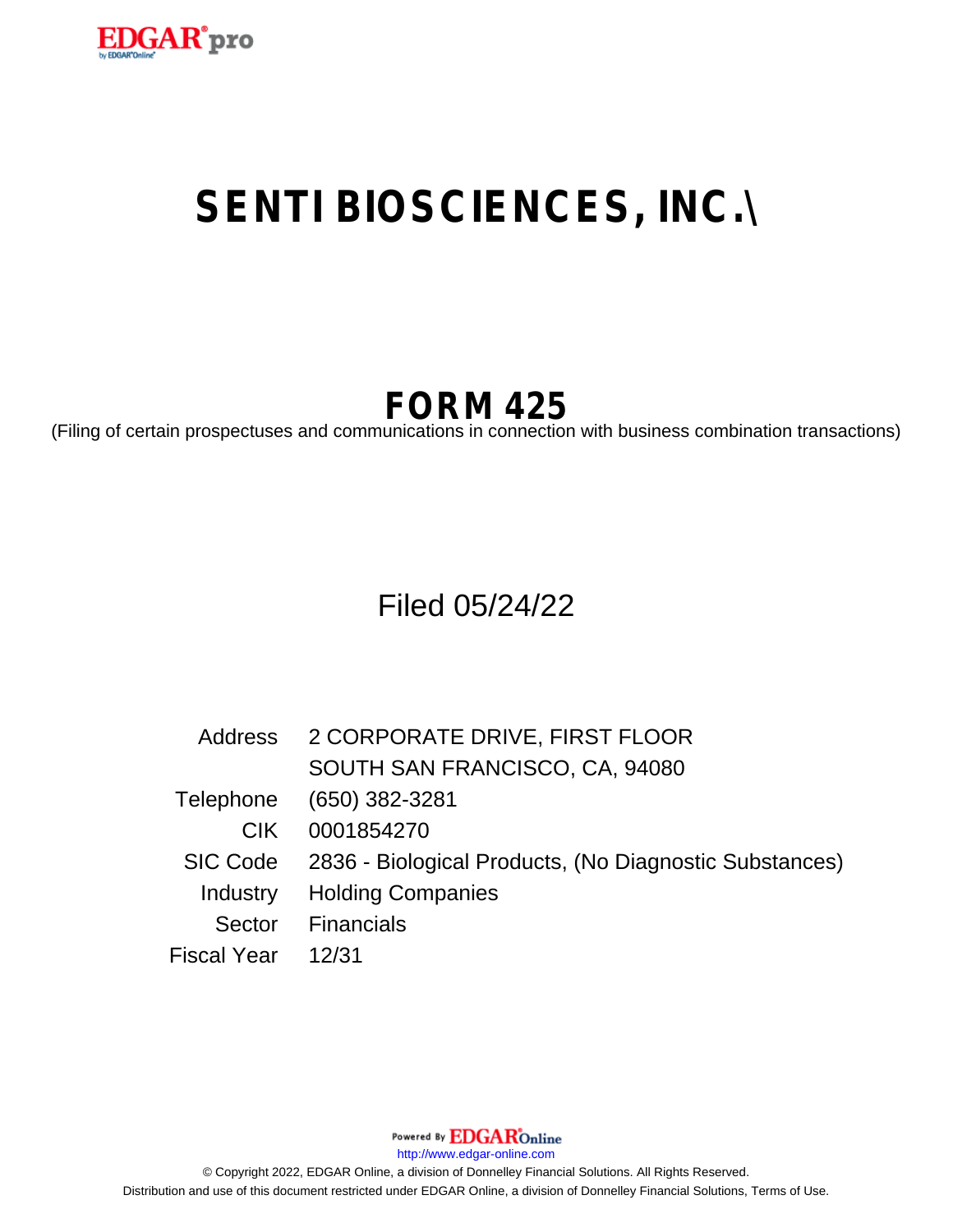### **UNITED STATES SECURITIES AND EXCHANGE COMMISSION**

Washington, D.C. 20549

### **FORM 8-K**

**CURRENT REPORT Pursuant to Section 13 or Section 15(d)** of the Securities Exchange Act of 1934

Date of Report (Date of earliest event reported): May 24, 2022 (May 19, 2022)

## **DYNAMICS SPECIAL PURPOSE CORP.**

(Exact name of registrant as specified in its charter)

**Delaware** (State or other jurisdiction of incorporation or organization)

001-40440 (Commission File Number)

86-2437900 (IRS Employer **Identification Number)** 

2875 El Camino Real Redwood City, CA 94061 (Address of principal executive offices)

 $(408)$  212-0200 Registrant's telephone number, including area code

**Not Applicable** 

(Former name or former address, if changed since last report)

Check the appropriate box below if the Form 8-K filing is intended to simultaneously satisfy the filing obligation of the registrant under any of the following provisions:

Written communications pursuant to Rule 425 under the Securities Act (17 CFR 230.425)  $\boxtimes$ 

Soliciting material pursuant to Rule 14a-12 under the Exchange Act (17 CFR 240.14a-12)  $\Box$ 

Pre-commencement communications pursuant to Rule 14d-2(b) under the Exchange Act (17 CFR 240.14d-2(b))  $\Box$ 

Pre-commencement communications pursuant to Rule 13e-4(c) under the Exchange Act (17 CFR 240.13e-4(c))  $\Box$ 

Securities registered pursuant to Section 12(b) of the Act:

| Title of each class                          | Frading<br>Svmbol(s) | Name of each exchange<br>on which registered |
|----------------------------------------------|----------------------|----------------------------------------------|
| Class A common stock, par value \$0.0001 per | DYNS                 | <b>Nasdaq Capital Market</b>                 |

share

Indicate by check mark whether the registrant is an emerging growth company as defined in Rule 405 of the Securities Act of 1933 or Rule 12b-2 of the Securities Exchange Act of 1934.

Emerging growth company  $\boxtimes$ 

If an emerging growth company, indicate by check mark if the registrant has elected not to use the extended transition period for complying with any new or revised financial accounting standards provided pursuant to Section 13(a) of the Exchange Act.  $\Box$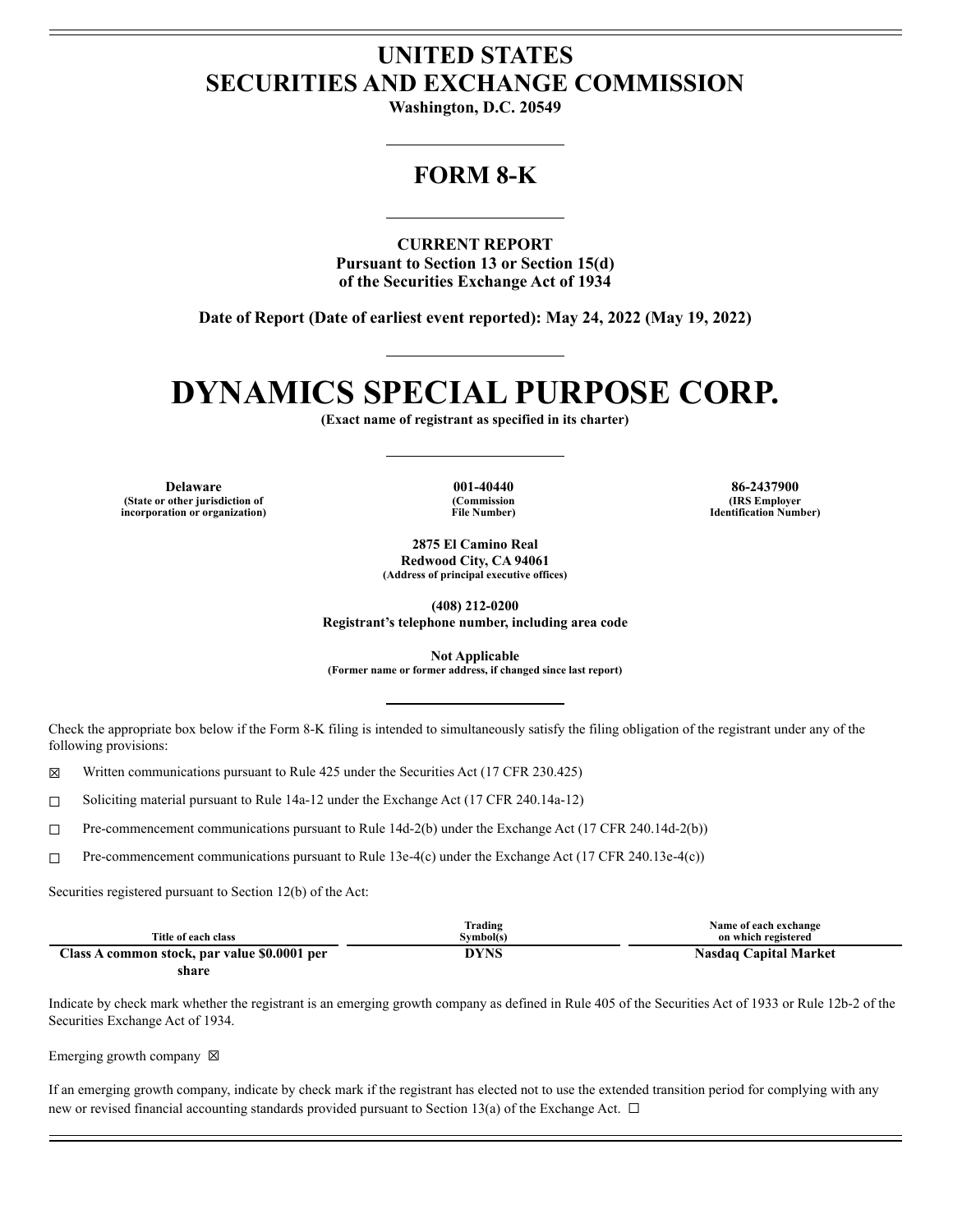#### **Item 1.01 Entry into a Material Definitive Agreement.**

#### *Amendment to the Business Combination Agreement*

On May 19, 2022, Dynamics Special Purpose Corp., a Delaware corporation (the "Company"), entered into Amendment No. 2 ("Amendment No. 2") to the Business Combination Agreement (as amended on February 12, 2022 by Amendment No. 1 to Business Combination Agreement, and by Amendment No. 2, and as it may be amended and/or restated from time to time, the "Business Combination Agreement"), dated December 19, 2021, by and among the Company, Explore Merger Sub, Inc., a Delaware corporation ("Merger Sub"), and Senti Biosciences, Inc., a Delaware corporation ("Senti"). Capitalized terms used in this Current Report on Form 8-K but not otherwise defined herein have the meanings given to them in the Business Combination Agreement.

Amendment No. 2 amends the Business Combination Agreement to reflect the entry by the Company and Senti into a subscription agreement (the "Note Subscription Agreement") with Bayer HealthCare LLC (the "Note Investor"), the details of which are described below.

Other than as amended pursuant to Amendment No. 2, the Business Combination Agreement remains in full force and effect. The foregoing descriptions of Amendment No. 2 and the Business Combination Agreement do not purport to be complete and are qualified in their entirety by reference to, respectively, the full text of Amendment No. 2, which is Exhibit 2.1 hereto, and of the Business Combination Agreement, a copy of which was filed as Exhibit 2.1 to the Current Report on Form 8-K filed with the SEC by the Company on December 20, 2021, and is incorporated herein by reference.

#### *Note Subscription Agreement and Note Issuance*

On May 19, 2022, in connection with the proposed Merger, the Company and Senti entered into the Note Subscription Agreement with the Note Investor, pursuant to which, among other things, (a) the Note Investor purchased from Senti, and Senti issued to the Note Investor, an unsecured, convertible promissory note (the "Note") in the aggregate principal amount of \$5,175,000 for a purchase price of \$5,175,000, and (b) the Company agreed to issue to the Note Investor, upon the automatic cancellation and exchange of the Note on the Closing Date of the Merger, such number of shares of Class A Common Stock as determined in accordance with, and on and subject to the terms and conditions set forth in, the Note and the Note Subscription Agreement, at a conversion price of \$10.00 per share (the "Note Financing"). The shares of Class A Common Stock will have the same registration rights as the shares issued in the PIPE Financing, and this financing shall count towards the minimum cash condition under the Business Combination Agreement as incremental equity financing.

In connection with the Note Subscription Agreement, on May 19, 2022, Senti issued the Note with a principal amount of \$5,175,000 and a maturity date 24 months from such date. Interest will accrue on the Note at 3.0% per annum until the outstanding principal amount is paid in full, cancelled or converted in accordance with the terms of the Note. Upon cancellation and exchange of the outstanding principal amount of the Note into shares of Class A Common Stock at Closing, then all accrued interest at the time of the Closing shall immediately and automatically be cancelled and forgiven by the Note Investor.

The foregoing descriptions of the Note Subscription Agreement and the Note are qualified in their entirety by the full text of the Note Subscription Agreement and the Note, copies of which are filed as Exhibit 10.1 and 10.2 hereto and incorporated by reference herein.

#### **Item 7.01 Regulation FD Disclosure**

On May 24, 2022, Senti issued a press release announcing entry into the Note Financing. A copy of the press release is furnished as Exhibit 99.1 hereto.

The foregoing information, including Exhibit 99.1, is being furnished pursuant to Item 7.01 and will not be deemed to be filed for purposes of Section 18 of the Securities Exchange Act of 1934, as amended (the "Exchange Act"), or otherwise be subject to the liabilities of that section, nor will it be deemed to be incorporated by reference in any filing under the Securities Act of 1933, as amended (the "Securities Act") or the Exchange Act.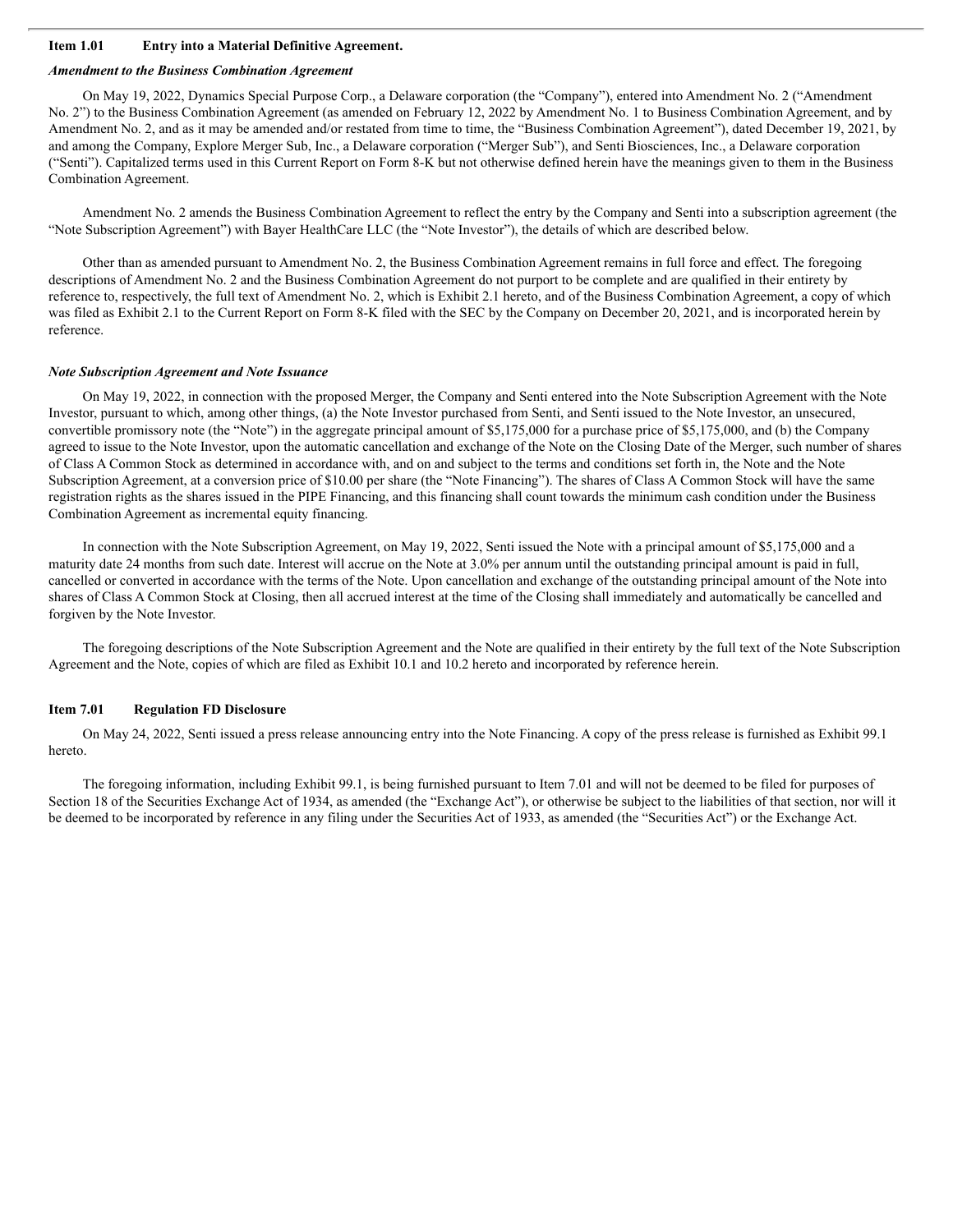#### **Forward-Looking Statements**

This Current Report contains forward-looking statements that are based on beliefs and assumptions and on information currently available. In some cases, you can identify forward-looking statements by the following words: "may," "will," "could," "would," "should," "expect," "intend," "plan," "anticipate," "believe," "estimate," "predict," "project," "potential," "continue," "ongoing" or the negative of these terms or other comparable terminology, although not all forward-looking statements contain these words. These statements involve risks, uncertainties and other factors that may cause actual results, levels of activity, performance or achievements to be materially different from the information expressed or implied by these forward-looking statements. Although we believe that we have a reasonable basis for each forward-looking statement contained in this Current Report, we caution you that these statements are based on a combination of facts and factors currently known by us and our projections of the future, about which we cannot be certain. Forward-looking statements in this Current Report (including in documents incorporated into this Current Report by reference) may include, but are not limited to, statements regarding the proposed Merger, including the timing and structure of the Merger, the proceeds of the Merger, the initial market capitalization of the combined company following the Closing and the benefits of the Merger, the conversion and/or cancellation and exchange of the Note pursuant to its terms, as well as statements about the potential attributes and benefits of Senti's product candidates and the format and timing of Senti's product development activities and clinical trials. We cannot assure you that the forward-looking statements in this Current Report will prove to be accurate. These forward-looking statements are subject to a number of significant risks and uncertainties that could cause actual results to differ materially from expected results, including, among others, the ability to complete the Merger due to the failure to obtain approval from the Company's stockholders or satisfy other closing conditions in the Business Combination Agreement, the occurrence of any event that could give rise to the termination of the Business Combination Agreement, the ability to recognize the anticipated benefits of the Merger, the outcome of any legal proceedings that may be instituted against the Company or Senti following announcement of the proposed Merger and related transactions, the impact of COVID-19 on Senti's business and/or the ability of the parties to complete the Merger, the ability to obtain or maintain the listing of the Company's Class A Common Stock on Nasdaq following the proposed Merger, costs related to the proposed Merger, changes in applicable laws or regulations, the possibility that the Company or Senti may be adversely affected by other economic, business, and/or competitive factors and other risks and uncertainties, including those included under the heading "Risk Factors" in the registration statement on Form S-4 (the "Registration Statement") filed by the Company with the SEC on February 14, 2022, as amended on April 1, 2022, April 22, 2022, and May 10, 2022, the proxy statement on Form DEFM 14A filed by the Company with the SEC on May 13, 2022 and those included under the heading "Risk Factors" in the final prospectus of the Company related to its initial public offering. Most of these factors are outside the Company's and Senti's control and are difficult to predict. Furthermore, if the forward-looking statements prove to be inaccurate, the inaccuracy may be material. In light of the significant uncertainties in these forward-looking statements, you should not regard these statements as a representation or warranty by us or any other person that we will achieve our objectives and plans in any specified timeframe, or at all. The forward-looking statements in this Current Report represent our views as of the date of this Current Report. We anticipate that subsequent events and developments will cause our views to change. However, while we may elect to update these forward-looking statements at some point in the future, we have no current intention of doing so except to the extent required by applicable law. You should, therefore, not rely on these forward-looking statements as representing our views as of any date subsequent to the date of this Current Report.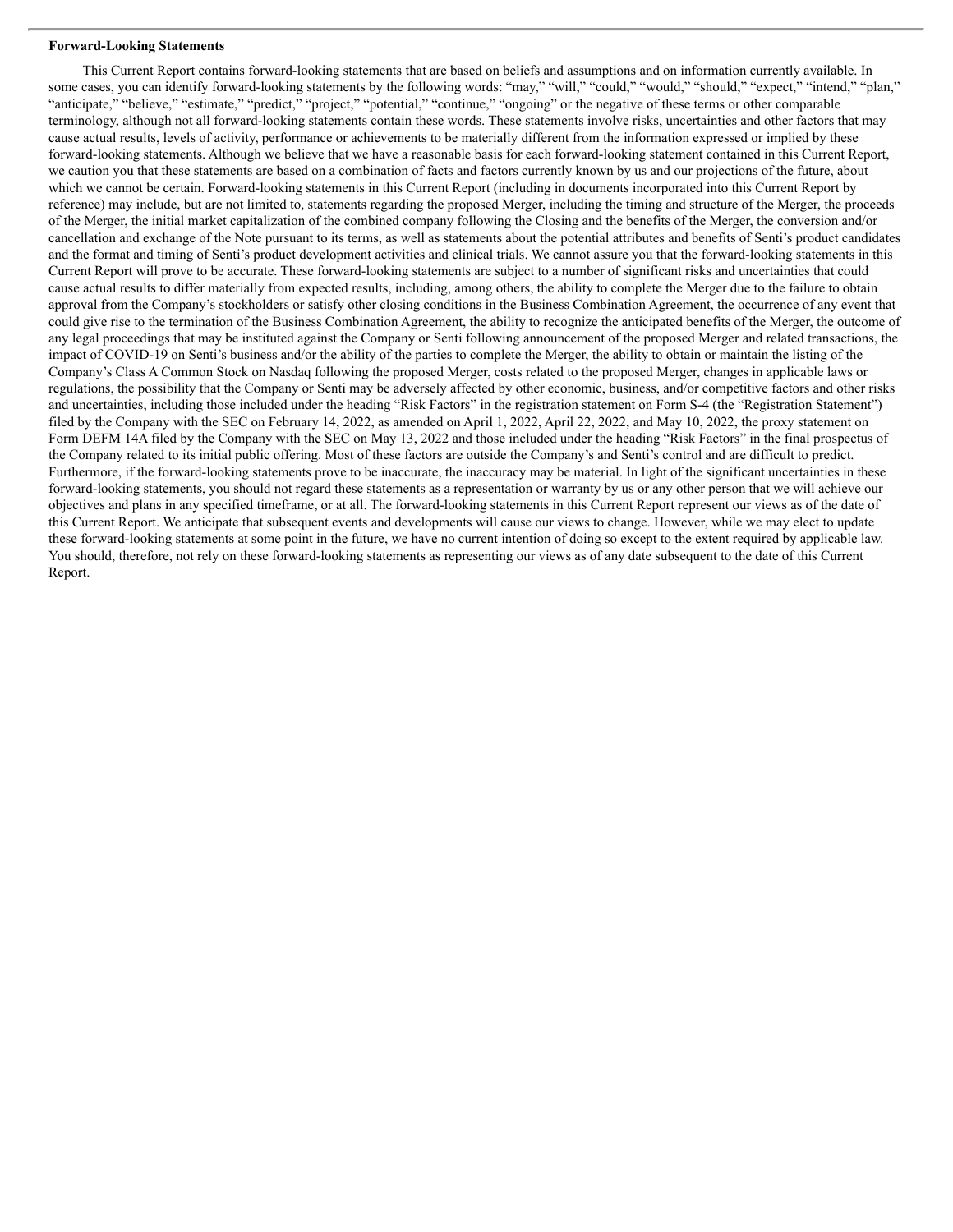#### **Additional Information About the Proposed Merger and Where To Find It**

In connection with the proposed Merger, the Company filed the Registration Statement with the SEC on February 14, 2022, as amended on April 1, 2022, April 22, 2022, and May 10, 2022. The Registration Statement was declared effective as of May 13, 2022 and includes a definitive proxy statement / prospectus that was mailed to the Company's shareholders. The Registration Statement, including the proxy statement / prospectus contained therein, contains important information about the Company, Senti and the proposed Merger and the other matters to be voted upon at a meeting of the Company's shareholders to be held to approve the proposed Merger and other matters, and is not intended to provide the basis for any investment decision or any other decision in respect of such matters. Shareholders of the Company may obtain a copy of the definitive proxy statement / prospectus, as well as other documents filed with the SEC regarding the proposed Merger and other documents filed with the SEC by the Company, without charge, at the SEC's website located at *www.sec.gov* or by directing a request to 2875 El Camino Real, Redwood City, CA 94061.

INVESTMENT IN ANY SECURITIES DESCRIBED HEREIN HAS NOT BEEN APPROVED OR DISAPPROVED BY THE SEC OR ANY OTHER REGULATORY AUTHORITY NOR HAS ANY AUTHORITY PASSED UPON OR ENDORSED THE MERITS OF THE OFFERING OR THE ACCURACY OR ADEQUACY OF THE INFORMATION CONTAINED HEREIN. ANY REPRESENTATION TO THE CONTRARY IS A CRIMINAL OFFENSE.

#### **Participants in the Solicitation**

The Company and Senti, and certain of their respective directors, executive officers and other members of management and employees may, under SEC rules, be deemed to be participants in the solicitations of proxies from the Company's shareholders in connection with the proposed Merger. Information regarding the persons who may, under SEC rules, be deemed participants in the solicitation of the Company's shareholders in connection with the proposed Merger are set forth in the Company's proxy statement / prospectus in the Registration Statement. Additional information regarding the participants in the proxy solicitation and a description of their direct and indirect interests is included in the proxy statement / prospectus. Shareholders, potential investors and other interested persons should read the proxy statement / prospectus carefully before making any voting or investment decisions. You may obtain free copies of these documents from the sources indicated above.

#### **No Offer or Solicitation**

This Current Report is not a proxy statement or solicitation of a proxy, consent or authorization with respect to any securities or in respect of the proposed Merger and shall not constitute an offer to sell or a solicitation of an offer to buy any securities, nor shall there be any sale of securities in any state or jurisdiction in which such offer, solicitation, or sale would be unlawful prior to registration or qualification under the securities laws of such state or jurisdiction. No offer of securities shall be made except by means of a prospectus meeting the requirements of the Securities Act.

#### **Item 9.01 Financial Statements and Exhibits.**

(d) Exhibits

| Exhibit<br>No. | <b>Description</b>                                                                                                                                                                 |
|----------------|------------------------------------------------------------------------------------------------------------------------------------------------------------------------------------|
| 2.1            | Amendment No. 2 to Business Combination Agreement, dated as of May 19, 2022, by and among Dynamics Special Purpose Corp.,<br>Explore Merger Sub, Inc., and Senti Biosciences, Inc. |
| 10.1           | Note Subscription Agreement by and among Senti, the Company and Bayer HealthCare LLC, dated as of May 19, 2022                                                                     |
| 10.2           | Convertible Promissory Note by and between Senti, the Company and Bayer HealthCare LLC, dated as of May 19, 2022                                                                   |
| 99.1           | Press Release, dated as of May 24, 2022                                                                                                                                            |
| 104            | Cover Page Interactive Data File (embedded within the Inline XBRL document).                                                                                                       |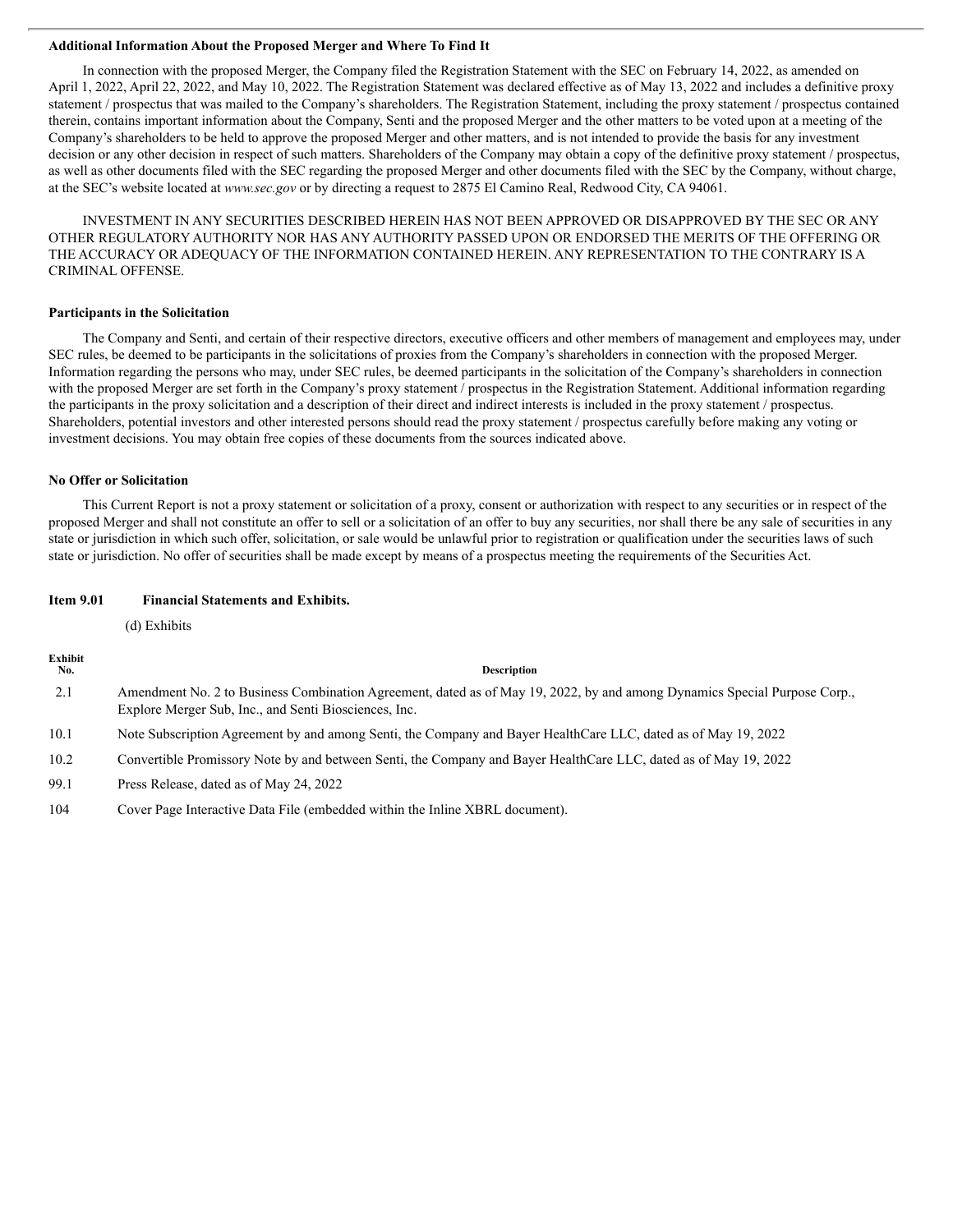#### **SIGNATURE**

Pursuant to the requirements of the Securities Exchange Act of 1934, the registrant has duly caused this report to be signed on its behalf by the undersigned hereunto duly authorized.

Dated: May 24, 2022

#### **DYNAMICS SPECIAL PURPOSE CORP.**

By: /s/ Mostafa Ronaghi

Name: Mostafa Ronaghi

Title: Chief Executive Officer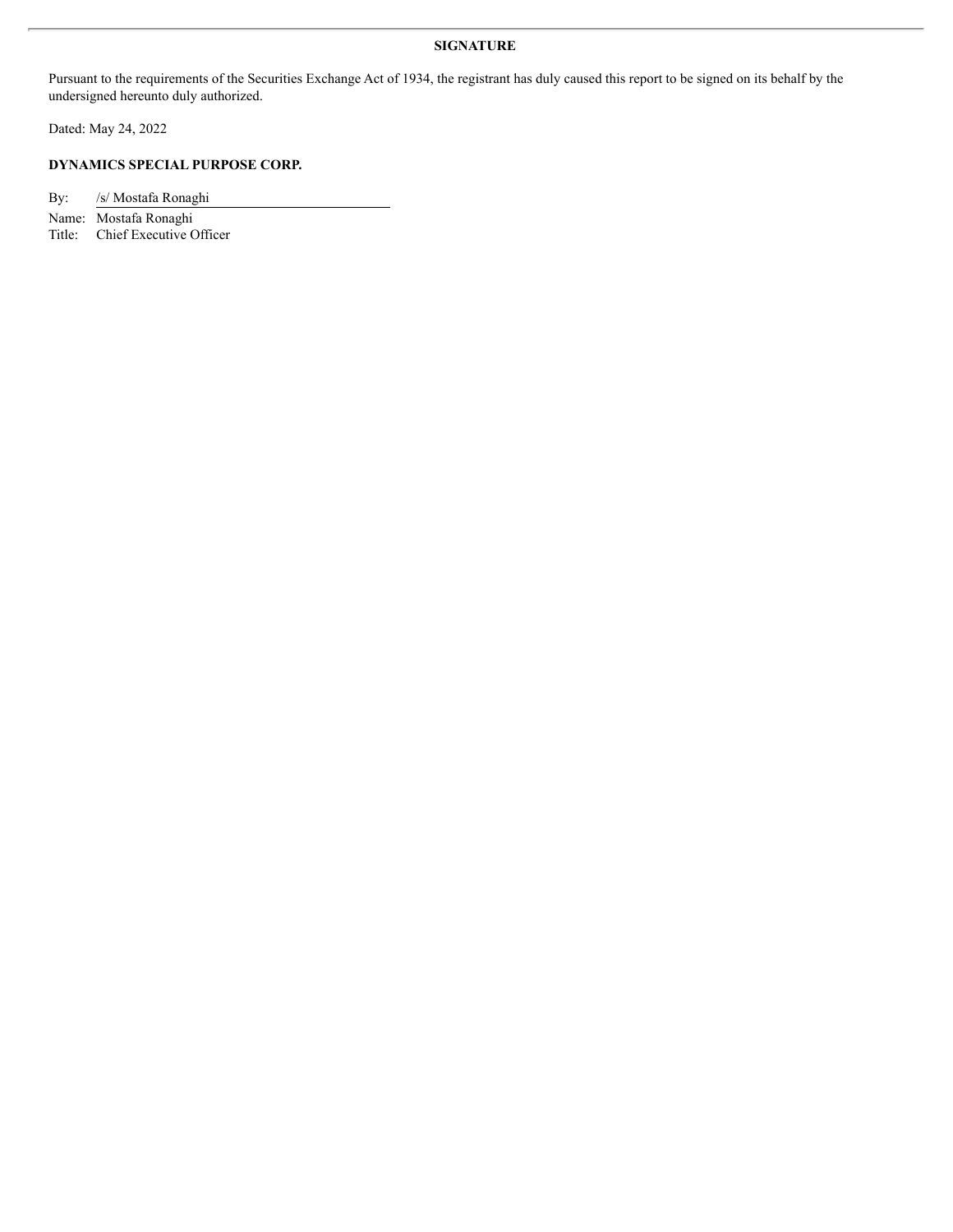#### **AMENDMENT NO. 2 TO BUSINESS COMBINATION AGREEMENT**

This AMENDMENT NO. 2 TO BUSINESS COMBINATION AGREEMENT (this "**Amendment**"), dated as of May 19, 2022, is made by and among Dynamics Special Purpose Corp., a Delaware corporation ("**DYNS**"), Explore Merger Sub, Inc., a Delaware corporation ("**Merger Sub**"), and Senti Biosciences, Inc., a Delaware corporation (the "**Company**"). Capitalized terms used but not otherwise defined herein shall have the meanings set forth in the Business Combination Agreement (as defined below).

WHEREAS, DYNS, Merger Sub and the Company are parties to that certain Business Combination Agreement, dated as of December 19, 2021 (as amended from time to time, including as amended on February 12, 2022 by Amendment No. 1 to Business Combination Agreement, the "**Business Combination Agreement**");

WHEREAS, pursuant to Section 8.3 of the Business Combination Agreement, the Business Combination Agreement may, prior to the Closing, be amended by a written agreement executed and delivered by DYNS, Merger Sub and the Company; and

WHEREAS, each of DYNS, Merger Sub and the Company agrees to amend the Business Combination Agreement as described below.

NOW, THEREFORE, in consideration of the premises and the mutual promises set forth herein and for other good and valuable consideration, the receipt and sufficiency of which are hereby acknowledged, the parties hereto, each intending to be legally bound, hereby agree as follows:

#### ARTICLE 1

#### AMENDMENTS

Section 1.1 Effective as of the date of this Amendment, the following recital is added to the Business Combination Agreement as the sixth recital (such that the sixth recital in the Business Combination Agreement as in effect immediately prior to the date of this Amendment becomes the seventh recital, and so on):

"WHEREAS, DYNS and the Company have entered into a subscription agreement and accompanying promissory note (together, the "**Convertible Subscription Agreement**") with a certain investor (the "**Convertible Investor**") pursuant to which, among other things, (a) the Convertible Investor has agreed to subscribe for and purchase, from the Company, an unsecured, convertible promissory note for a purchase price of \$5,175,000 (the "**Convertible Note**"), and (b) DYNS has agreed to issue to the Convertible Investor, upon conversion of such note concurrently with Closing, a number of shares of Class A Common Stock as determined in accordance with, and on the terms and subject to the conditions set forth in, the Convertible Subscription Agreement (such financing hereinafter referred to as the "**Convertible Financing**");"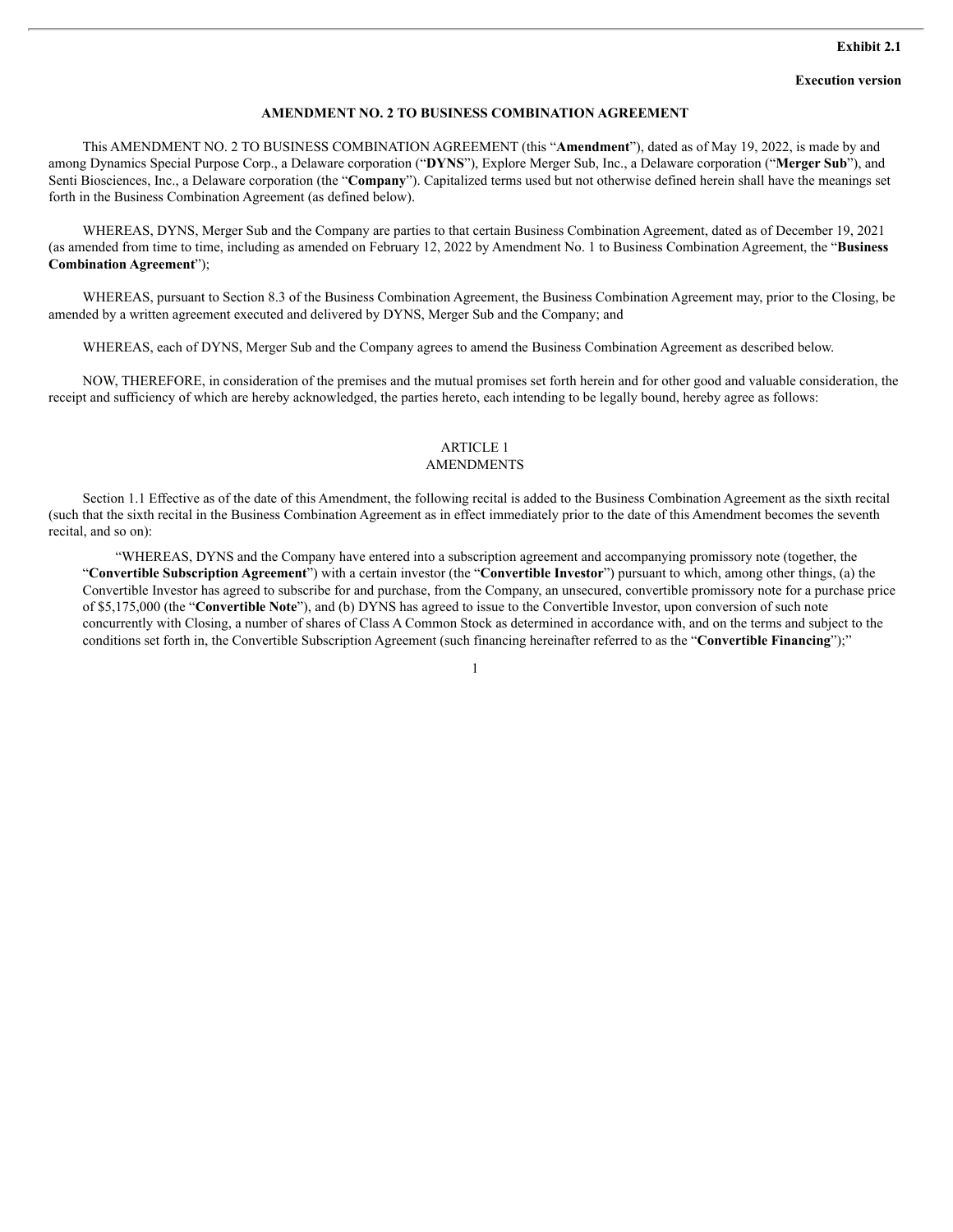Section 1.2 Effective as of the date of this Amendment, the definition of "Ancillary Documents" in Section 1.1 of the Business Combination Agreement is hereby amended and restated in its entirety to read as follows:

""**Ancillary Documents**" means the Investor Rights Agreement, the Subscription Agreements, the Sponsor Support Agreement, the Non-Redemption Agreements, the Company Support Agreements, the Major Holder Support Agreements, the Convertible Subscription Agreement, and each other agreement, document, instrument or certificate contemplated by this Agreement executed or to be executed in connection with the transactions contemplated hereby."

Section 1.3 Effective as of the date of this Amendment, the definition of "Available Closing Cash" in Section 1.1 of the Business Combination Agreement is hereby amended and restated in its entirety to read as follows:

""**Available Closing Cash**" means, as of the Closing (a) the amount of funds contained in the Trust Account (after reduction for the aggregate amount of payments made or required to be made in connection with the DYNS Stockholder Redemption), *plus* (b) the amount of funds available to consummate the Merger pursuant to the PIPE Financing, *plus* (c) the gross proceeds received by the Company in connection with the Convertible Financing, in each case, before giving effect to the payment of any Transaction Expenses."

Section 1.4 Effective as of the date of this Amendment, the definition of "Company Material Adverse Effect" in Section 1.1 of the Business Combination Agreement is hereby amended and restated in its entirety to read as follows:

""**Company Material Adverse Effect**" means any Effect that, individually or in the aggregate with any other Effect, has had or would reasonably be expected to have a material adverse effect on (a) the business, assets, results of operations or condition (financial, regulatory, clinical or otherwise) of the Company and its Subsidiaries, taken as a whole, or (b) the ability of the Company to consummate the Merger; *provided*, however, that in the case of clause (a), none of the following shall be taken into account in determining whether a Company Material Adverse Effect has occurred or would be reasonably expected to occur: any adverse Effect arising from or related to (i) general business or economic conditions in or affecting the United States, or changes therein, or the global economy generally, (ii) any national or international political or social conditions in the United States or any other country, including the engagement by the United States or any other country in hostilities, whether or not pursuant to the declaration of a national emergency or war, or the occurrence in any place of any military or terrorist attack, sabotage or cyberterrorism, (iii) changes in conditions of the financial, banking, capital or securities markets generally in the United States or any other country or region in the world, or changes therein, including changes in interest rates in the United States or any other country and changes in exchange rates for the currencies of any countries, (iv) changes or proposed changes in any applicable Laws or GAAP after the date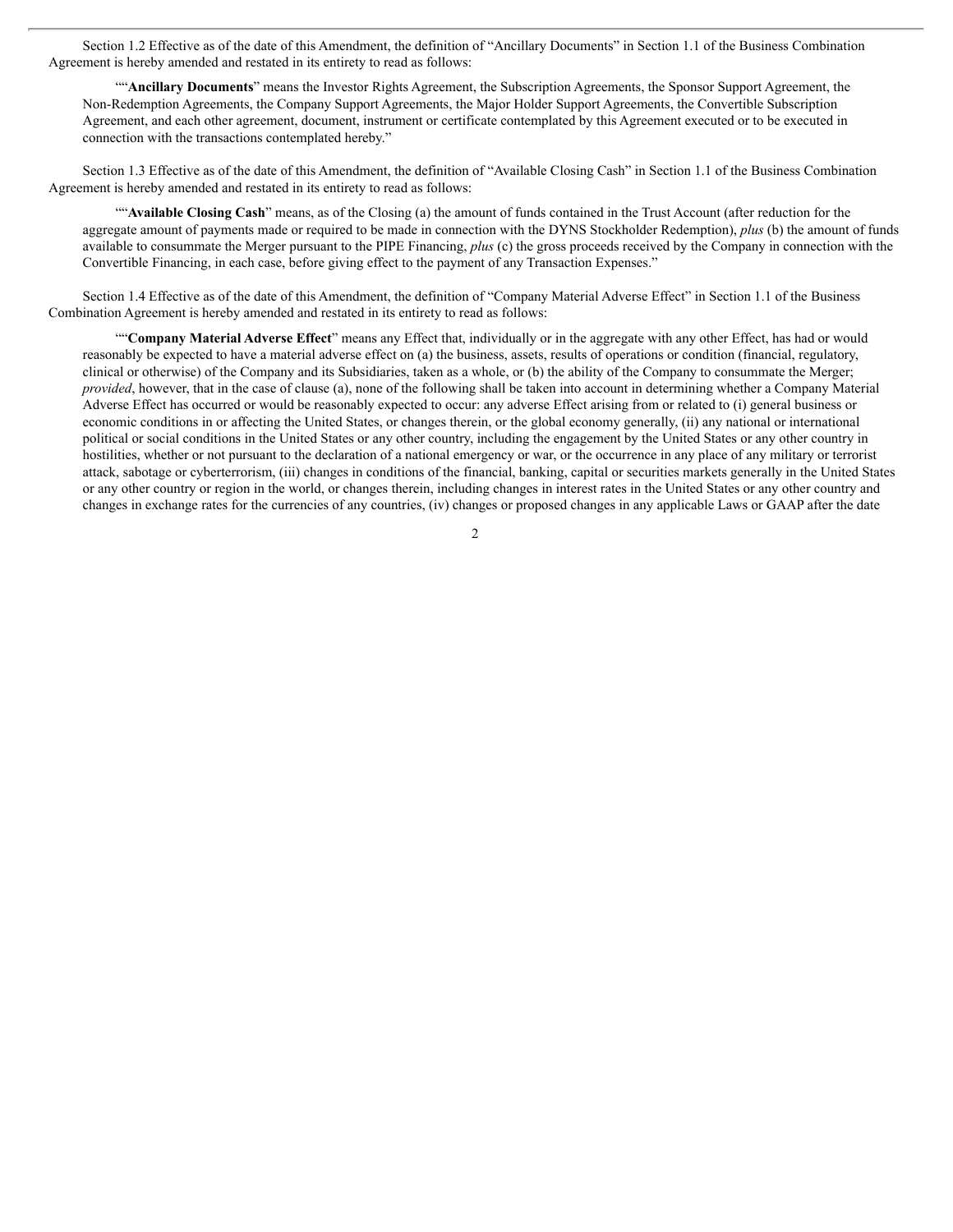of this Agreement, (v) any Effect that is generally applicable to the industries or markets in which the Company and its Subsidiaries operate, (vi) the execution or public announcement of this Agreement or the pendency or consummation of the transactions contemplated by this Agreement, including the impact thereof on the relationships, contractual or otherwise, of the Company and its Subsidiaries with employees, Contingent Workers, customers, investors, contractors, lenders, suppliers, vendors, partners, licensors, licensees or other third parties related thereto (*provided* that the exception in this clause (vi) shall not apply to the representations and warranties set forth in Section 3.6(b) to the extent that their purpose is to address the consequences resulting from the public announcement or pendency or consummation of the transactions contemplated by this Agreement, or the condition set forth in Section 6.2(a) to the extent it relates to such representations and warranties), (vii) any failure by the Company and its Subsidiaries, taken as a whole, to meet, or changes to, any internal or published budgets, projections, forecasts, estimates or predictions (although the underlying facts and circumstances resulting in such failure may be taken into account to the extent not otherwise excluded from this definition pursuant to clauses (i) through (vi) or (viii)), (viii) any hurricane, tornado, flood, earthquake, tsunami, natural disaster, mudslides, wild fires, epidemics or pandemics or the worsening of any pandemics (including COVID-19), acts of God or other natural disasters or comparable events in the United States or any other country or region in the world, or any escalation of the foregoing, or (ix) any breach of any covenants, agreements or obligations of the Convertible Investor under the Convertible Subscription Agreement; *provided*, however, that any Effect resulting from a matter described in any of the foregoing clauses (i) through (v) or (viii) may be taken into account in determining whether a Company Material Adverse Effect has occurred or would be reasonably expected to occur to the extent, and solely to the extent, such Effect has a disproportionate adverse effect on the Company and its Subsidiaries, taken as a whole, relative to other participants operating in the industries or markets in which the Company and its Subsidiaries operate."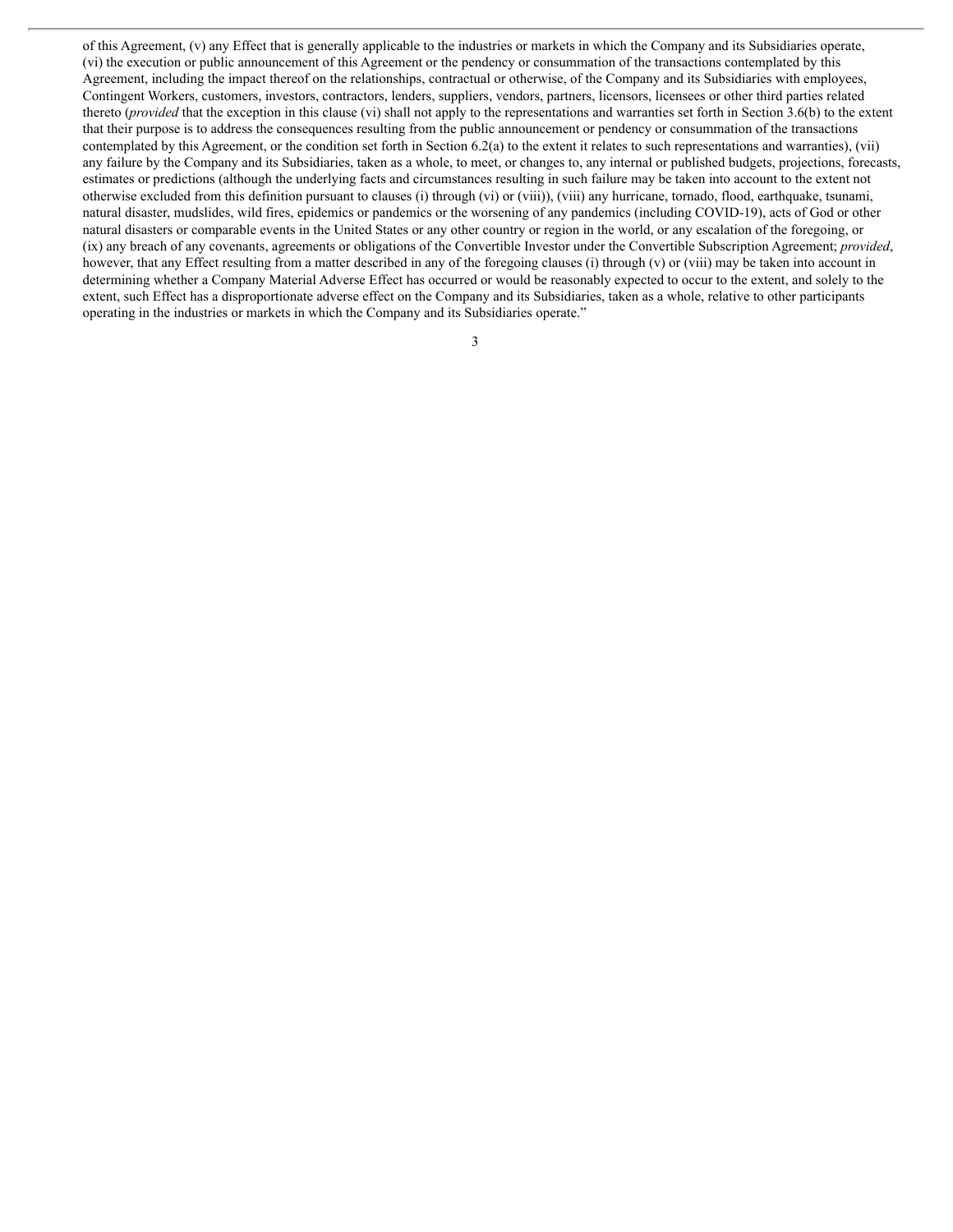Section 1.5 Effective as of the date of this Amendment, the definition of "DYNS Material Adverse Effect" in Section 1.1 of the Business Combination Agreement is hereby amended and restated in its entirety to read as follows:

""**DYNS Material Adverse Effect**" means any Effect that, individually or in the aggregate with any other Effect, has had or would reasonably be expected to have a material adverse effect on (a) the business, assets, results of operations or condition (financial, regulatory or otherwise) of the DYNS Parties, taken as a whole, or (b) the ability of DYNS or Merger Sub to consummate the Merger; *provided*, however, that, in the case of clause (a), none of the following shall be taken into account in determining whether a DYNS Material Adverse Effect has occurred or would be reasonably expected to occur: any adverse Effect arising from or related to (i) general business or economic conditions in or affecting the United States, or changes therein, or the global economy generally, (ii) any national or international political or social conditions in the United States or any other country, including the engagement by the United States or any other country in hostilities, whether or not pursuant to the declaration of a national emergency or war, or the occurrence in any place of any military or terrorist attack, sabotage or cyberterrorism, (iii) changes in conditions of the financial, banking, capital or securities markets generally in the United States or any other country or region in the world, or changes therein, including changes in interest rates in the United States or any other country and changes in exchange rates for the currencies of any countries, (iv) changes or proposed changes in any applicable Laws or GAAP after the date of this Agreement, (v) any Effect that is generally applicable to the industries or markets in which any DYNS Party operates, (vi) the execution or public announcement of this Agreement or the pendency or consummation of the transactions contemplated by this Agreement, including the impact thereof on the relationships, contractual or otherwise, of any DYNS Party with investors, contractors, lenders, suppliers, vendors, partners, licensors, licensees or other third parties related thereto (*provided* that the exception in this clause (vi) shall not apply to the representations and warranties set forth in Section 4.3(b) to the extent that their purpose is to address the consequences resulting from the public announcement or pendency or consummation of the transactions contemplated by this Agreement or the condition set forth in Section 6.3(a) to the extent it relates to such representations and warranties), (vii) any failure by any DYNS Party to meet, or changes to, any internal or published budgets, projections, forecasts, estimates or predictions (although the underlying facts and circumstances resulting in such failure may be taken into account to the extent not otherwise excluded from this definition pursuant to clauses (i) through (vi) or (viii)), (viii) any hurricane, tornado, flood, earthquake, tsunami, natural disaster, mudslides, wild fires, epidemics or pandemics or the worsening of any pandemics (including COVID-19), acts of God or other natural disasters or comparable events in the United States or any other country or region in the world, or any escalation of the foregoing, (ix) any Effect relating to the Company or its Subsidiaries or the Company Stockholders, (x) any DYNS Stockholder Redemption, in and of itself, or (xi) any breach of any covenants, agreements or obligations of an Investor under a Subscription Agreement (including any breach of an Investor's obligations to fund its commitment thereunder when required) or of the Convertible Investor under the Convertible Subscription Agreement; *provided*, however, that any Effect resulting from a matter described in any of the foregoing clauses (i) through (v) or (viii) may be taken into account in determining whether a DYNS Material Adverse Effect has occurred or would be reasonably expected to occur to the extent, and solely to the extent, such Effect has a disproportionate adverse effect on the DYNS Parties, taken as a whole, relative to other "SPACs" operating in the industries in which the DYNS Parties operate.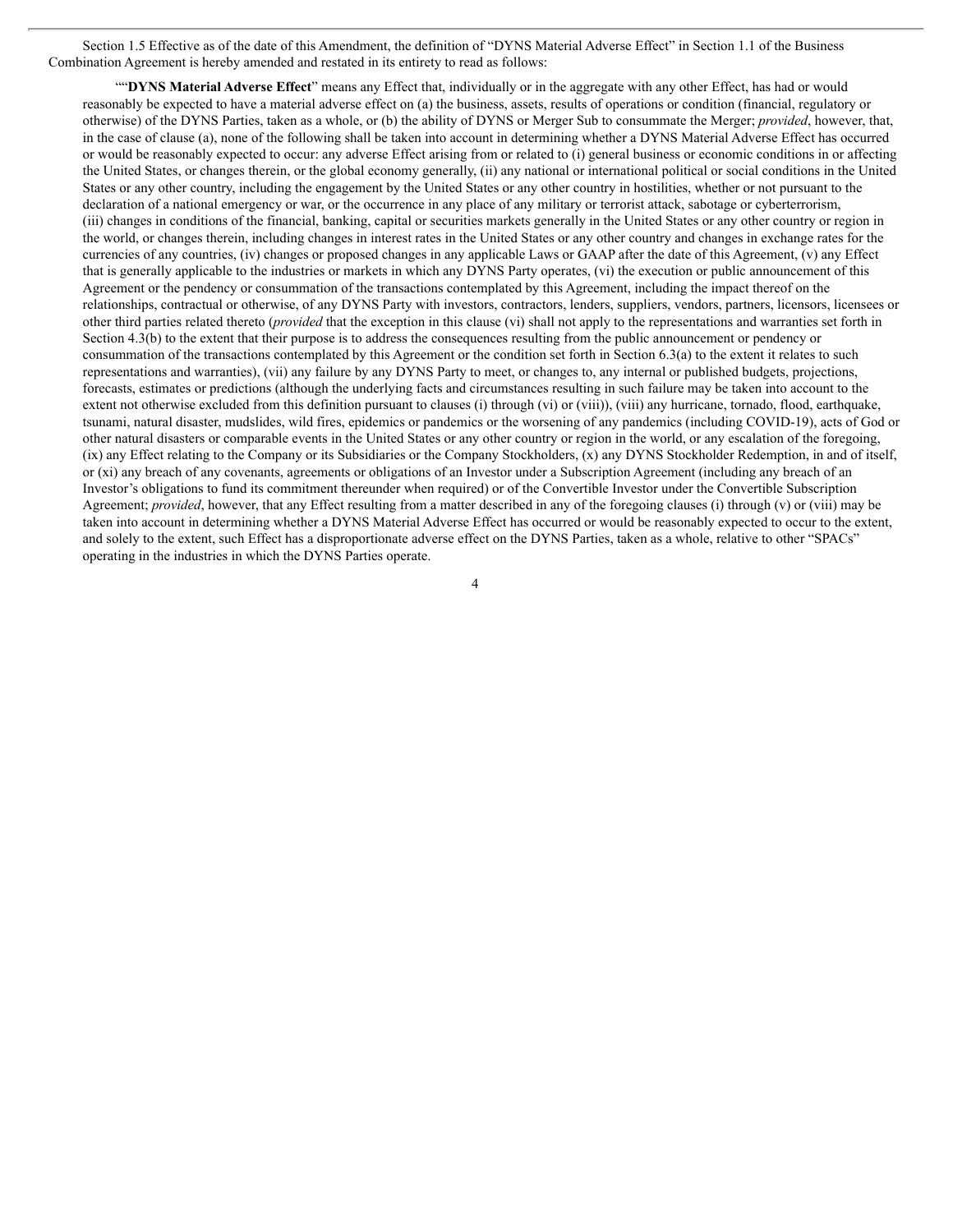Section 1.6 Effective as of the date of this Amendment, the definition of "Fully Diluted Company Capitalization" in Section 1.1 of the Business Combination Agreement is hereby amended and restated in its entirety to read as follows:

""**Fully Diluted Company Capitalization**" means, without duplication, the sum of (a) the aggregate number of shares of Company Common Stock outstanding as of immediately prior to the Effective Time, determined on an as- converted basis (including, for the avoidance of doubt, the number of shares of Company Common Stock issuable upon conversion of a share of Company Preferred Stock based on the then applicable conversion ratio), and (b) the aggregate number of shares of Company Common Stock (on a net exercise basis) subject to Company Options to the extent not included in clause (a) as of immediately prior to the Effective Time (excluding for this purpose the number of shares of Company Common Stock subject to the Closing Option Awards); provided, that, no shares of DYNS Common Stock issuable under the Convertible Note or issued to the Convertible Investor under the Convertible Note, in each case, in connection with the Convertible Financing, will be counted for the purposes of this definition."

Section 1.7 Effective as of the date of this Amendment, the definition of "Transaction Expenses" in Section 1.1 of the Business Combination Agreement is hereby amended and restated in its entirety to read as follows:

""**Transaction Expenses**" means all fees, expenses, commissions or other amounts incurred by or on behalf of the Company and its Subsidiaries or any DYNS Party, prior to and through the Closing Date, and whether paid or unpaid prior to or at the Closing, in connection with DYNS's initial public offering, the negotiation, preparation and execution of this Agreement and the Ancillary Documents, the performance of and compliance with the terms of this Agreement and the Ancillary Documents to be performed or complied with at or before Closing and the consummation of the all transactions contemplated hereby and thereby, including (i) any deferred underwriter fees, discounts and commissions in connection with DYNS's initial public offering, (ii) the unreimbursed fees, costs, expenses and disbursements of legal counsel, accountants, advisors and consultants of the Company and its Subsidiaries or any DYNS Party, (iii) the fees, costs and expenses incurred in connection with the PIPE Financing and the Convertible Financing, including any cash financing fees or third-party advisory expenses in connection therewith, (iv) the costs and expenses associated with any filings with or notifications to any Governmental Entity in connection with the transactions contemplated by this Agreements or the Ancillary Documents, including pursuant to the HSR Act, and (v) the fees, costs and expenses associated with the preparation and filing of the Registration Statement/Proxy Statement and the DYNS Stockholders Meeting.

Section 1.8 Effective as of the date of this Amendment, the defined terms "Convertible Subscription Agreement," "Convertible Note," "Convertible Investor" and "Convertible Financing" are added to the table in Section 1.2 of the Business Combination Agreement, with the section reference in each case reading "Recitals."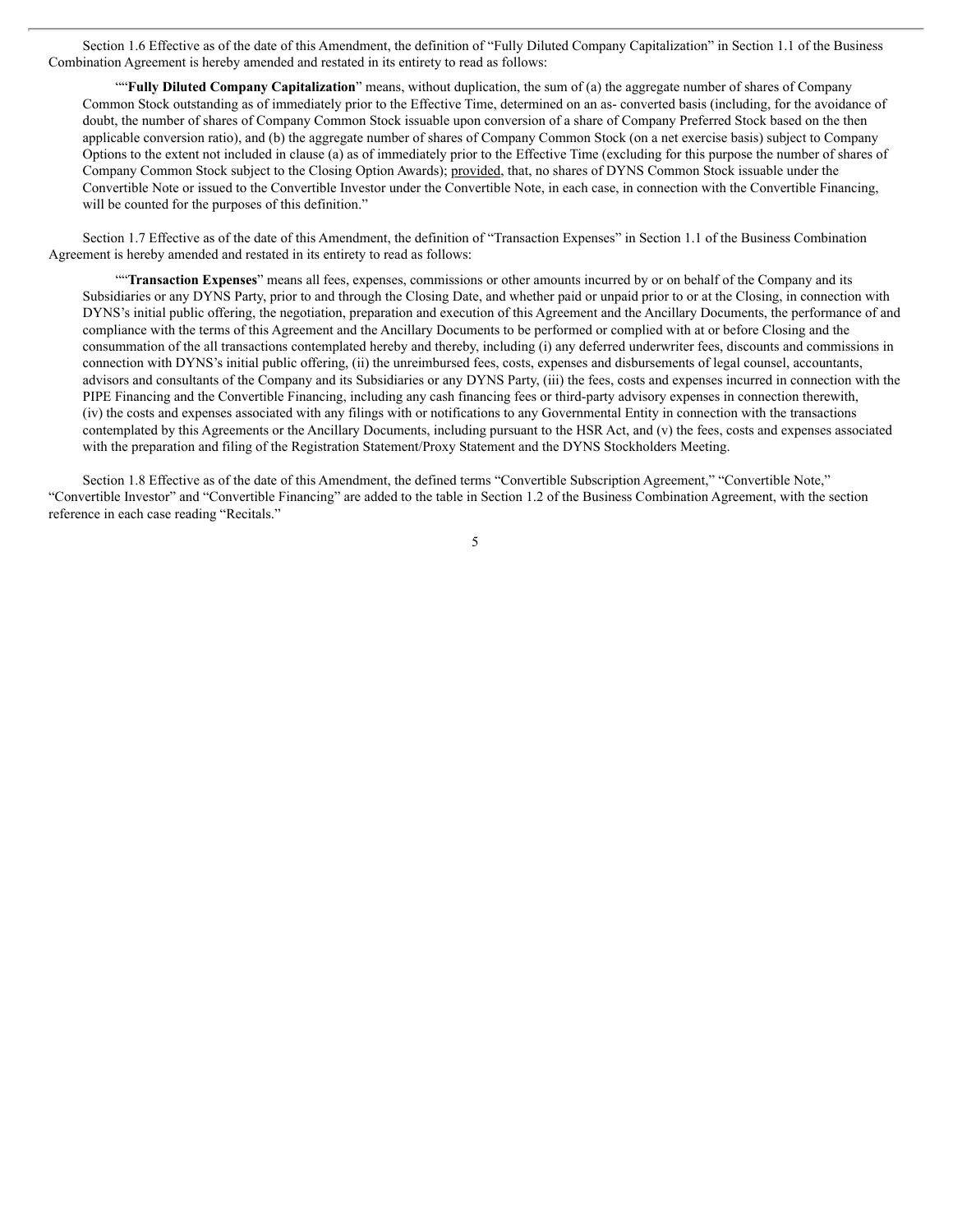Section 1.9 Effective as of the date of this Amendment, the introductory words to Section 5.10 of the Business Combination Agreement are hereby amended and restated in their entirety to read as follows:

"Section 5.10 *Conduct of Business of DYNS*. During the Interim Period, DYNS shall not, except as expressly contemplated by this Agreement or any Ancillary Document (including, for the avoidance of doubt, in connection with the PIPE Financing and the Convertible Financing), as required by applicable Law, as set forth on Section 5.10 of the DYNS Disclosure Schedules, to reasonably comply with any applicable Pandemic Measures or as expressly consented to in writing by the Company (such consent not to be unreasonably withheld, conditioned or delayed if such matter is in furtherance of the transactions contemplated by this Agreement or any Ancillary Document), do any of the following:"

Section 1.10 Effective as of the date of this Amendment, Section 5.17 of the Business Combination Agreement is hereby amended and restated in its entirety to read as follows

"Section 5.17 PIPE Financing and Convertible Financing.

(a) Unless otherwise approved in writing by the Company, DYNS shall not (other than changes that are solely ministerial) permit any amendment or modification to be made to, permit any waiver (in whole or in part) of, or provide consent to modify (including consent to terminate), any provision or remedy under, or any replacements of, any of the Subscription Agreements, in each case, other than any assignment or transfer expressly permitted thereby (without any further amendment, modification or waiver to such assignment or transfer provision). Subject to the immediately preceding sentence and in the event that all conditions in the Subscription Agreements and the Convertible Subscription Agreement have been satisfied, DYNS, or DYNS and the Company, as applicable, shall use its or their reasonable best efforts to take, or to cause to be taken, all actions required, necessary or that it or they otherwise deem(s) to be proper or advisable to consummate the transactions contemplated by the Subscription Agreements and the Convertible Subscription Agreement on the terms described therein. Without limiting the generality of the foregoing, DYNS shall give the Company, and the Company shall, as applicable, give DYNS, prompt written notice (a) of any requested amendment to any Subscription Agreement or the Convertible Subscription Agreement, (b) of any breach or default, to the knowledge of DYNS or the Company, by any party to any Subscription Agreement or the Convertible Subscription Agreement, (c) of the receipt of any written notice or other written communication from any party to any Subscription Agreement or the Convertible Subscription Agreement with respect to any actual, or to the knowledge of DYNS or the Company, potential, threatened or claimed expiration, lapse, withdrawal, breach, default, termination or repudiation by any party to any Subscription Agreement or the Convertible Subscription Agreement or any provisions of any Subscription Agreement or the Convertible Subscription Agreement, and (d) if DYNS does not expect to receive all or any portion of the applicable purchase price under any Investor's Subscription Agreement in accordance with its terms.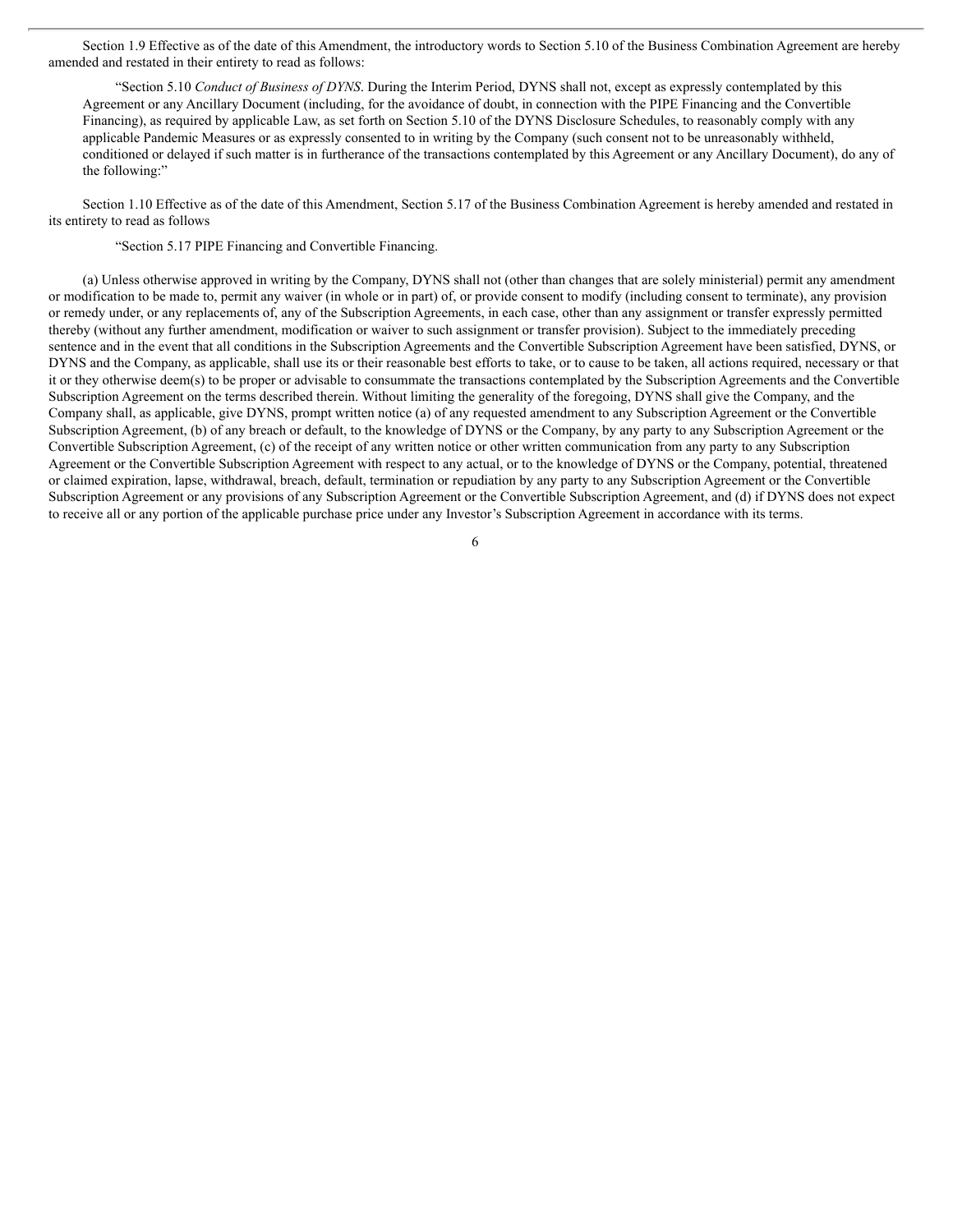(b) Notwithstanding any other provision of this Agreement, DYNS agrees, for the benefit of the Company, to take all necessary, legally available steps to enforce against any Investor the terms of that Investor's Subscription Agreement if the Investor is in material breach of its obligations thereunder, including any material breach caused by the Investor's failure to fund its Subscription Amount (as defined in its Subscription Agreement) at the time and in the amount required pursuant to its Subscription Agreement, and the Company agrees, for the benefit of DYNS, to use reasonable best efforts to enforce against the Convertible Investor the terms of the Convertible Subscription Agreement if the Convertible Investor is in material breach of its obligations thereunder."

#### ARTICLE 2 MISCELLANEOUS

Section 2.1 The Parties hereby agree that, except as specifically provided in this Amendment, the Business Combination Agreement shall remain in full force and effect without any other amendments or modifications.

Section 2.2 The provisions of Sections 8.2 through 8.11 (inclusive), and Sections 8.13 through 8.18 (inclusive) of the Business Combination Agreement are hereby incorporated into this Amendment by reference and shall be applicable to this Amendment, mutatis mutandis, for all purposes.

\* \* \* \* \*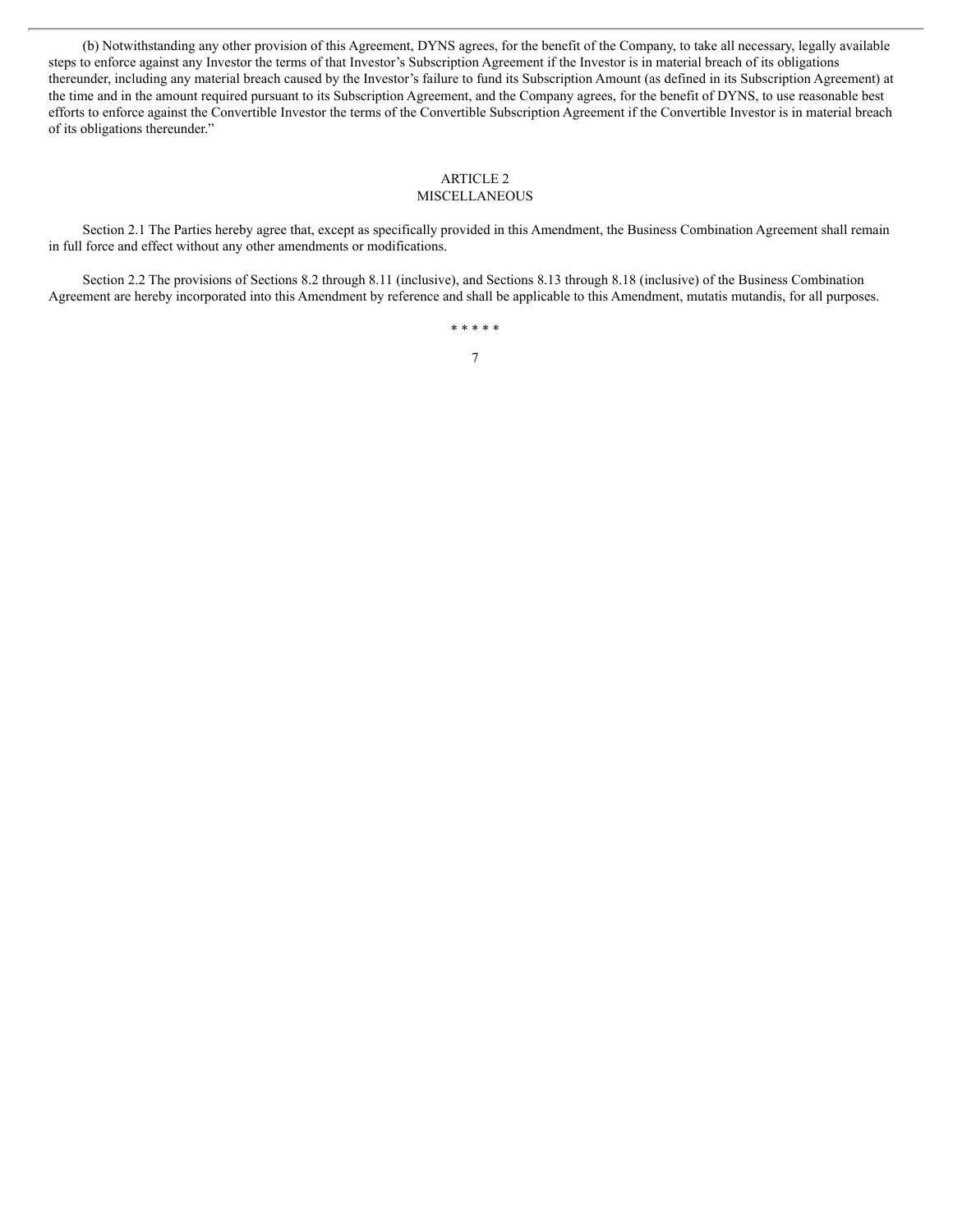IN WITNESS WHEREOF, each of the parties hereto has caused this Amendment No. 2 to Business Combination Agreement to be duly executed on its behalf as of the day and year first above written.

#### **DYNAMICS SPECIAL PURPOSE CORP.**

By: /s/ Mostafa Ronaghi

Name: Mostafa Ronaghi Title: Chief Executive Officer

#### **EXPLORE MERGER SUB, INC.**

By: /s/ Mostafa Ronaghi

Name: Mostafa Ronaghi Title: President

#### **SENTI BIOSCIENCES, INC.**

By: /s/ Timothy Lu

Name: Timothy Lu Title: Chief Executive Officer

[*Signature page to Amendment No. 2 to Business Combination Agreement*]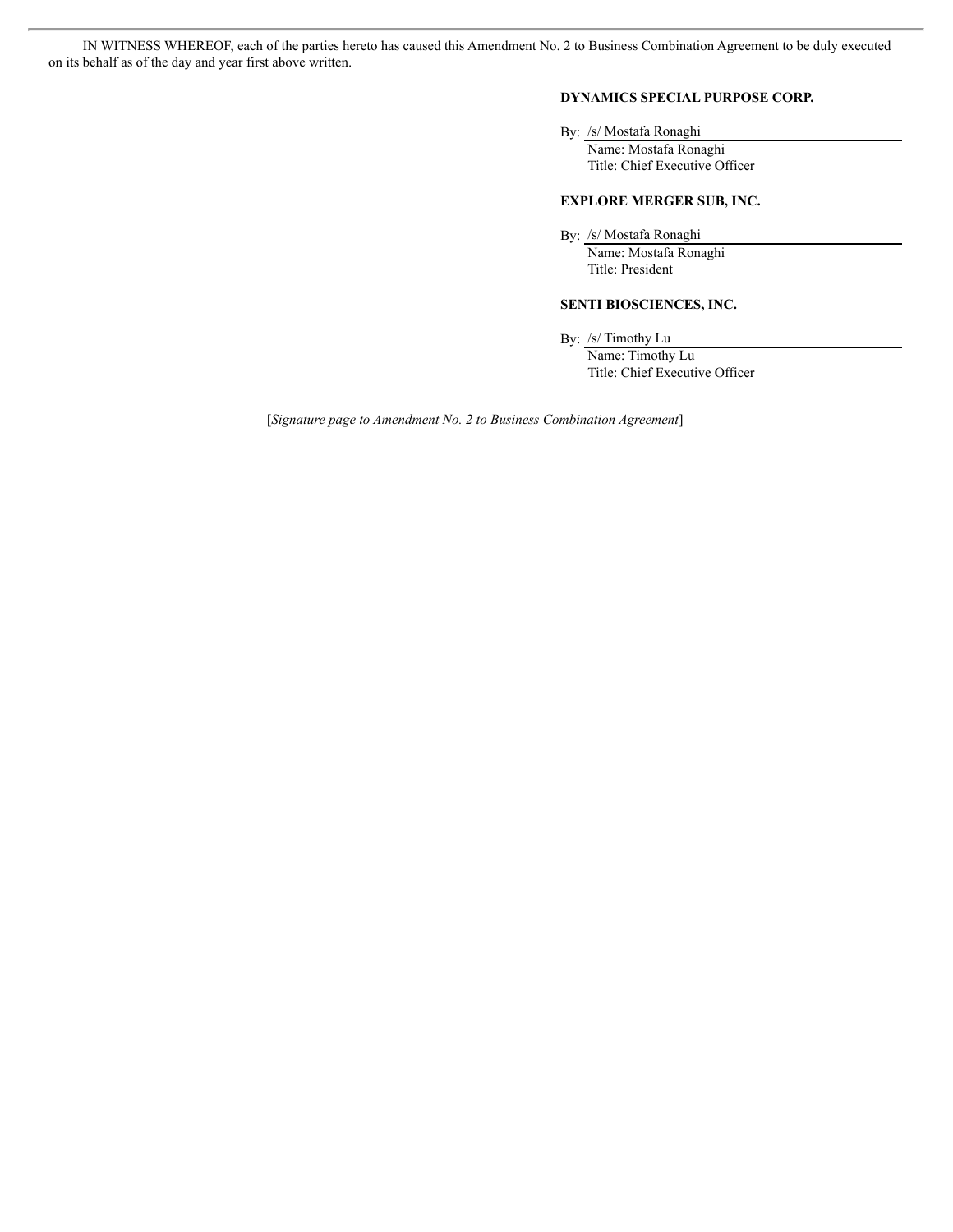#### **SUBSCRIPTION AGREEMENT**

Senti Biosciences, Inc. 2 Corporate Drive, First Floor South San Francisco, California 94080

This Subscription Agreement (this "**Subscription Agreement**") is being entered into in connection with the proposed business combination (the "**Transaction**") between Dynamics Special Purpose Corp., a Delaware corporation ("**Dynamics**"), and Senti Biosciences, Inc., a Delaware corporation (the "**Company**"), pursuant to a business combination agreement entered into on December 19, 2021, as amended on February 12, 2022 and again on the date hereof among Dynamics, the Company, Merger Sub and the other parties thereto (the "**Transaction Agreement**") pursuant to which, among other things, Merger Sub will merge with and into the Company, with the Company as the surviving company in the Merger as a wholly-owned subsidiary of Dynamics. Capitalized terms used but not defined in this Subscription Agreement have the meaning given to them in the Transaction Agreement.

On December 19, 2021, and in connection with the execution of the Transaction Agreement, Dynamics entered into subscription agreements (the "**Other Subscription Agreements**" and, together with this Subscription Agreement, the "**Subscription Agreements**") with certain other investors (the "**Other Investors**" and, together with the Investor, the "**Investors**"), severally and not jointly, pursuant to which the Other Investors, severally and not jointly, have agreed to purchase on the Closing Date (as defined in the Transaction Agreement) of the Transaction, exclusive of the aggregate purchase price to be paid by the undersigned (the "**Investor**") for the Note (as defined below) for which it is subscribing hereunder (the "**Subscription Amount**") (as set forth on the signature page hereto), an aggregate amount of up to 6,680,000 shares of Dynamics Class A Common Stock, par value \$0.0001 per share, at the Per Share Purchase Price (as defined below).

In connection with the Transaction, the Investor wishes to participate in the Transaction and acquire shares of Dynamics Class A Common Stock, par value \$0.0001 per share (the "**Shares**"), through the exchange and cancellation of the aggregate principal amount outstanding under the Note (as defined below) at a conversion price of \$10.00 per share (the "**Per Share Purchase Price**"). Subject to the terms and conditions contained herein, Investor hereby subscribes for and agrees to purchase from the Company an unsecured, non-interest bearing (subject to Closing occurring) convertible promissory note (the "**Note**"), the aggregate outstanding principal amount of which shall automatically be canceled and exchanged for Shares at the Per Share Purchase Price upon the Closing.

In connection therewith, and in consideration of the foregoing and the mutual representations, warranties and covenants, and subject to the conditions, set forth herein, and intending to be legally bound hereby, each of the Investor and the Company, and solely with respect to its rights and obligations set forth in Sections 2, 6, 7, 8, 9, 10, 11, 12, 13, 14 and 15, Dynamics, acknowledges and agrees as follows:

1. *Subscription*. The Investor hereby subscribes for and agrees to purchase, and the Company hereby agrees to issue and sell to the Investor, the Note on the terms and subject to the conditions provided for herein. In the event of the termination of this Subscription Agreement in accordance with the terms hereof, this Subscription Agreement shall have no further force or effect. For the avoidance of doubt, upon termination of this Subscription Agreement, the terms, provisions and obligations of and under the Note shall continue in full force and effect and shall survive termination of this Subscription Agreement. On or prior to the Note Closing (as defined below), the Investor shall deliver or cause to be delivered to the Company the Investor's Subscription Amount.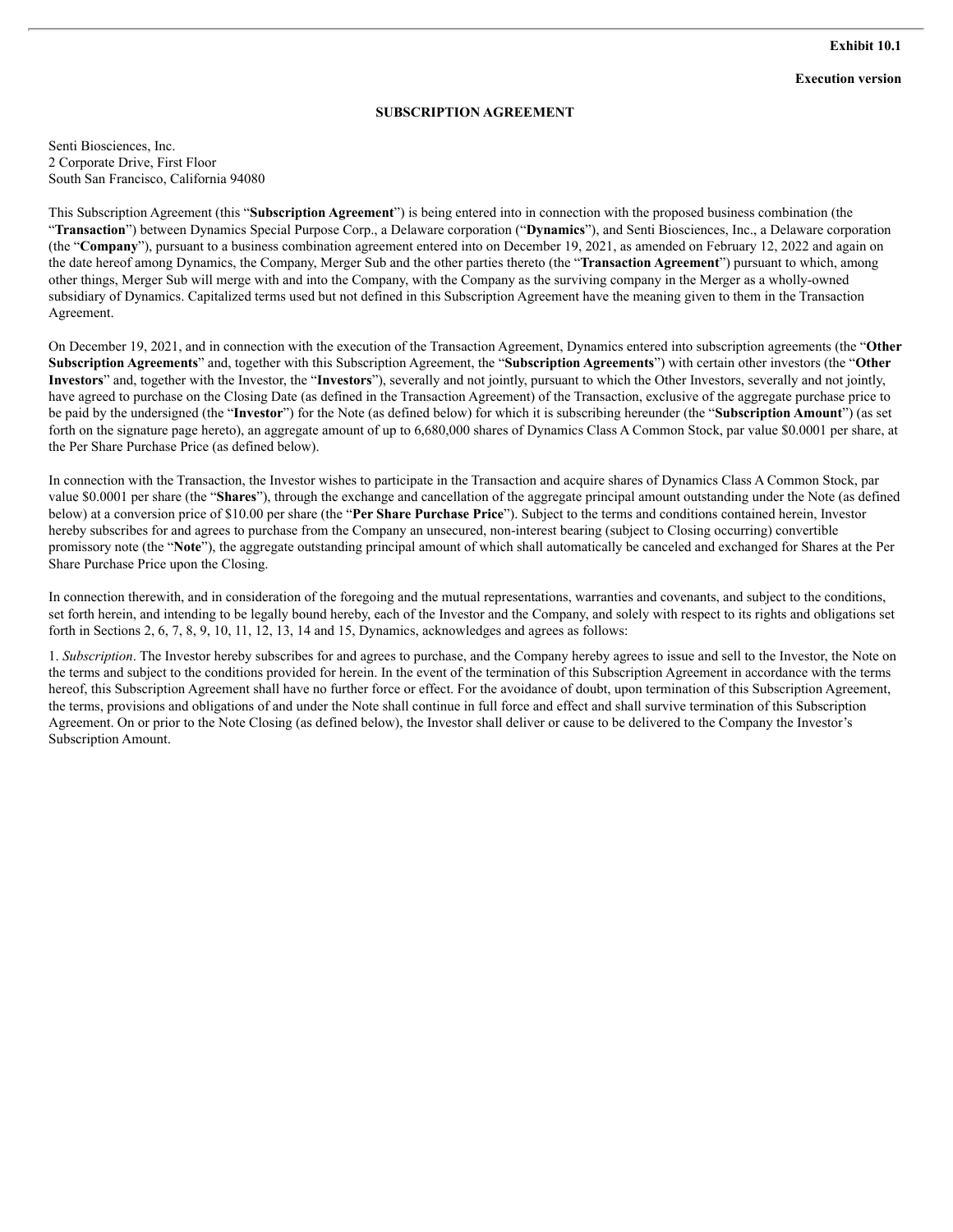2. *Closing*. The closing of the purchase and sale of the Note contemplated hereby (the "**Note Closing**") shall occur on the date hereof. At least two (2) Business Days before the anticipated closing date of the transactions contemplated by the Transaction Agreement (the "**Closing Date**"); provided, that the Note has not previously been fully converted, repaid or cancelled in accordance with its terms, the Company shall deliver or cause to be delivered to the Investor a written notice (the "**Closing Notice**") specifying (i) the anticipated Closing Date and (ii) that the Company reasonably expects all conditions to the Closing to be satisfied or waived (in writing by the person who has the authority to make such waiver) on the anticipated Closing Date. On the Closing Date, concurrently with the Closing, Dynamics shall issue to the Investor the number of Shares issuable to the Investor pursuant to Section 4(b) of the Note (the "**Subscribed Shares**") in book entry form in the name of the Investor (or its nominee or custodian in accordance with its delivery instructions) on Dynamics'share register, free and clear of any liens or other restrictions (other than those arising under this Subscription Agreement or applicable securities laws), which issuance will be in full and complete satisfaction of the Company's payment obligations under the Note and shall completely and immediately extinguish any obligations thereunder. As promptly as practicable after the Closing Date, upon request of the Investor, Dynamics shall provide the Investor with updated book-entry statements, if required, from Dynamics' transfer agent reflecting the change in name of Dynamics to occur in connection with the Closing. For the purposes of this Subscription Agreement, "**Business Day**" shall mean any day, other than a Saturday or Sunday, on which commercial banks in New York, New York are open for the general transaction of business; *provided*, that banks shall be deemed to be open for the general transaction of business in the event of a "shelter in place" order or similar closure of physical branch locations at the direction of any Governmental Entity if such banks' electronic funds transfer system (including for wire transfers) are open for use by customers on such day. Dynamics, the Company and Investor agree  $(x)$  the purchase of the Note shall be deemed to satisfy the Lock-Up Reduction Conditions (as defined in the Support Agreement, as defined below) contemplated by Section 2(b) and Schedule 3 of the Company Stockholder Support Agreement, dated as of December 19, 2021, by and among Dynamics, the Company and the Investor (the "**Support Agreement**") and (y) the Subscribed Shares shall not be deemed to be "Shares" as defined under the Support Agreement and shall not be subject to the restrictions on transfer set forth in Section 2 of the Support Agreement.

#### 3. *Closing Conditions*.

(a) The obligation of the parties hereto to consummate the purchase and sale of the Note pursuant to this Subscription Agreement is subject to the satisfaction or waiver in writing by each party of the following condition:

(i) no applicable court or governmental authority shall have enacted, issued, promulgated, enforced or entered any judgment, order, law, rule or regulation (whether temporary, preliminary or permanent) which is then in effect and has the effect of making consummation of the transactions contemplated hereby illegal or otherwise restraining or prohibiting consummation of the transactions contemplated hereby.

(b) The obligation of the Company to consummate the issuance and sale of the Note pursuant to this Subscription Agreement shall be subject to the satisfaction or waiver in writing by the Company of the following conditions: (i) all representations and warranties of the Investor contained in this Subscription Agreement are true and correct in all material respects (other than representations and warranties that are qualified as to materiality, which representations and warranties shall be true in all respects) at and as of the Note Closing (other than those representations and warranties expressly made as of an earlier date, which shall be true and correct in all material respects (other than representations and warranties that are qualified as to materiality, which representations and warranties shall be true in all respects) as of such date), and consummation of the closing of the sale and purchase of the Note under this Subscription Agreement on the Closing Date shall constitute a reaffirmation by the Investor of each of the representations, warranties, covenants and agreements of the Investor contained in this Subscription Agreement as of the Note Closing; and (ii) the Investor shall have performed, satisfied and complied in all material respects with all covenants, agreements and conditions required by this Subscription Agreement to be performed, satisfied or complied with by it at or prior to the Note Closing, except where the failure of such performance, satisfaction or compliance would not, or would not reasonably be expected to, prevent, materially delay or materially impair the ability of the Company to consummate the Note Closing.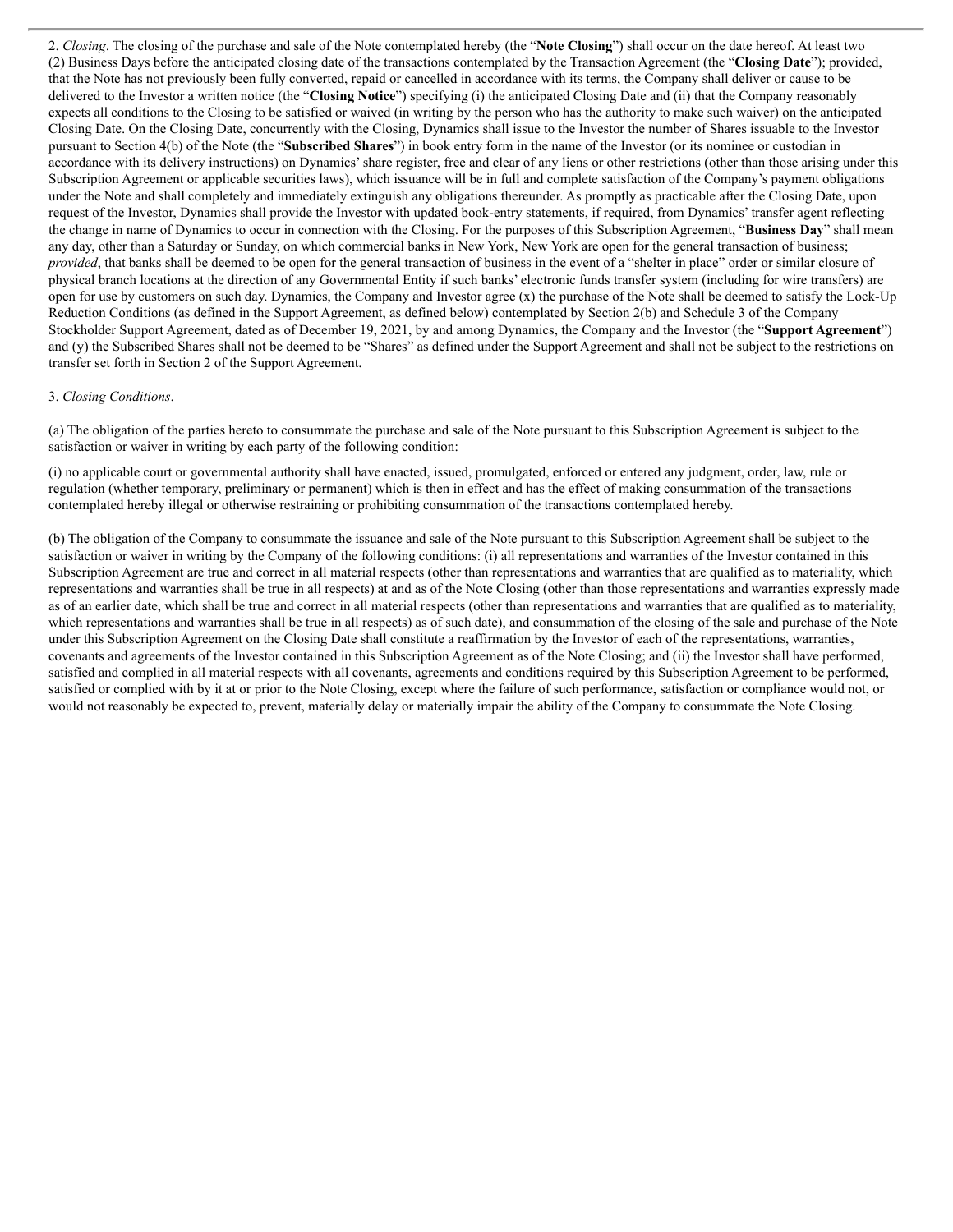(c) The exchange and cancellation of the Note for the Shares pursuant to Section 4(b) of the Note shall be subject to the satisfaction or waiver in writing by the Investor of the following conditions: (i) all representations and warranties of the Company contained in this Subscription Agreement shall be true and correct in all material respects (other than representations and warranties that are qualified as to materiality or Material Adverse Effect (as defined herein), which representations and warranties shall be true in all respects) at and as of the Closing Date (other than those representations and warranties expressly made as of an earlier date, which shall be true and correct in all material respects (other than representations and warranties that are qualified as to materiality or Material Adverse Effect (as defined herein), which representations and warranties shall be true in all respects) as of such date), and on the Closing Date shall constitute a reaffirmation by the Company of each of the representations and warranties of the Company contained in this Subscription Agreement which are expressed to be given as of the Note Closing; (ii) the Company shall have performed, satisfied and complied in all material respects with all covenants, agreements and conditions required by this Subscription Agreement to be performed, satisfied or complied with by it at or prior to the Note Closing and on the Closing Date; (iii) no amendment, modification or waiver of the Transaction Agreement (as in effect on the date hereof) shall have occurred that would reasonably be expected to materially and adversely affect the economic benefits that the Investor would reasonably expect to receive under this Subscription Agreement without having received Investor's prior written consent; (iv) all conditions precedent to the closing of the Transaction under the Transaction Agreement, including all necessary approvals of the Company's shareholders and regulatory approvals, if any, as set forth in Article 6 thereof, shall have been satisfied (as determined by the parties to the Transaction Agreement and other than those conditions under the Transaction Agreement which, by their nature, are to be satisfied at the closing of the Transaction, including to the extent that any such condition is dependent upon the consummation of the purchase and sale of the Note and Subscribed Shares pursuant to this Subscription Agreement) or waived (in writing by the person who has the authority to make such waiver); and (v) Dynamics' initial listing application with Nasdaq in connection with the transactions contemplated by the Transaction Agreement shall have been approved and, immediately following the Effective Time, Dynamics shall be able to satisfy any applicable initial and continuing listing requirements of Nasdaq, and Dynamics shall not have received any notice of non-compliance therewith that has not been cured or would not be cured at or immediately following the Effective Time, and the Subscribed Shares shall have been approved for listing on Nasdaq, subject only to official notice of issuance thereof. The satisfaction or waiver of the conditions set forth in Section 3(a), Section 3(b) and Section 3(c) shall be deemed to have occurred upon the Closing of the Transaction.

4. *Further Assurances*. At the Note Closing and on the Closing Date, the parties hereto shall execute and deliver such additional documents and take such additional actions as the parties may reasonably deem to be practical and necessary in order to consummate the transactions contemplated by this Subscription Agreement. In furtherance of the foregoing, the Investor shall deliver to the Company any information that is reasonably requested in the Closing Notice in order for Dynamics to issue the Subscribed Shares, including, without limitation, the legal name of the Investor in whose name such Subscribed Shares are to be issued and a duly executed Internal Revenue Service Form W-9 or W-8, as applicable.

5. *The Company's Representations and Warranties*. The Company represents and warrants to the Investor, as of the date hereof and as of the Closing Date (unless any representation or warranty is expressed to be given as at another date or dates, in which case, the Company makes that representation and gives that warranty as of that date or those dates), that:

(a) The Company has been duly incorporated, is validly existing and is in good standing under the laws of the State of Delaware, with corporate power and authority to own, lease and operate its properties and conduct its business as presently conducted and to enter into, deliver and perform its obligations under this Subscription Agreement.

#### (b) reserved.

(c) This Subscription Agreement has been duly authorized, executed and delivered by the Company and, assuming that this Subscription Agreement constitutes the valid and binding agreement of the Investor, this Subscription Agreement constitutes a legal, valid and binding obligation of the Company, enforceable against the Company in accordance with its terms, except as may be limited or otherwise affected by (i) bankruptcy, insolvency, fraudulent conveyance, reorganization, moratorium or other laws relating to or affecting the rights of creditors generally, and (ii) principles of equity, whether considered at law or equity.

(d) The execution and delivery of this Subscription Agreement by the Company, the issuance and sale of the Note, the compliance by the Company with all of the provisions of this Subscription Agreement and the consummation of the transactions contemplated herein will not (i) conflict with or result in a breach or violation of any of the terms or provisions of, or constitute a default under, or result in the creation or imposition of any lien, charge or encumbrance upon any of the property or assets of the Company or any of its subsidiaries pursuant to the terms of any indenture, mortgage, deed of trust, loan agreement, lease, license or other agreement or instrument to which the Company or any of its subsidiaries is a party or by which the Company or any of its subsidiaries is bound, or to which any of the property or assets of the Company is subject, that would reasonably be expected, individually or in the aggregate, to have a material adverse effect on the business, financial condition or results of operations of the Company and its subsidiaries, taken as a whole, or materially and adversely affect (A) the ability of the Company to consummate the Transaction, (B) the validity of the Note, or (C) the legal authority of the Company to comply in all material respects with the terms of this Subscription Agreement (each, a "**Material Adverse Effect**"), (ii) result in any violation of the provisions of the organizational documents of the Company, or (iii) result in any violation of any statute or any judgment, order, rule or regulation of any court or governmental agency or body, domestic or foreign, having jurisdiction over the Company or any of its properties that would reasonably be expected to have a Material Adverse Effect.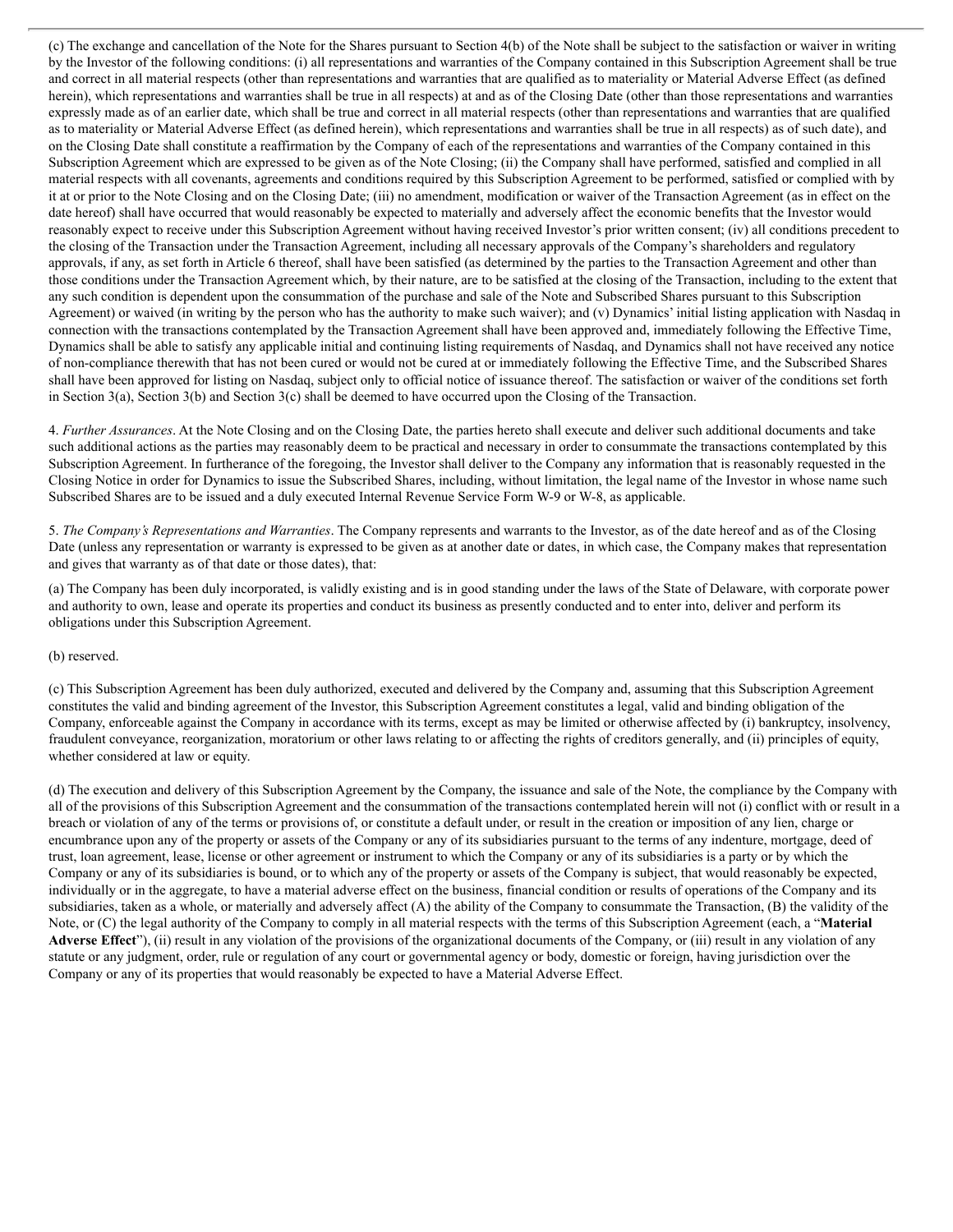(e) The Company is not required to obtain any consent, waiver, authorization or order of, give any notice to, or make any filing or registration with, any court or other federal, state, local or other governmental authority, self-regulatory organization (including Nasdaq) or other person in connection with the execution, delivery and performance of this Subscription Agreement (including, without limitation, the issuance of the Note), other than (i) notice filings required by applicable state securities laws, (ii) the filing of the Registration Statement (as defined below) pursuant to Section 7 of this Subscription Agreement, (iii) those required by Nasdaq, including with respect to obtaining stockholder approval, (iv) those required to consummate the Transaction as provided under the Transaction Agreement, (v) the filing of notification under the Hart-Scott-Rodino Antitrust Improvements Act of 1976, if applicable, and (vi) those, the failure of which to obtain, would not have, and would not be reasonably expected to have, a Material Adverse Effect. Assuming the accuracy of the Investor's representations and warranties set forth in Section 6 of this Subscription Agreement, no registration under the Securities Act or any state securities (or 'blue sky') laws is required for the offer and sale of the Note by the Company to the Investor.

(f) The financial statements of the Company included in the registration statement on Form S-4 (the "**Dynamics S-4**") required to be filed by Dynamics with the SEC in connection with the Transaction, as amended to the date hereof, complied in all material respects with the applicable requirements of the Securities Act and the Securities Exchange Act of 1934, as amended (the "**Exchange Act**"), and the rules and regulations of the SEC promulgated thereunder and applicable accounting requirements and the rules and regulations of the SEC with respect thereto as in effect at the time of filing and fairly present in all material respects the financial condition of the Company as of and for the dates thereof and the results of operations and cash flows for the periods then ended, subject, in the case of unaudited statements, to normal, year-end audit adjustments, and such financial statements have been prepared in conformity with GAAP applied on a consistent basis during the periods involved (except as may be disclosed therein or in the notes thereto, and except that the unaudited financial statements may not contain all footnotes required by GAAP). A copy of the Dynamics S-4 is available to the Investor via the SEC's EDGAR system.

(g) Except for such matters that have not had and would not reasonably be expected to have, individually or in the aggregate, a Material Adverse Effect, there is no (i) action, suit, claim, arbitration or other proceeding, in each case by or before any governmental authority or arbitrator, pending or, to the knowledge of the Company, threatened against the Company, or (ii) judgment, decree, injunction, ruling or order of any governmental entity or arbitrator outstanding against the Company.

(h) As of the date hereof, the authorized capital stock of the Company consists of (i) 138,000,000 shares of common stock, par value \$0.0001 per share, and (ii) 99,734,554 shares of preferred stock par value \$0.0001 per share of which 35,199,610 are designated as Series A Preferred Stock and 64,534,944 of which are designated as Series B Preferred Stock, collectively, the "**Preferred Shares**"). As of the date hereof, (A) 17,546,713 shares of common stock are issued and outstanding, (B) 35,199,610 shares of Series A Preferred Stock are issued and outstanding, and (C) 64,534,933 shares of Series B Preferred Stock are issued and outstanding. All issued and outstanding shares of common stock, shares of Series A Preferred Stock and Series B Preferred Stock have been duly authorized and validly issued, are fully paid and are non-assessable. Except as set forth above and pursuant to the Other Subscription Agreements, the Transaction Agreement and the other agreements and arrangements referred to therein or in the Dynamics S-4, there are no outstanding options, warrants or other rights to subscribe for, purchase or acquire from the Company any shares of common stock, Series A Preferred Stock or Series B Preferred Stock or other equity interests in the Company, or securities convertible into or exchangeable or exercisable for such equity interests. There are no securities or instruments issued by or to which the Company is a party containing anti-dilution or similar provisions that will be triggered by the issuance of (i) the Note or the Subscribed Shares pursuant to this Subscription Agreement, or (ii) the Shares to be issued pursuant to any Other Subscription Agreement.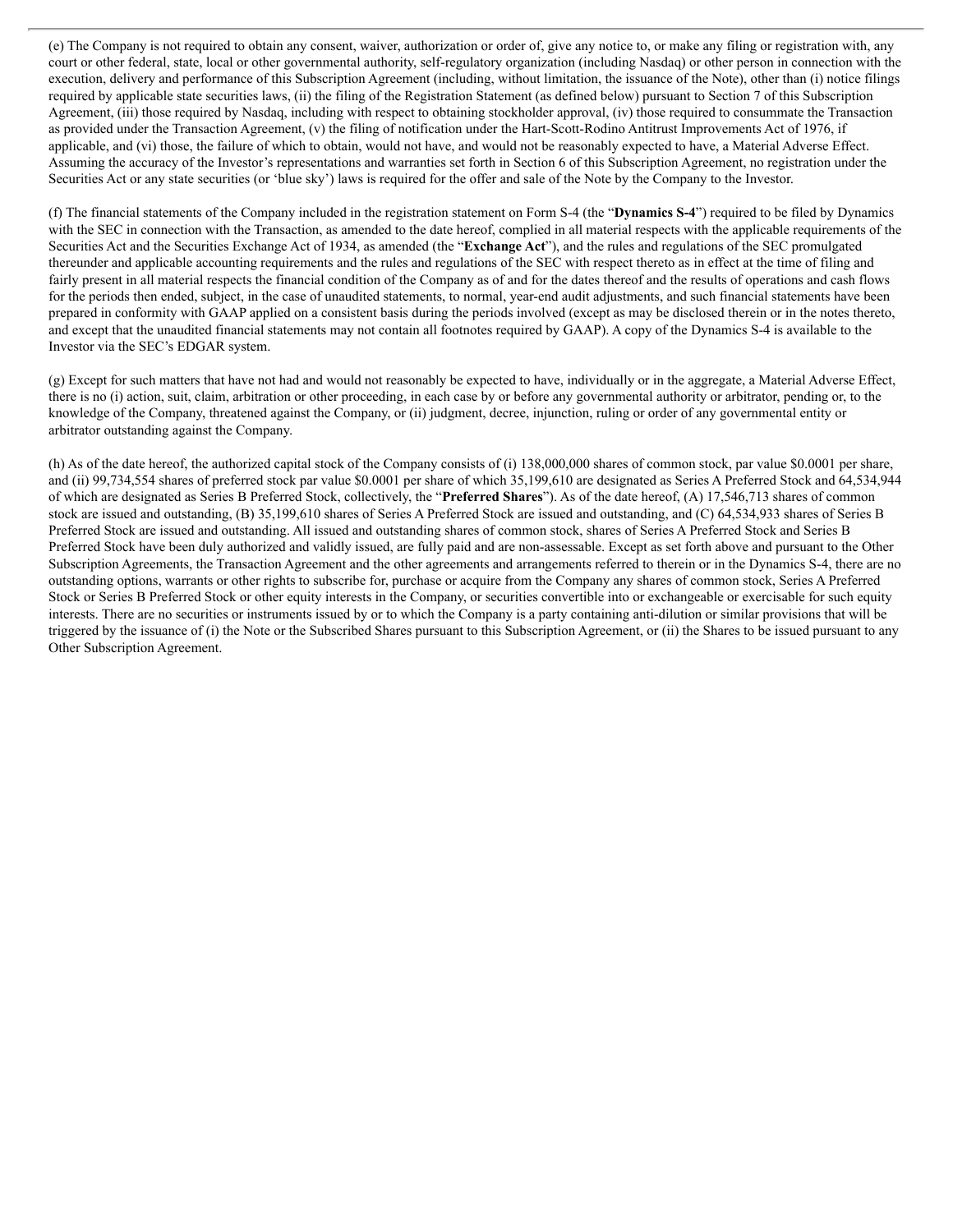(i) The Company is in compliance with all applicable laws, except where such noncompliance would not reasonably be expected to have, individually or in the aggregate, a Material Adverse Effect. The Company has not received any written communication from a governmental authority that alleges that the Company is not in compliance with or is in default or violation of any applicable law, except where such non-compliance, default or violation would not reasonably be expected to have a Material Adverse Effect.

(j) Neither the Company nor any person acting on its behalf has engaged or will engage in any form of general solicitation or general advertising in connection with any offer or sale of the Note. The Note is not being offered in a manner involving a public offering under, or in a distribution in violation of, the Securities Act or any state securities laws. Neither the Company nor any person acting on the Company's behalf has, directly or indirectly, at any time within the past six (6) months, made any offer or sale of any security or solicitation of any offer to buy any security under circumstances that would cause the offering of the Note pursuant to this Subscription Agreement to be integrated with prior offerings by the Company for purposes of the Securities Act or any applicable stockholder approval provisions. Neither the Company nor any person acting on the Company's behalf has offered or sold or will offer or sell any securities, or has taken or will take any other action, which would reasonably be expected to subject the offer, issuance or sale of the Note, as contemplated hereby, to the registration provisions of the Securities Act.

(k) The Company is not under any obligation to pay any broker's fee or commission in connection with the sale of the Note hereunder.

(l) The Company is not, and immediately after receipt of payment for the Note and consummation of the Transaction, will not be, an "investment company" within the meaning of the Investment Company Act of 1940, as amended.

(m) (i) There has been no action taken by the Company or, to the knowledge of the Company, any officer, director, equityholder, manager, employee, agent or representative of the Company, in each case, acting on behalf of the Company, in violation of any Anti-Corruption Laws (as herein defined), (ii) the Company has not been convicted of violating any Anti-Corruption Laws or subjected to any investigation by a governmental authority for violation of any Anti-Corruption Laws, (iii) the Company has not conducted or initiated any internal investigation or made a voluntary, directed or involuntary disclosure to any governmental authority regarding any alleged act or omission arising under or relating to any noncompliance with any Anti-Corruption Laws, and (iv) the Company has not received any written notice or citation from a governmental authority for any actual or potential noncompliance with any Anti-Corruption Laws. As used herein, "**Anti-Corruption Laws**" means any applicable laws relating to corruption and bribery, including the U.S. Foreign Corrupt Practices Act of 1977 (as amended), the UK Bribery Act 2010, and any similar law that prohibits bribery or corruption.

(n) Other than the Transaction Agreement and any other agreement contemplated by the Transaction Agreement, the Company has not entered into any side letter or similar agreement with any Other Investor or other investor in connection with such Other Investor's or other investor's direct or indirect investment in the Company. No Other Subscription Agreement includes terms and conditions that are more favorable, with respect to the issuance of shares of Dynamics Class A Common Stock, to the Other Investor thereunder than the Investor hereunder, other than terms particular to the regulatory requirements of such Other Investor or its affiliates or related funds that are mutual funds.

(o) Neither the Company nor any of its respective subsidiaries, affiliates, directors, officers, employees, or, to its knowledge, any of its agents or representatives acting on its behalf in connection with this Subscription Agreement, is an individual or entity ("**Person**") that is, or is owned or controlled by one or more Persons that are: (i) the subject of any sanctions administered or enforced by the United States Government, including OFAC and the US Department of State (collectively, "**Sanctions**"); or (ii) located, organized or resident in a country or territory that is, or whose government is, the subject of comprehensive territorial Sanctions (including, without limitation, Crimea, Cuba, Iran, North Korea and Syria).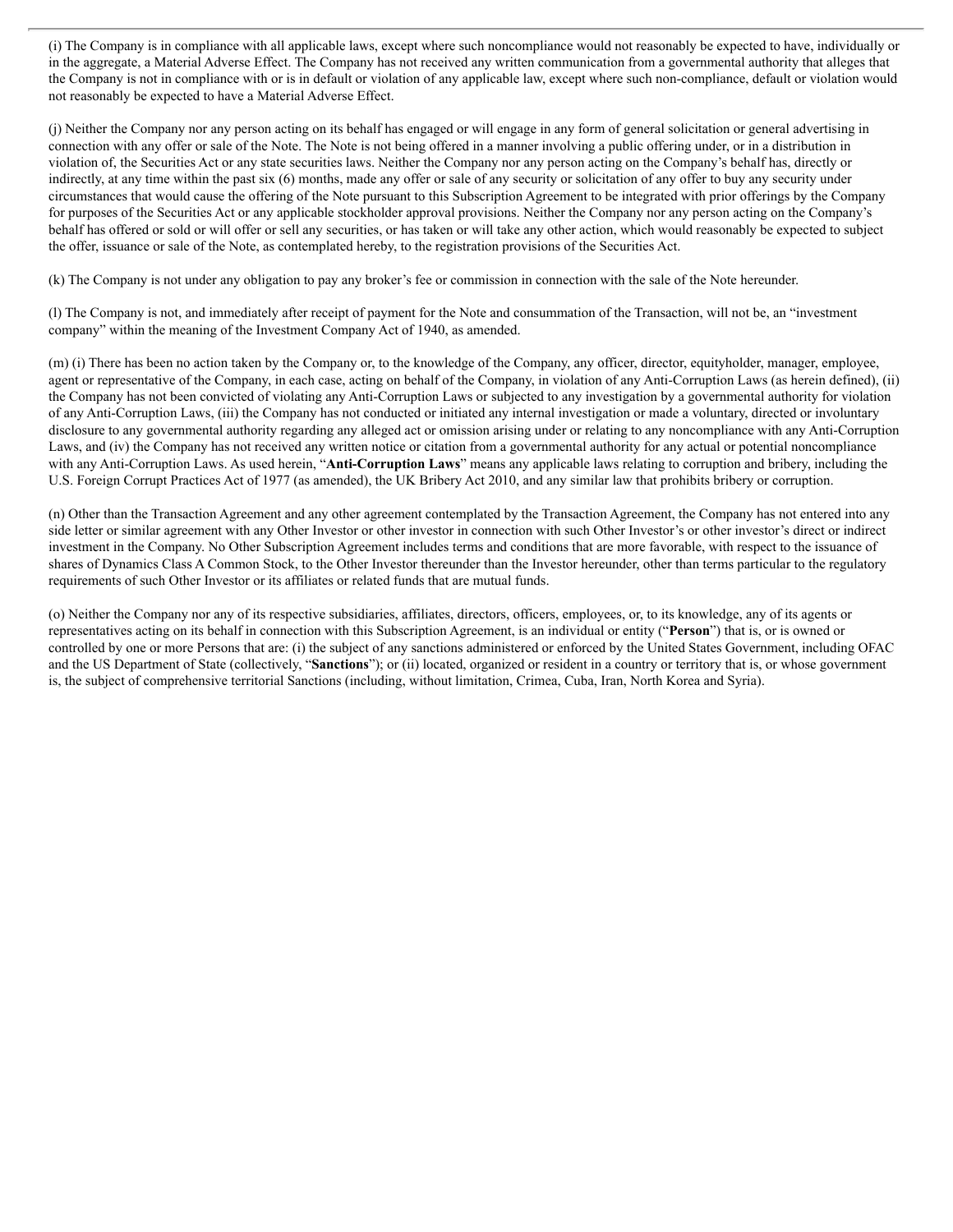6. *Investor Representations and Warranties*. The Investor represents and warrants to the Company and Dynamics that:

(a) The Investor (i) is a "qualified institutional buyer" (as defined in Rule 144A under the Securities Act) or an institutional "accredited investor" (within the meaning of Rule 501(a) under the Securities Act), in each case, satisfying the applicable requirements set forth on Schedule A, (ii) is an "institutional account" (as defined in FINRA Rule 4512(c)), (iii) is acquiring the Note and the Subscribed Shares only for its own account and not for the account of others, or if the Investor is subscribing for the Note as a fiduciary or agent for one or more investor accounts, the Investor has full investment discretion with respect to each such account, and the full power and authority to make the acknowledgements, representations and agreements herein on behalf of each owner of each such account, and (iv) is neither acquiring the Note, nor the Subscribed Shares with a view to, or for offer or sale in connection with, any distribution thereof in violation of the Securities Act (and shall provide the requested information set forth on Schedule A). The Investor is neither an entity formed for the specific purpose of purchasing the Note nor acquiring the Subscribed Shares, unless the newly formed entity is an entity in which all of the investors are institutional accredited investors, and is an "institutional account" as defined in FINRA Rule 4512(c).

(b) To the extent applicable, the Investor has been duly formed or incorporated, and is validly existing in good standing (to the extent the concept of good standing is applicable in such jurisdiction) under the laws of its jurisdiction of incorporation or formation and has all power (corporate or otherwise) and authority to own, lease and operate its properties and conduct its business as presently conducted and to enter into, deliver and perform its obligations under this Subscription Agreement.

(c) The Investor acknowledges and agrees that the Subscribed Shares are being offered in a transaction not involving any public offering within the meaning of the Securities Act and that the neither the Note nor the Subscribed Shares have been registered under the Securities Act. The Investor acknowledges and agrees that the neither the Note nor the Subscribed Shares may be offered, resold, transferred, pledged or otherwise disposed of by the Investor absent an effective registration statement under the Securities Act, except (i) to the Company or Dynamics, respectively, or a subsidiary thereof, (ii) to non-U.S. persons pursuant to offers and sales that occur outside the United States within the meaning of Regulation S under the Securities Act, or (iii) pursuant to another applicable exemption from the registration requirements of the Securities Act, and in each of clauses (i) and (iii), in accordance with any applicable securities laws of the states and other jurisdictions of the United States, and that any certificates representing the Note or Subscribed Shares shall contain a restrictive legend to such effect (provided, that such legend shall be subject to removal in accordance with Section 7(e)). The Investor acknowledges and agrees that the Note and the Subscribed Shares will be subject to transfer restrictions and, as a result of these transfer restrictions, the Investor may not be able to readily offer, resell, transfer, pledge or otherwise dispose of the Note and the Subscribed Shares and may be required to bear the financial risk of an investment of the Note and in the Subscribed Shares for an indefinite period of time. The Investor acknowledges and agrees that the Note and the Subscribed Shares will not be eligible for offer, resale, transfer, pledge or disposition pursuant to Rule 144 promulgated under the Securities Act until at least one year from the date that Dynamics files a Current Report on Form 8-K following the Closing Date that includes the "Form 10" information required under applicable SEC rules and regulations. The Investor acknowledges and agrees that it has been advised to consult legal counsel prior to making any offer, resale, transfer, pledge or disposition of any of the Note and the Subscribed Shares. Nothing contained herein shall be deemed a representation or warranty by such Investor to hold the Note and the Subscribed Shares for any period of time.

(d) The Investor acknowledges and agrees that the Investor is purchasing the Note from the Company. The Investor further acknowledges that there have been no representations, warranties, covenants or agreements made to the Investor by or on behalf of Dynamics, the Company, any of their respective affiliates or any control persons, officers, directors, employees, partners, agents or representatives of any of the foregoing, or any other person or entity, expressly or by implication, other than those representations, warranties, covenants and agreements of the Company expressly set forth in Section 5, and of Dynamics set forth in Section 12, of this Subscription Agreement.

(e) The Investor's acquisition and holding of the Note and the Subscribed Shares will not constitute or result in a non-exempt prohibited transaction under Section 406 of the Employee Retirement Income Security Act of 1974, as amended, Section 4975 of the Internal Revenue Code of 1986, as amended, or any applicable similar law.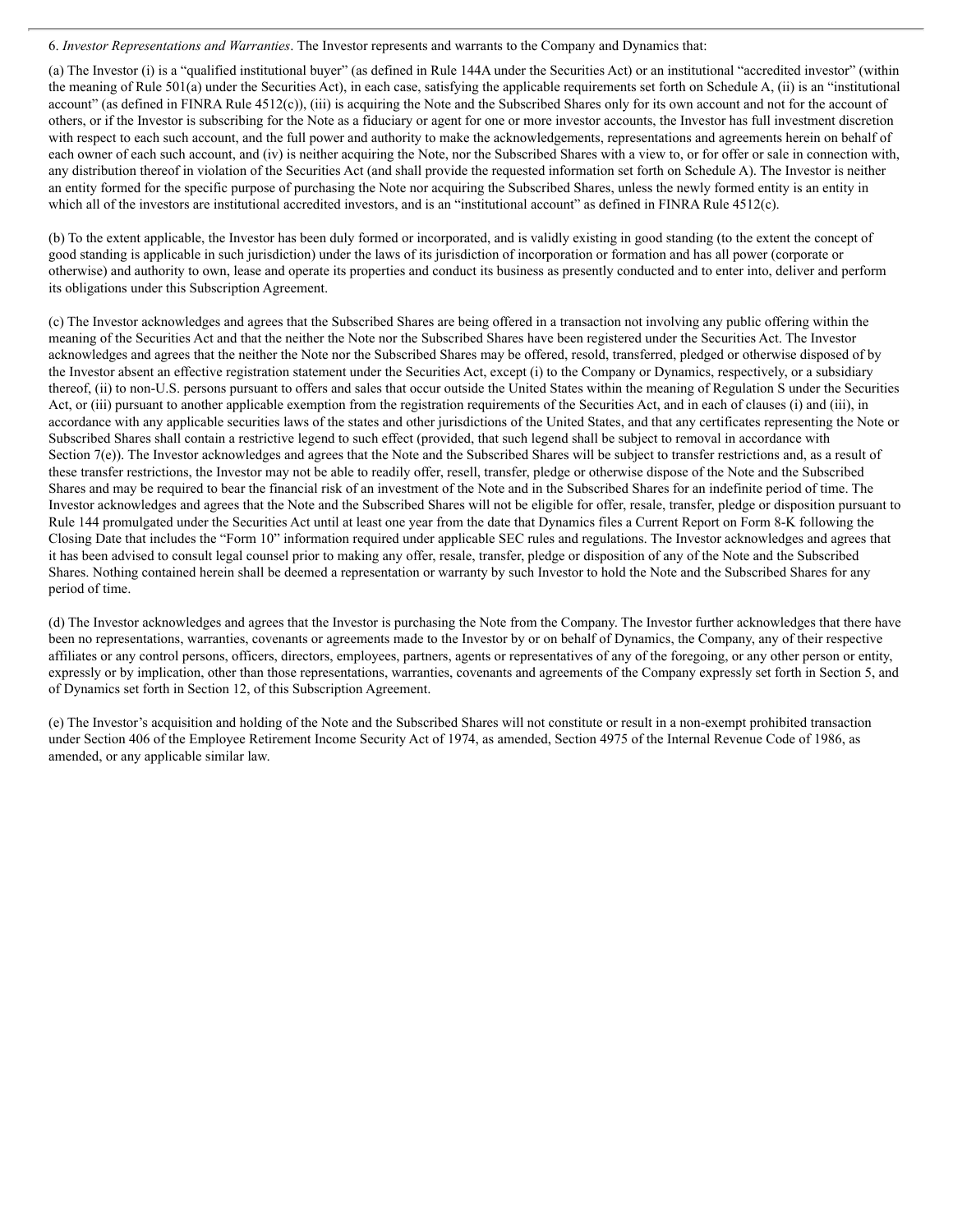(f) The Investor acknowledges and agrees that the Investor has received such information as the Investor deems necessary in order to make an investment decision with respect to the Note and the Subscribed Shares, including with respect to Dynamics, the Transaction and the business of the Company. Without limiting the generality of the foregoing, the Investor acknowledges that he, she or it has had the opportunity to review the Dynamics S-4 and the SEC Reports (as defined below). The Investor acknowledges and agrees that the Investor and the Investor's professional advisor(s), if any, have had the opportunity to ask such questions, receive such answers and obtain such information as the Investor and such Investor's professional advisor(s), if any, have deemed necessary to make an investment decision with respect to the Note and the Subscribed Shares.

(g) The Investor became aware of this offering of the Note and the Subscribed Shares solely by means of direct contact between the Investor and Dynamics, the Company or a representative of Dynamics or the Company, and the Note and Subscribed Shares were offered to the Investor solely by direct contact between the Investor and Dynamics, the Company or a representative of Dynamics or the Company.

(h) The Investor acknowledges that it is aware that there are substantial risks incident to the purchase and ownership of the Note and the Subscribed Shares, including those set forth in Dynamics' filings with the SEC. The Investor has such knowledge and experience in financial and business matters as to be capable of evaluating the merits and risks of an investment in the Note and Subscribed Shares, and the Investor has sought such accounting, legal and tax advice as the Investor has considered necessary to make an informed investment decision.

(i) Alone, or together with any professional advisor(s), the Investor has considered the risks of an investment in the Note and the Subscribed Shares and determined that the Note and the Subscribed Shares are a suitable investment for the Investor and that the Investor is able at this time and in the foreseeable future to bear the economic risk of a total loss of the Investor's investment in the Company or Dynamics, as applicable. The Investor acknowledges specifically that a possibility of total loss exists.

(j) The Investor acknowledges and agrees that no federal or state agency has passed upon or endorsed the merits of the offering of the Note or made any findings or determination as to the fairness of this investment, including in respect of the Subscribed Shares which the Note may be cancelled and exchanged for.

(k) The execution, delivery and performance by the Investor of this Subscription Agreement are within the powers of the Investor, have been duly authorized and will not constitute or result in a breach or default under or conflict with any order, ruling or regulation of any court or other tribunal or of any governmental commission or agency, or any agreement or other undertaking, or any statute, regulation or other law to which the Investor is a party or by which the Investor is bound, except where any such breach, default, or conflict would not reasonably be expected to have a material adverse effect on the Investor's ability to consummate the transactions contemplated hereby, including the purchase of the Note and its cancellation and exchange for the Subscribed Shares, and, if the Investor is not an individual, will not violate any provisions of the Investor's organizational documents, including, without limitation, its incorporation or formation papers, bylaws, indenture of trust or partnership or operating agreement, as may be applicable. The signature of the Investor on this Subscription Agreement is genuine, and the signatory, if the Investor is an individual, has the legal competence and capacity to execute the same or, if the Investor is not an individual, the signatory has been duly authorized to execute the same, and assuming that this Subscription Agreement constitutes the valid and binding agreement of the Company, this Subscription Agreement constitutes a legal, valid and binding obligation of the Investor, enforceable against the Investor in accordance with its terms except as may be limited or otherwise affected by (i) bankruptcy, insolvency, fraudulent conveyance, reorganization, moratorium or other laws relating to or affecting the rights of creditors generally, and (ii) principles of equity, whether considered at law or equity.

(l) The Investor is not (i) a person or entity named on the List of Specially Designated Nationals and Blocked Persons administered by the U.S. Treasury Department's Office of Foreign Assets Control ("**OFAC**") or in any Executive Order issued by the President of the United States and administered by OFAC ("**OFAC List**"), or a person or entity prohibited by any OFAC sanctions program, (ii) a Designated National as defined in the Cuban Assets Control Regulations, 31 C.F.R. Part 515, or (iii) a non-U.S. shell bank or, to its knowledge, providing banking services indirectly to a non-U.S. shell bank. The Investor agrees to provide law enforcement agencies, if requested thereby, records related to this Subscription Agreement as required by applicable law; *provided*, that the Investor is permitted to do so under applicable law. If the Investor is a financial institution subject to the Bank Secrecy Act (31 U.S.C. Section 5311 et seq.), as amended by the USA PATRIOT Act of 2001, and its implementing regulations (collectively, the "**BSA/PATRIOT Act**"), the Investor maintains policies and procedures reasonably designed to comply with applicable obligations under the BSA/PATRIOT Act. To the extent required, it maintains policies and procedures reasonably designed for the screening of its investors against the OFAC sanctions programs, including the OFAC List. To the extent required by applicable law, the Investor maintains policies and procedures reasonably designed to ensure that the funds held by the Investor and used to purchase the Note were legally derived.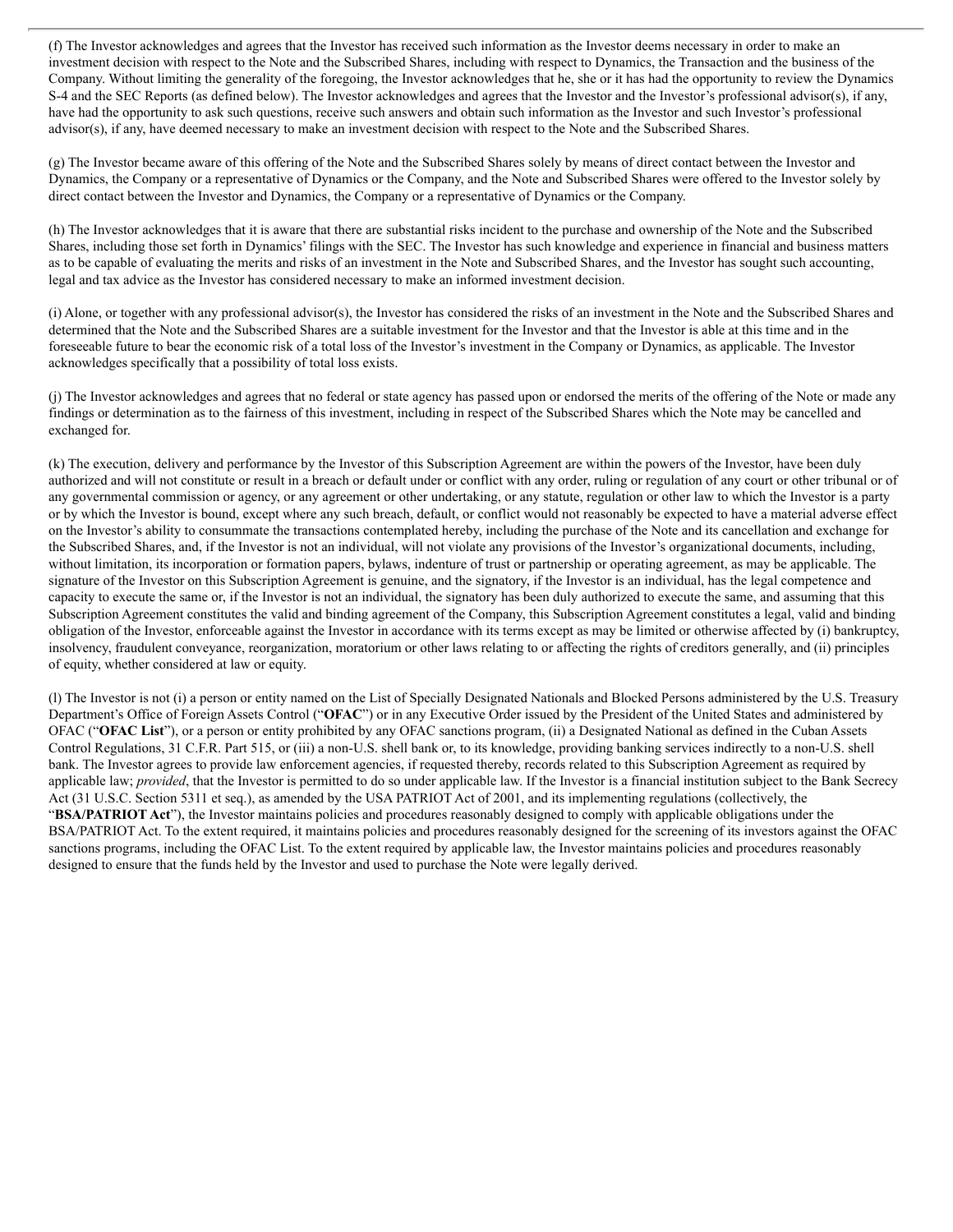(m) When required to deliver payment to the Company pursuant to Section 1 of this Subscription Agreement, the Investor will have sufficient funds to pay the Subscription Amount and consummate the purchase and sale of the Note pursuant to this Subscription Agreement.

(n) No broker, finder or other financial consultant has acted on behalf of the Investor in connection with this Subscription Agreement or the transactions contemplated hereby in such a way as to create any liability on the Company.

(o) The Investor does not have, as of the date hereof, and during the 30 day period immediately prior to the date hereof, such Investor has not entered into, any "put equivalent position" as such term is defined in Rule 16a-1 under the Exchange Act or short sale positions with respect to the securities of Dynamics.

(p) Notwithstanding anything to the contrary set forth herein, the Investor acknowledges and agrees that (i) the Other Subscription Agreements in force as of the date hereof do not contravene, breach or violate Section 9 hereof, and (ii), subsequent to the date of this Subscription Agreement and prior to the Closing Date, Dynamics or the Company may enter into one or more additional subscription agreements with other investors with terms and conditions that are (x) consistent with the terms of the Other Subscription Agreements in force as of the date hereof (the form of which has been filed with the SEC as Exhibit 10.1 on Form 8-K by Dynamics on December 20 2021 (the "**Form Subscription Agreement**")), or (y) subject to (x), above, not more advantageous to the investor thereunder than the terms and conditions set forth in this Subscription Agreement, in each case (other than terms particular to the regulatory requirements of such other investor or its affiliates or related funds that are mutual funds), and entry into such subscription agreements may increase the aggregate amount of Shares being received or subscribed for, as applicable, in the transactions contemplated by this Subscription Agreement and the private placements contemplated by the Other Subscription Agreements. For the avoidance of doubt, such additional subscription agreements shall reflect not less than the same Per Share Purchase Price for any shares acquired thereunder and shall, once executed, constitute Other Subscription Agreements for purposes of this Subscription Agreement, *mutatis mutandis*.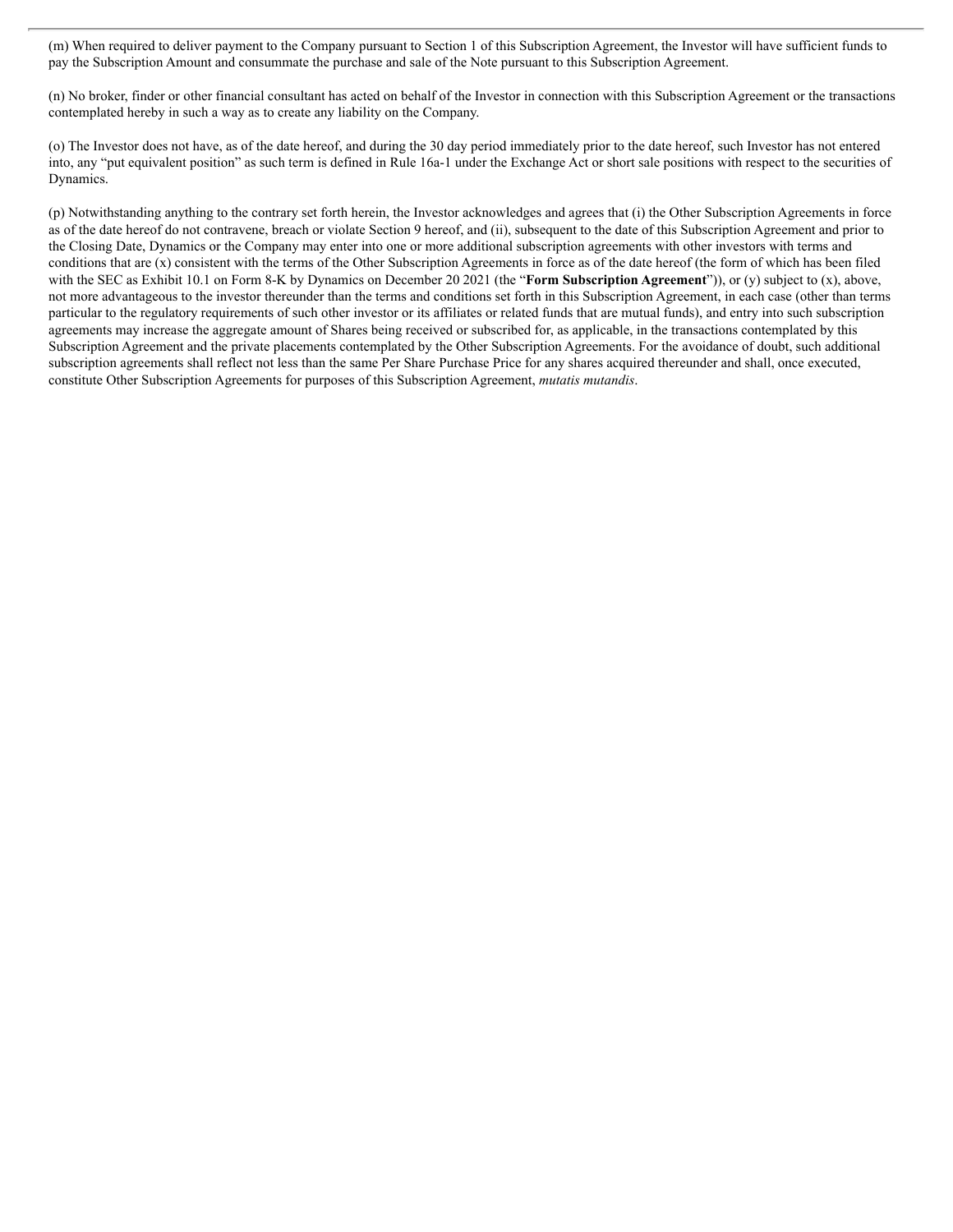#### 7. *Registration Rights.*

(a) Dynamics agrees that, within 20 calendar days after the consummation of the Transaction (the "**Filing Deadline**"), it will use commercially reasonable efforts to file with the SEC (at its sole cost and expense) a registration statement registering the resale of the Subscribed Shares (the "**Registration Statement**"), and shall use its commercially reasonable efforts to have the Registration Statement declared effective as soon as practicable after the filing thereof, but no later than the earlier of (1) the 60th calendar day after the consummation of the Transaction (or 90th calendar day if the SEC notifies (orally or in writing) Dynamics that it will "review" the Registration Statement), and (2) the fifth (5th) Business Day after the date Dynamics is notified in writing by the SEC that the Registration Statement will not be "reviewed" or will not be subject to further review (the "**Effectiveness Date**"). Dynamics shall provide a draft of the Registration Statement to the Investor for review at least four (4) Business Days in advance of the date of filing the Registration Statement with the SEC (the "**Filing Date**"), and the Investor shall provide any comments on the Registration Statement to Dynamics no later than the day which is two (2) Business Days preceding the Filing Date. Dynamics agrees to cause such Registration Statement, or another shelf registration statement that includes the Subscribed Shares issued upon cancellation and exchange of the Note, to remain effective, except for such times as Dynamics is permitted hereunder to suspend the use of the prospectus forming part of the Registration Statement, until the earliest of (i) the date on which the Investor ceases to hold any Subscribed Shares issued upon cancellation and exchange of the Note, or (ii) the first date on which the Investor can sell all of its Subscribed Shares issued upon cancellation and exchange of the Note (or shares received in exchange therefor) under Rule 144 of the Securities Act without restriction, including, without limitation, any volume or manner of sale limitations and without the requirement for Dynamics to be in compliance with the current public information requirement under Rule  $144(c)(2)$  (or Rule 144(i)(2), if applicable). The Investor agrees to disclose its beneficial ownership as determined in accordance with Rule 13d-3 of the Exchange Act to Dynamics upon request to assist it in making the determination described above. In no event shall the Investor be identified as a statutory underwriter in the Registration Statement unless requested by the SEC; *provided*, that if the SEC requests that the Investor be identified as a statutory underwriter in the Registration Statement, the Investor will have an opportunity to withdraw its Subscribed Shares from the Registration Statement. Notwithstanding the foregoing, if the SEC prevents Dynamics from including any or all of the Subscribed Shares proposed to be registered under the Registration Statement due to limitations on the use of Rule 415 of the Securities Act for the resale of the Subscribed Shares or otherwise, such Registration Statement shall register for resale such number of Subscribed Shares which is equal to the maximum number of Subscribed Shares as is permitted by the SEC. In such event, the number of Shares to be registered for each selling shareholder named in the Registration Statement shall be reduced pro rata among all such selling shareholders, and as promptly as practicable after being permitted to register additional Shares under Rule 415 under the Securities Act, Dynamics shall amend the Registration Statement or file a new Registration Statement to register such additional Shares and cause such amendment or Registration Statement to become effective as promptly as practicable. Dynamics' obligations to include the Subscribed Shares for resale in the Registration Statement are contingent upon the Investor furnishing in writing to Dynamics such information regarding the Investor, the securities of Dynamics held by the Investor and the intended method of disposition of such Subscribed Shares as shall be reasonably requested by Dynamics to effect the registration of such Subscribed Shares, and the Investor shall execute such documents in connection with such registration as Dynamics may reasonably request that are customary of a selling stockholder in similar situations, provided that, the Investor shall not, in connection with the foregoing, be required to execute any lock-up or similar agreement or otherwise be subject to any contractual restriction on the ability to transfer the Subscribed Shares. For purposes of clarification, any failure by Dynamics to file the Registration Statement by the Filing Deadline or to effect such Registration Statement by the Effectiveness Date shall not otherwise relieve Dynamics of its obligations to file or effect the Registration Statement set forth in this Section 7 of this Subscription Agreement. For as long as the Registration Statement shall remain effective pursuant to this Section 7(a) of this Subscription Agreement, Dynamics will use commercially reasonable efforts to (1) qualify the Subscribed Shares for listing on the Nasdaq, and (2) update or amend the Registration Statement as necessary to include the Subscribed Shares. For as long as the Investor holds the Subscribed Shares, Dynamics will use commercially reasonable efforts to (A) make and keep public information available, as those terms are understood and defined in Rule 144, (B) file in a timely manner all reports and other documents with the SEC required under the Exchange Act, as long as Dynamics remains subject to such requirements, and (C) provide all customary and reasonable cooperation necessary, in each case, to enable the Investor to resell the Subscribed Shares pursuant to the Registration Statement or Rule 144 of the Securities Act (when Rule 144 of the Securities Act becomes available to the Investor), as applicable.

(b) Notwithstanding anything to the contrary contained herein, Dynamics may delay or postpone the effectiveness of such Registration Statement, and from time to time require the Investor not to sell under the Registration Statement or suspend the use or effectiveness of any such Registration Statement, if the board of directors of Dynamics determines in good faith that it would require Dynamics to make an Adverse Disclosure (each such circumstance, a "**Suspension Event**"); *provided*, that, (i) Dynamics shall not so delay filing or so suspend the use of the Registration Statement on more than two occasions or for a period of more than 45 consecutive days or more than a total of 60 calendar days, in each case in any 360-day period, and (ii) Dynamics shall use commercially reasonable efforts to make such Registration Statement available for the sale by the Investor of its Subscribed Shares as soon as practicable thereafter. For purpose of this Section 7(b), "**Adverse Disclosure**" means public disclosure of any material nonpublic information which, in the good faith reasonable determination of the board of directors of Dynamics, (i) would be required to be made in any Registration Statement filed with the SEC by Dynamics so that such Registration Statement, from and after its effective date, does not contain an untrue statement of a material fact or omit to state a material fact required to be stated therein or necessary to make the statements therein not misleading; (ii) would not be required to be made at such time but for the filing, effectiveness or continued use of such Registration Statement; and (iii) Dynamics has a bona fide business purpose for not disclosing publicly and would reasonably be likely to be detrimental to Dynamics and its subsidiaries. If so directed by Dynamics, the Investor will deliver to Dynamics or, in the Investor's sole discretion destroy, all copies of the prospectus covering the Subscribed Shares in the Investor's possession; *provided*, *however*, that this obligation to deliver or destroy all copies of the prospectus covering the Subscribed Shares shall not apply (i) to the extent the Investor is required to retain a copy of such prospectus (A) in order to comply with applicable legal or regulatory requirements, or (B) in accordance with a bona fide pre-existing document retention policy, or (ii) to copies stored electronically on archival servers as a result of automatic data back-up. Dynamics shall promptly notify the Investor in writing (a) with evidence of making of such suspension decision, and (b) the date on which such suspension will begin and date on which such suspension ends.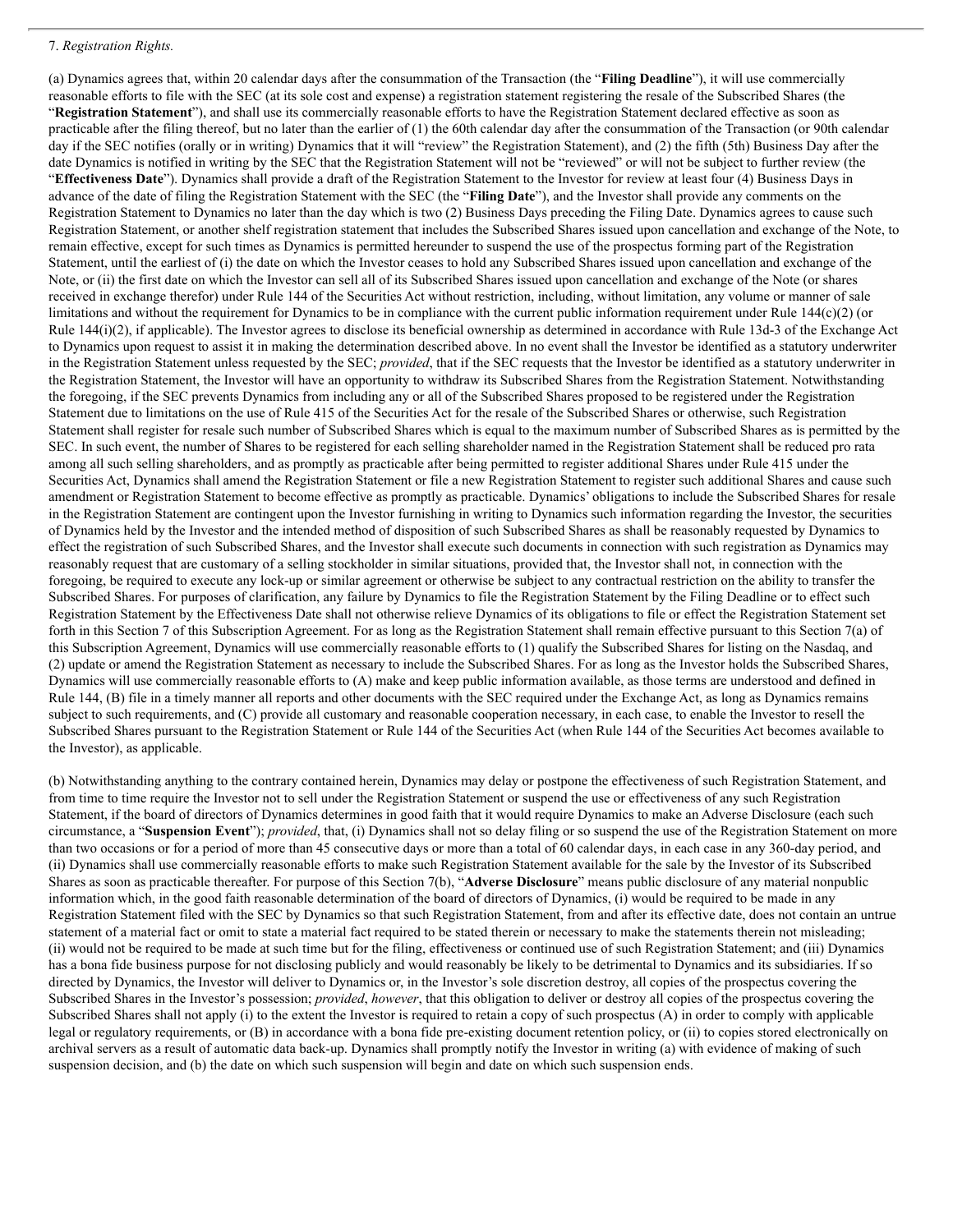(c) In the case of the registration, qualification, exemption or compliance effected by Dynamics pursuant to this Subscription Agreement, Dynamics shall, upon reasonable request, inform Investor as to the status of such registration, qualification, exemption and compliance. At its expense Dynamics shall advise the Investor within two (2) Business Days: (i) when a Registration Statement or any post-effective amendment thereto has become effective, (ii) of the issuance by the SEC of any stop order suspending the effectiveness of any Registration Statement or the initiation of any proceedings for such purpose, (iii) of the receipt by Dynamics of any notification with respect to the suspension of the qualification of the Subscribed Shares included therein for sale in any jurisdiction, or the initiation or threatening of any proceeding for such purpose, and (iv) subject to the provisions in this Subscription Agreement, of the occurrence of any event that requires the making of any changes in any Registration Statement or prospectus so that, as of such date, the statements therein are not misleading and do not omit to state a material fact required to be stated therein or necessary to make the statements therein (in the case of a prospectus, in light of the circumstances under which they were made) not misleading. Upon receipt of any written notice from Dynamics (which notice shall not contain any material non-public information regarding Dynamics) of the happening of any of the foregoing or of a Suspension Event during the period that the Registration Statement is effective or, if as a result of a Suspension Event, the Registration Statement or related prospectus contains any untrue statement of a material fact or omits to state any material fact required to be stated therein or necessary to make the statements therein, in light of the circumstances under which they were made (in the case of the prospectus) not misleading, the Investor agrees that (1) it will immediately discontinue offers and sales of the Subscribed Shares under the Registration Statement (excluding, for the avoidance of doubt, sales conducted pursuant to Rule 144) until the Investor receives copies of a supplemental or amended prospectus (which Dynamics agrees to promptly prepare) that corrects the misstatement(s) or omission(s) referred to above and receives notice that any post-effective amendment has become effective (unless otherwise notified by Dynamics that it may resume such offers and sales), and (2) it will maintain the confidentiality of any information included in such written notice delivered by Dynamics except (A) for disclosure to the Investor's employees, agents and professional advisers who need to know such information and are obligated to keep it confidential, (B) for disclosures to the extent required in order to comply with reporting obligations to its limited partners who have agreed to keep such information confidential, and (C) as required by law or subpoena. Dynamics shall use its commercially reasonable efforts to obtain the withdrawal of any order suspending the effectiveness of any Registration Statement as soon as reasonably practicable. Upon the occurrence of any event contemplated in clauses (i) through (iv) above, except for such times as Dynamics is permitted hereunder to suspend, and has suspended, the use of a prospectus forming part of a Registration Statement, Dynamics shall use its commercially reasonable efforts to as soon as reasonably practicable prepare a post-effective amendment to such Registration Statement or a supplement to the related prospectus, or file any other required document so that, as thereafter delivered to purchasers of the Subscribed Shares included therein, such prospectus will not include any untrue statement of a material fact or omit to state any material fact necessary to make the statements therein, in light of the circumstances under which they were made, not misleading.

(d) For purposes of this Section 7 of this Subscription Agreement, (i) "**Subscribed Shares**" shall mean, as of any date of determination, the Subscribed Shares acquired by the Investor upon cancellation and exchange of the Note and any other equity security issued or issuable with respect to such Subscribed Shares by way of stock split, dividend, distribution, recapitalization, merger, exchange, replacement or similar event, and (ii) "**Investor**" shall include any affiliate of the undersigned Investor to which the rights under this Section 7 of this Subscription Agreement have been duly assigned.

(e) The Investor may request that Dynamics remove any restrictive legend from the book-entry position evidencing the Subscribed Shares. The Investor's request may be delivered at such time as the Subscribed Shares (i) have been or are to be sold or transferred pursuant to an effective Registration Statement, or (ii) have been or are to be sold pursuant to Rule 144 under the Securities Act, such that the Subscribed Shares held by the Investor become freely tradable, upon compliance by the Investor with the requirements of this Section  $7(e)$ . Dynamics shall cause its transfer agent to remove any restrictive legends related to the book entry account holding such Subscribed Shares and make a new, unlegended entry for such book entry Subscribed Shares without restrictive legends within two (2) trading days of any such sale or disposition, provided that Dynamics and its transfer agent have timely received from the Investor customary representations and other documentation reasonably acceptable to Dynamics and its transfer agent in connection therewith. Additionally, if restrictive legends are no longer required for the Subscribed Shares under the Securities Act, Investor may request that the restrictive legends be removed from the Subscribed Shares.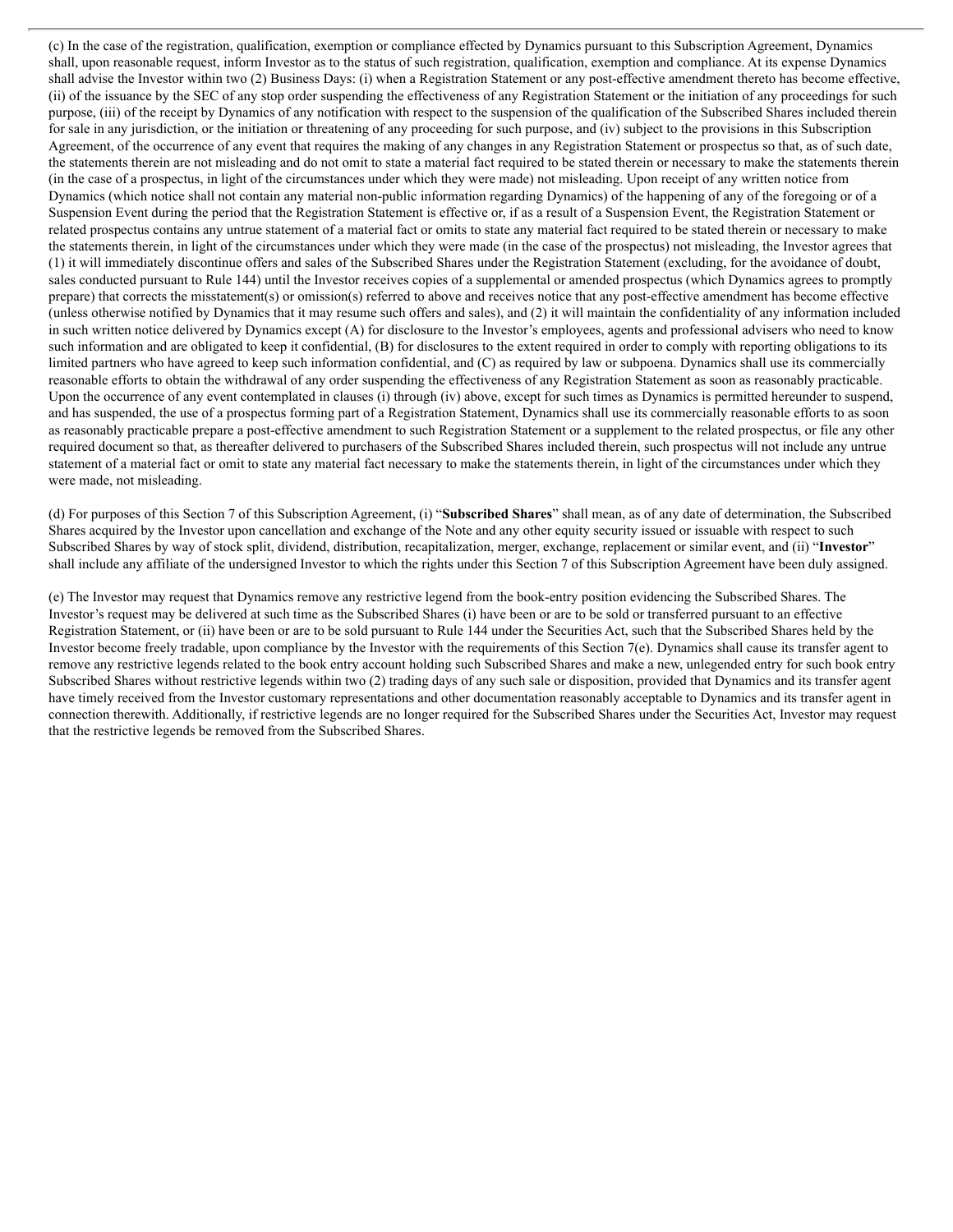#### (f) Indemnification.

(i) Dynamics agrees to indemnify and hold harmless, to the extent permitted by law, the Investor, its directors, and officers, employees and agents, and each person who controls the Investor (within the meaning of Section 15 of the Securities Act or Section 20 of the Exchange Act) and each affiliate of the Investor (within the meaning of Rule 405 under the Securities Act) from and against any and all losses, claims, damages, liabilities and reasonable and documented out-of-pocket costs and expenses (including, without limitation, any reasonable attorneys' fees and expenses incurred in connection with defending or investigating any such action or claim), as incurred, that arise out of, are based upon, or are caused by any untrue or alleged untrue statement of a material fact contained in the Registration Statement, prospectus included in the Registration Statement or preliminary prospectus or any amendment thereof or supplement thereto, or any omission or alleged omission of a material fact required to be stated therein or necessary to make the statements therein, not misleading, except insofar as and to the extent, but only to the extent, the same are caused by or contained in any information or affidavit regarding the Investor furnished in writing to Dynamics by or on behalf of the Investor expressly for use therein.

(ii) The Investor agrees, severally and not jointly with any person that is a party to the Other Subscription Agreements, to indemnify and hold harmless Dynamics, its directors and officers, agents and employees, and each person who controls Dynamics (within the meaning of Section 15 of the Securities Act and Section 20 of the Exchange Act) against any losses, claims, damages, liabilities and reasonable and documented out-of-pocket costs and expenses (including, without limitation, reasonable attorneys' fees), that arise out of, are based upon, or are caused by any untrue statement of a material fact contained in the Registration Statement, or any form of prospectus or preliminary prospectus or any amendment thereof or supplement thereto, or any omission of a material fact required to be stated therein (in the case of any prospectus, or any form of prospectus or preliminary prospectus or supplement thereto, in light of the circumstances under which they were made) or necessary to make the statements therein not misleading, but only to the extent that such untrue statement or omission is contained in any information or affidavit so furnished in writing by the Investor expressly for use therein. In no event shall the liability of the Investor be greater in amount than the dollar amount of the net proceeds received by the Investor upon the sale of the Subscribed Shares giving rise to such indemnification obligation.

(iii) Any person entitled to indemnification herein shall (A) give prompt written notice to the indemnifying party of any claim with respect to which it seeks indemnification (provided that the failure to give prompt notice shall not impair any person's right to indemnification hereunder to the extent such failure has not materially prejudiced the indemnifying party) and, (B) unless in such indemnified party's reasonable judgment and upon the advice of counsel that a conflict of interest between such indemnified and indemnifying parties exists with respect to such claim, permit such indemnifying party to assume the defense of such claim with counsel reasonably satisfactory to the indemnified party. The indemnifying party shall not be subject to any liability for any settlement made by the indemnified party without its consent (but such consent shall not be unreasonably withheld, conditioned or delayed). An indemnifying party who is not entitled to or elects not to assume the defense of a claim shall not be obligated to pay the fees and expenses of one counsel for each of the parties indemnified by such indemnifying party with respect to such claim, unless in the reasonable judgment of legal counsel to any indemnified party a conflict of interest exists between such indemnified party and any other of such indemnified parties with respect to such claim, in which case the indemnifying party shall be obligated to pay for one additional counsel with respect to the other indemnified party to which such conflict exists. No indemnifying party shall, without the consent of the indemnified party, consent to the entry of any judgment or enter into any settlement which cannot be settled in all respects by the payment of money (and such money is so paid by the indemnifying party pursuant to the terms of such settlement) or which settlement includes a statement or admission of fault and culpability on the part of such indemnified party or which does not include as an unconditional term thereof the giving by the claimant or plaintiff to such indemnified party of a release from all liability in respect of such claim or litigation.

(iv) The indemnification provided for under this Section 7(f) shall remain in full force and effect regardless of any investigation made by or on behalf of the indemnified party or any officer, director, employee, agent, affiliate or controlling person of such indemnified party and shall survive the transfer of the Note purchased pursuant to this Subscription Agreement and the issuance of the Subscribed Shares upon the cancellation and exchange thereof.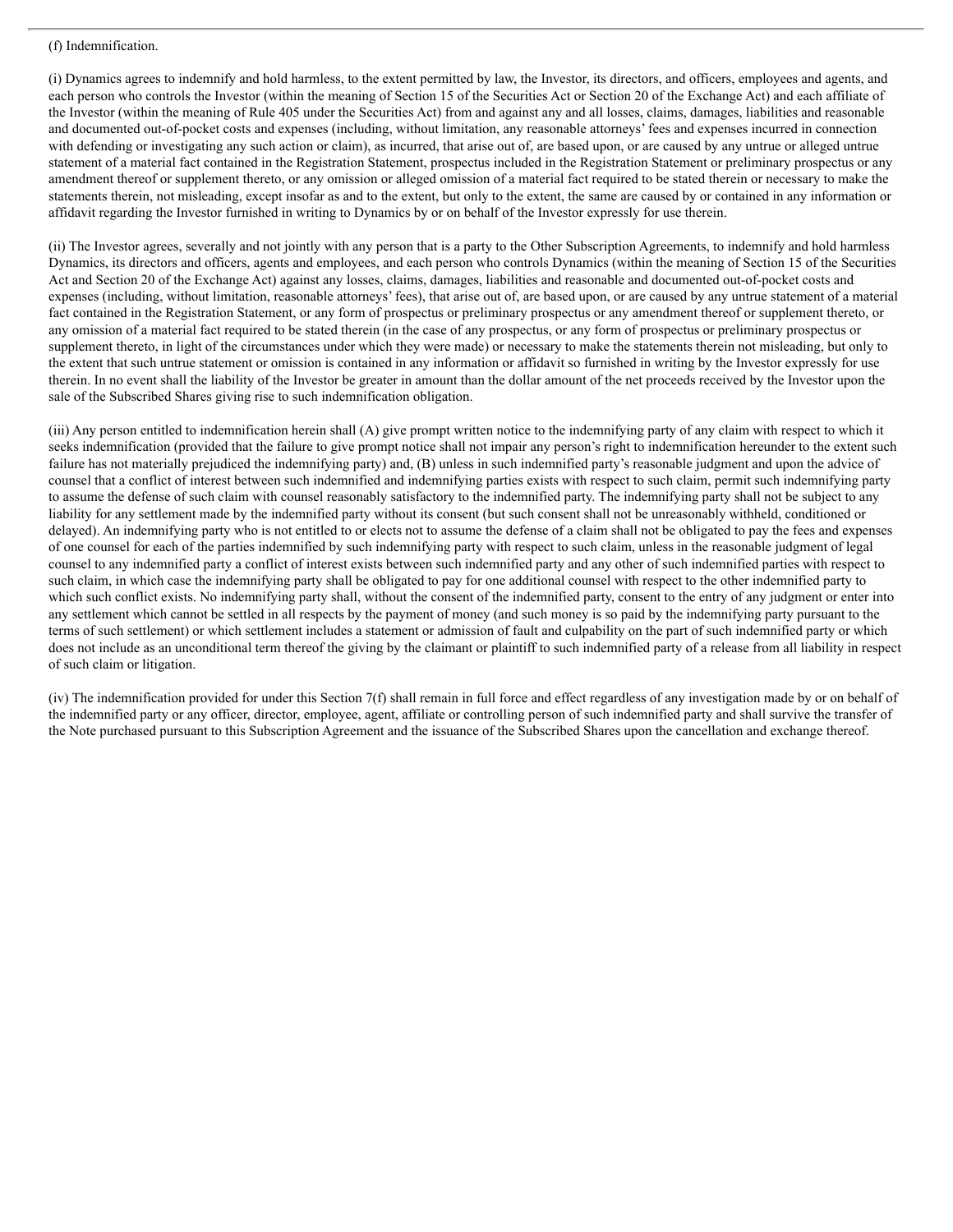(v) If the indemnification provided under this Section 7(f) from the indemnifying party is unavailable or insufficient to hold harmless an indemnified party in respect of any losses, claims, damages, liabilities and expenses referred to herein, then the indemnifying party, in lieu of indemnifying the indemnified party, shall contribute to the amount paid or payable by the indemnified party as a result of such losses, claims, damages, liabilities and expenses in such proportion as is appropriate to reflect the relative fault of the indemnifying party and the indemnified party, as well as any other relevant equitable considerations. The relative fault of the indemnifying party and indemnified party shall be determined by reference to, among other things, whether any action in question, including any untrue or alleged untrue statement of a material fact or omission or alleged omission to state a material fact, was made by, or relates to information supplied by, such indemnifying party or indemnified party, and the indemnifying party's and indemnified party's relative intent, knowledge, access to information and opportunity to correct or prevent such action. The amount paid or payable by a party as a result of the losses or other liabilities referred to above shall be deemed to include, subject to the limitations set forth in this Section 7(f), any legal or other fees, charges or expenses reasonably incurred by such party in connection with any investigation or proceeding. No person guilty of fraudulent misrepresentation (within the meaning of Section 11(f) of the Securities Act) shall be entitled to contribution pursuant to this Section 7(f)(v) from any person who was not guilty of such fraudulent misrepresentation. In no event shall the liability of the Investor be greater in amount than the dollar amount of the net proceeds received by the Investor upon the sale of the Subscribed Shares giving rise to such contribution obligation. Notwithstanding anything to the contrary herein, in no event will any party be liable for consequential, special, exemplary or punitive damages in connection with this Subscription Agreement.

8. *No Short Sales*. The Investor agrees that, from the date of this Subscription Agreement through the Closing Date, or until the earlier termination of this Subscription Agreement in accordance with Section 10 of this Subscription Agreement, none of the Investor or any person or entity acting on behalf of the Investor pursuant to any understanding with the Investor will engage in any Short Sales (as defined below) with respect to securities of Dynamics. For the purposes hereof, "**Short Sales**" shall include, without limitation, all "short sales" as defined in Rule 200 promulgated under Regulation SHO under the Exchange Act, and all types of direct and indirect stock pledges (other than pledges in the ordinary course of business as part of prime brokerage arrangements), forward sale contracts, options, puts, calls, swaps and similar arrangements (including on a total return basis), including through non-U.S. broker dealers or foreign regulated brokers. This Section 8 shall not apply to any sale (including the valid exercise of any redemption right) of securities of Dynamics (i) held by the Investor, its controlled affiliates or any person or entity acting on behalf of the Investor or any of its controlled affiliates prior to the execution of this Subscription Agreement, or (ii) purchased by the Investor, its controlled affiliates or any person or entity acting on behalf of the Investor or any of its controlled affiliates in open market transactions after the execution of this Subscription Agreement. Further, for the avoidance of doubt, this Section 8 shall not apply to ordinary course, non-speculative hedging transactions. Notwithstanding the foregoing, (a) nothing herein shall prohibit other entities under common management with the Investor that have no knowledge of this Subscription Agreement or of the Investor's subscription for the Note pursuant to this Subscription Agreement (including the Investor's affiliates) from entering into any Short Sales, and (b) if the Investor is a multi-managed investment vehicle, whereby separate portfolio managers manage separate portions of the Investor's assets, and the portfolio managers have no knowledge of the investment decisions made by the portfolio managers managing other portions of the Investor's assets, then, in each case, the agreement set forth above shall only apply with respect to the portion of the assets managed by the portfolio manager that made the investment decision to purchase the Note to be issued pursuant to this Subscription Agreement.

9. *Most Favored Nation*. Dynamics has entered into Other Subscription Agreements with Other Investors in respect of subscriptions for shares of its Class A Common Stock. Except (i) as set forth on Section 9 of Schedule B hereto, and (ii) in respect of any subscription agreement on terms consistent with the Other Subscription Agreements in force as of the date hereof (the form of which has been filed with the SEC as Exhibit 10.1 on Form 8-K by Dynamics on December 20 2021), if any Other Investor is afforded more favorable terms with respect to shares of Dynamics Class A Common Stock than the Investor is being afforded under the terms of this Subscription Agreement and the Note (including, without limitation, in respect of the Per Share Purchase Price), other than terms particular to the regulatory requirements of such Other Investor or its affiliates or related funds that are mutual funds, then the Company shall immediately inform the Investor of the more favorable terms and the Investor shall have the right to elect to receive such more favorable terms, in which case, if the Investor so elects, the parties hereto shall promptly amend this Subscription Agreement or the Note, as applicable, to reflect the more favorable terms. For the avoidance of doubt, the rights and obligations of any Investor or Other Investor shall be exclusive of any rights such Investor or Other Investor may have under any Non-Redemption Agreement.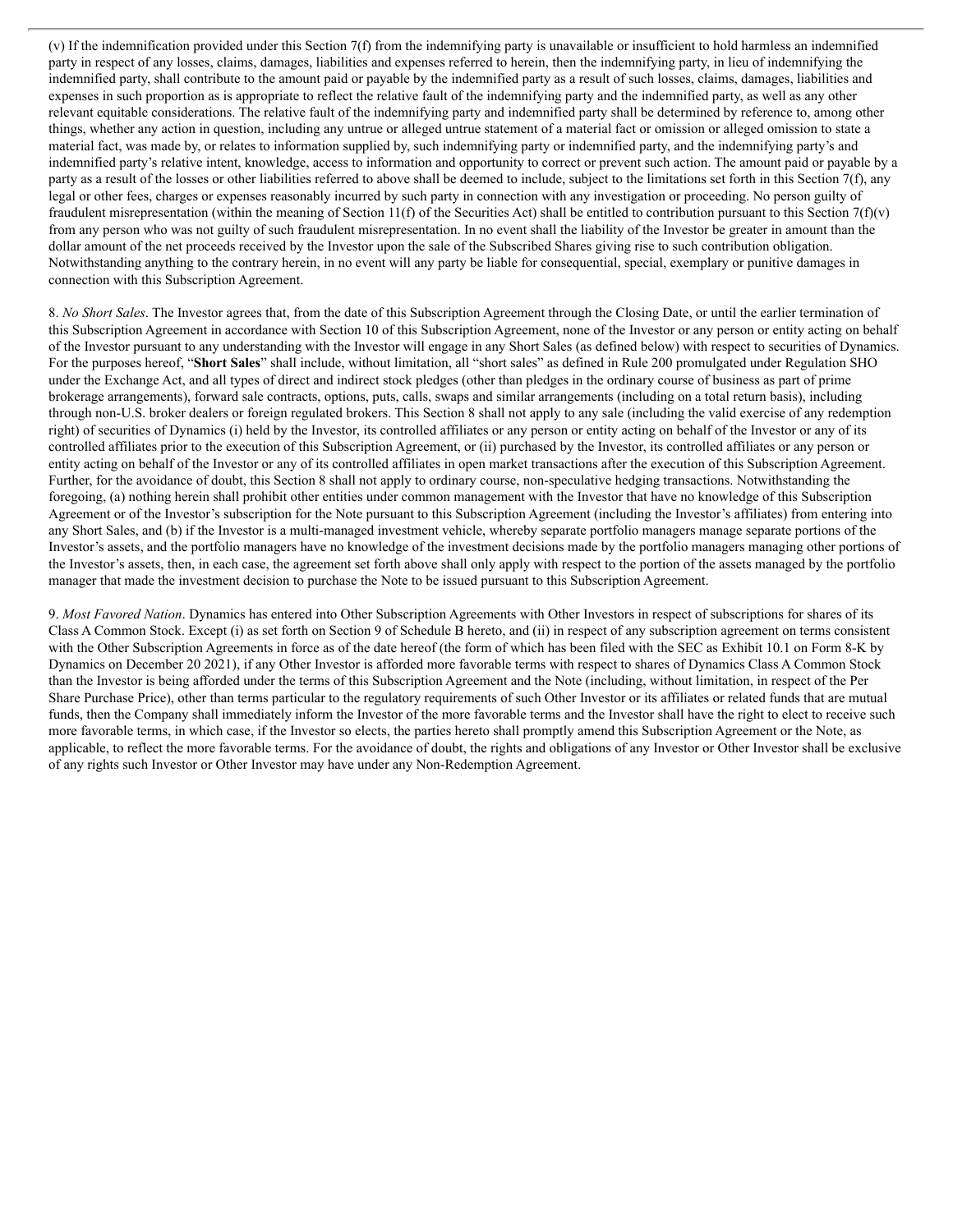10. *Termination*. This Subscription Agreement shall terminate and be void and of no further force and effect, and all rights and obligations of the parties hereunder shall terminate without any further liability on the part of any party in respect thereof, upon the earlier to occur of (a) such date and time as the Transaction Agreement is terminated in accordance with its terms, (b) upon the mutual written agreement of each of the parties hereto to terminate this Subscription Agreement, (c) upon the Closing if the Note Closing has not occurred, or (d) the Termination Date (as defined in the Transaction Agreement as of the date hereof) if the Closing has not occurred by the Termination Date (provided that the right to terminate this Subscription Agreement pursuant to this clause (d) shall not be available to the Investor if the Investor's breach of any of its covenants or obligations under this Subscription Agreement, or if an affiliate of the Investor is one of the Other Investors under an Other Subscription Agreement, such Other Investor's breach of any of its covenants or obligations under the Other Subscription Agreement, either individually or in the aggregate, shall have proximately caused the failure of the Closing or the Transaction to occur on or before the Termination Date (the termination events described in the immediately preceding clauses (a) through (d) being, collectively, the "**Termination Events**"); *provided*, that nothing herein will relieve any party from liability for any willful and material breach hereof prior to the time of termination, and each party will be entitled to any remedies at law or in equity to recover losses, liabilities or damages arising from any such willful and material breach. The Company shall notify the Investor of the termination of the Transaction Agreement promptly after the termination of such agreement. Upon the occurrence of any Termination Event, this Subscription Agreement shall be void and of no further effect. For the avoidance of doubt, upon termination of this Subscription Agreement following the Note Closing, the terms, provisions and obligations of and under the Note shall, to the extent applicable, continue in full force and effect and shall survive termination of this Subscription Agreement.

11. *Trust Account Waiver*. The Investor hereby acknowledges that Dynamics has established a trust account (the "**Trust Account**") containing the proceeds of its initial public offering (the "**IPO**") and from certain private placements occurring simultaneously with the IPO (including interest accrued from time to time thereon) for the benefit of Dynamics' public stockholders and certain other parties (including the underwriters of the IPO). For and in consideration of Dynamics entering into this Subscription Agreement, and for other good and valuable consideration, the receipt and sufficiency of which are hereby acknowledged, the Investor, for and on behalf of itself and its affiliates and other related entities, hereby agrees that it does not now and shall not at any time hereafter have any right, title, interest or claim of any kind in or to any assets held in the Trust Account, and shall not make or bring any action, suit, claim or other proceeding against the Trust Account that arises as a result of, in connection with or relates in any way to this Subscription Agreement, the transactions contemplated hereby or the Subscribed Shares, and regardless of whether such action, suit, claim or other proceeding arises based on contract, tort, equity or any other theory of legal liability (any and all such actions, suits, claims or other proceedings are collectively referred to hereafter as the "**Released Claims**"). The Investor hereby irrevocably and unconditionally waives any Released Claims that it may have against the Trust Account now or in the future and will not seek recourse against the Trust Account as a result of, or arising out of, this Subscription Agreement or any other matter related to the transactions set forth herein; *provided*, *however*, that nothing in this Section 11 of this Subscription Agreement shall (x) be deemed to limit any of the Investor's right, title, interest or claim to the Trust Account by virtue of Investor's record or beneficial ownership of securities of Dynamics acquired by any means other than pursuant to this Subscription Agreement, (y) serve to limit or prohibit the Investor's right to pursue a claim against Dynamics for legal relief against assets held outside the Trust Account, for specific performance or other equitable relief, or (z) serve to limit or prohibit any claims that the Investor may have in the future against Dynamics' assets or funds that are not held in the Trust Account.

*12. Dynamics Representations and Warranties*. Dynamics represents and warrants to the Investor, as of the date hereof and as of the Closing Date (unless any representation or warranty is expressed to be given as at another date or dates, in which case, Dynamics makes that representation and gives that warranty as of that date or those dates), that

(a) as of the Closing Date, the Subscribed Shares will be duly authorized and, when issued and delivered to the Investor against full payment therefor in accordance with the terms of this Subscription Agreement and the Note, the Subscribed Shares will be validly issued, fully paid and non-assessable, free and clear of all liens or other encumbrances (other than those arising under applicable securities laws) and will not have been issued in violation of or subject to any preemptive or similar rights created under Dynamics' certificate of incorporation or bylaws (each as amended to the Closing Date), under the General Corporation Law of the State of Delaware, or by any contract to which Dynamics is a party or by which it is bound.

(b) As of their respective dates, and except as set forth in Section 12(b) of Schedule B to this Subscription Agreement, all reports required to be filed by Dynamics with the SEC (the "**SEC Reports**") complied in all material respects with the applicable requirements of the Securities Act and the Exchange Act, and the rules and regulations of the SEC promulgated thereunder, and none of the SEC Reports, when filed, contained any untrue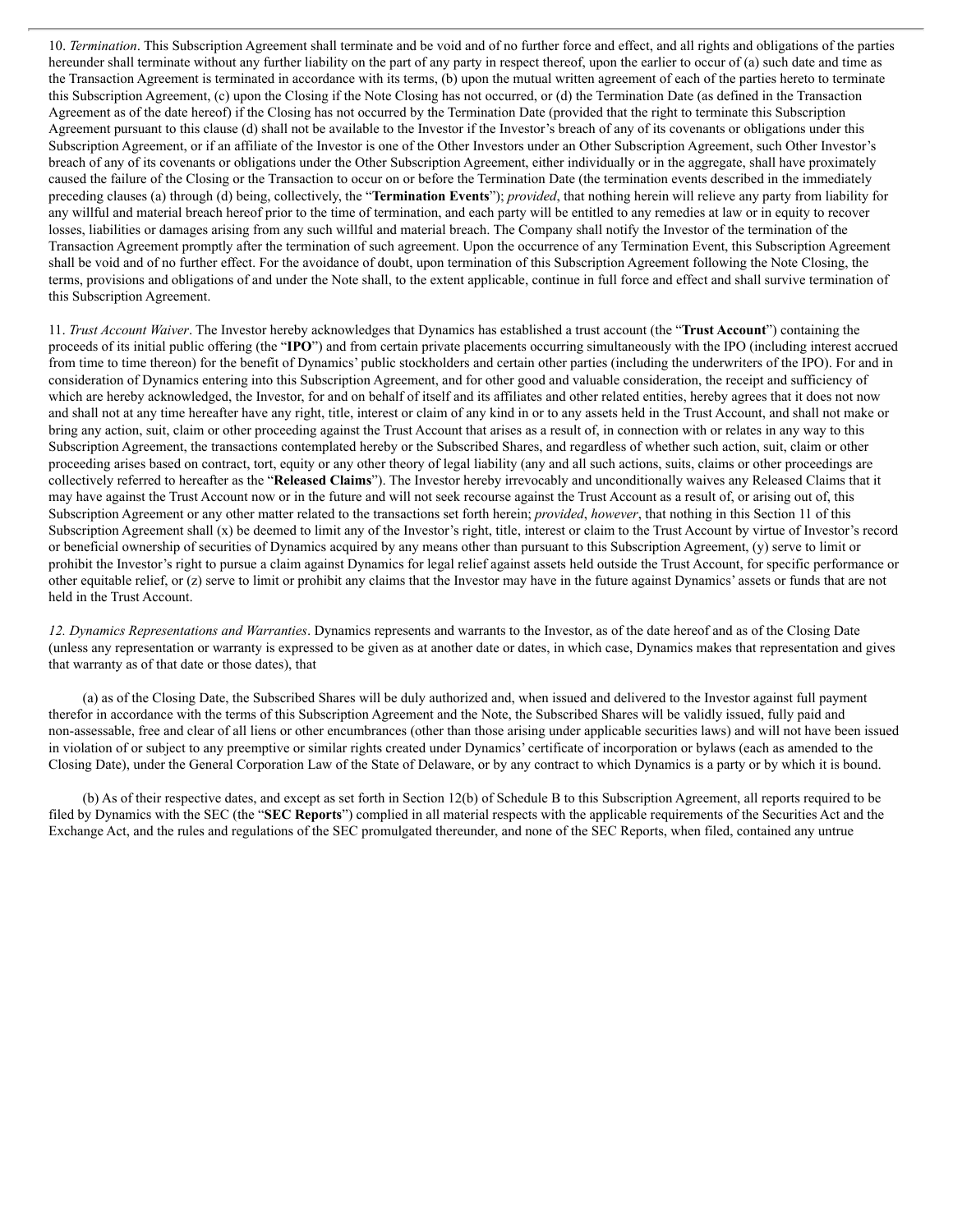statement of a material fact or omitted to state a material fact required to be stated therein or necessary in order to make the statements therein, in light of the circumstances under which they were made, not misleading, except, in each case, as set forth in any subsequent SEC Report filed or furnished with the SEC on or prior to the date hereof. Except as set forth in Section 12(b) of Schedule B to this Subscription Agreement, the financial statements of Dynamics included in the SEC Reports complied in all material respects with applicable accounting requirements and the rules and regulations of the SEC with respect thereto as in effect at the time of filing and fairly present in all material respects the financial condition of Dynamics as of and for the dates thereof and the results of operations and cash flows for the periods then ended, subject, in the case of unaudited statements, to normal, year-end audit adjustments, and such financial statements have been prepared in conformity with GAAP applied on a consistent basis during the periods involved (except as may be disclosed therein or in the notes thereto, and except that the unaudited financial statements may not contain all footnotes required by GAAP); *except*, in each case, as set forth in any subsequent SEC Report filed or furnished with the SEC on or prior to the date hereof. A copy of each SEC Report is available to the Investor via the SEC's EDGAR system. Dynamics has timely filed each report, statement, schedule, prospectus, and registration statement that it was required to file with the SEC since its initial registration of the Shares with the SEC. There are no outstanding or unresolved comments in comment letters received by Dynamics from the staff of the Division of Corporation Finance of the SEC with respect to any of the SEC Reports.

(c) Except for such matters that have not and would not reasonably be expected to conflict with or result in a breach or violation of any of the terms or provisions of, or constitute a default under, or result in the creation or imposition of any lien, charge or encumbrance upon any of the property or assets of Dynamics or any of its subsidiaries pursuant to the terms of any indenture, mortgage, deed of trust, loan agreement, lease, license or other agreement or instrument to which Dynamics or any of its subsidiaries is a party or by which Dynamics or any of its subsidiaries is bound, or to which any of the property or assets of Dynamics is subject, that would reasonably be expected, individually or in the aggregate, to have a material adverse effect on the business, financial condition or results of operations of Dynamics and its subsidiaries, taken as a whole, or materially and adversely affect (A) the ability of Dynamics to consummate the Transaction, (B) the validity of the Subscribed Shares, or (C) the legal authority of Dynamics to comply in all material respects with the terms of this Subscription Agreement (each, a "**Dynamics Material Adverse Effect**"), there is no (i) action, suit, claim, arbitration or other proceeding, in each case by or before any governmental authority or arbitrator, pending or, to the knowledge of Dynamics, threatened against Dynamics, or (ii) judgment, decree, injunction, ruling or order of any governmental entity or arbitrator outstanding against Dynamics.

(d) As of the date hereof, the authorized capital stock of Dynamics consists of (i) 100,000,000 Shares, (ii) 10,000,000 shares of Class B Common Stock par value \$0.0001 per share ("Class B Shares"), and (iii) 1,000,000 shares of preferred stock par value \$0.0001 per share ("Preferred Shares"). As of the date hereof, (A) 23,715,500 Shares are issued and outstanding, (B) 5,750,000 Class B Shares are issued and outstanding, and (C) no Preferred Shares are issued and outstanding. All issued and outstanding Shares and Class B Shares have been duly authorized and validly issued, are fully paid and are non-assessable. Except as set forth above and pursuant to the Other Subscription Agreements, the Transaction Agreement and the other agreements and arrangements referred to therein or in the SEC Reports or the Dynamics S-4, there are no outstanding options, warrants or other rights to subscribe for, purchase or acquire from Dynamics any Shares, Class B Shares, Preferred Shares or other equity interests in Dynamics, or securities convertible into or exchangeable or exercisable for such equity interests. There are no securities or instruments issued by or to which Dynamics is a party containing anti-dilution or similar provisions that will be triggered by the issuance of (i) the Subscribed Shares pursuant to this Subscription Agreement and the Note, or (ii) the Shares to be issued pursuant to any Other Subscription Agreement. Dynamics has no subsidiaries, other than Merger Sub, and does not own, directly or indirectly, interests or investments (whether equity or debt) in any person, whether incorporated or unincorporated. There are no shareholder agreements, voting trusts or other agreements or understandings to which Dynamics is a party or by which it is bound relating to the voting of any securities of Dynamics, other than (1) as set forth in the SEC Reports and the Dynamics S-4, and (2) as contemplated by the Transaction Agreement.

(e) The issued and outstanding Shares are registered pursuant to Section 12(b) of the Exchange Act and are listed for trading on Nasdaq under the symbol "DYNS" (it being understood that the trading symbol will be changed in connection with the Transaction). There is no suit, action, proceeding or investigation pending or, to the knowledge of Dynamics, threatened against Dynamics by Nasdaq or the SEC, respectively, to prohibit or terminate the listing of the Shares on Nasdaq or to deregister the Shares under the Exchange Act. Dynamics has taken no action that is designed to terminate the registration of the Shares under the Exchange Act.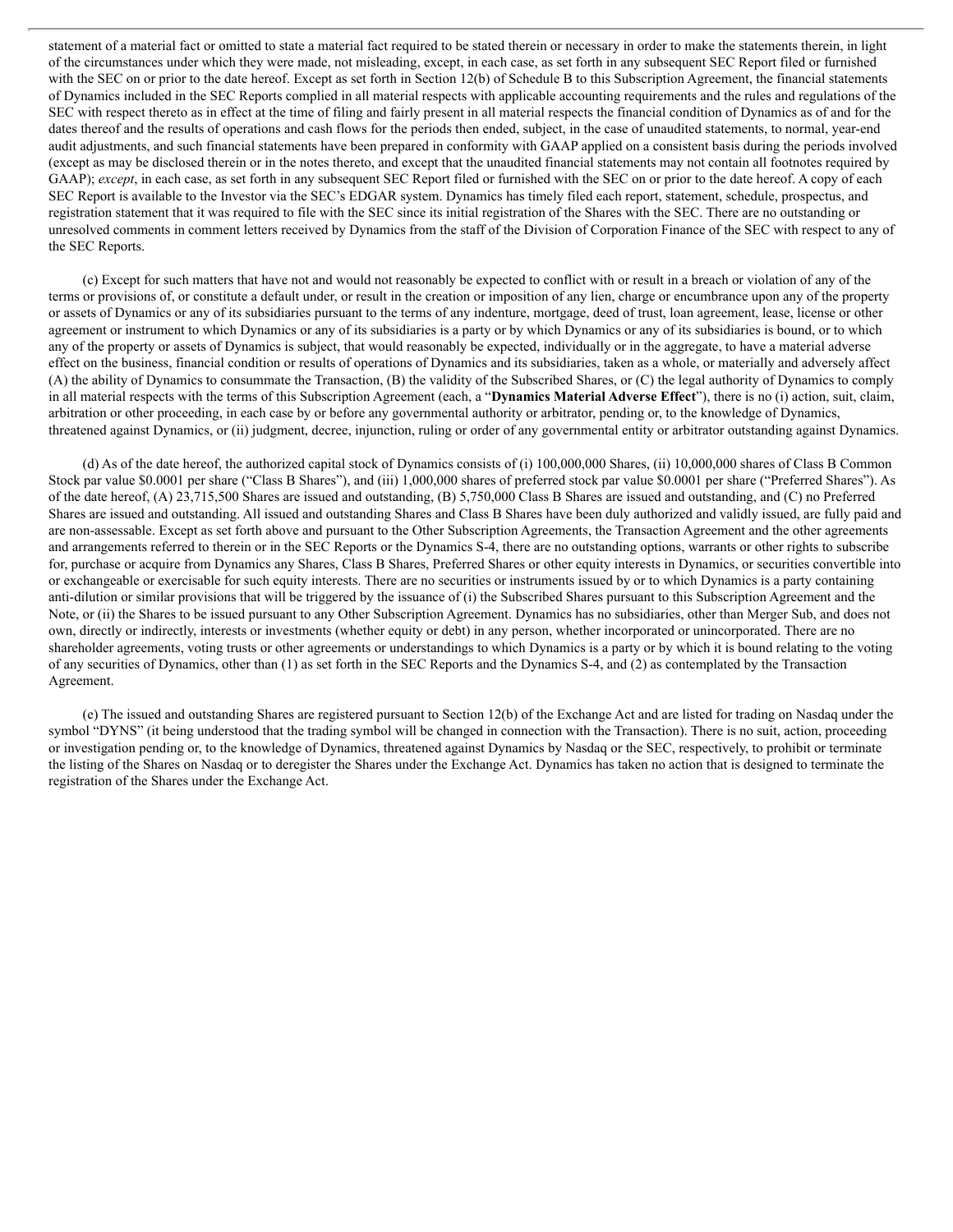(f) Dynamics is in compliance with all applicable laws, except where such noncompliance would not reasonably be expected to have, individually or in the aggregate, a Dynamics Material Adverse Effect. Dynamics has not received any written communication from a governmental authority that alleges that Dynamics is not in compliance with or is in default or violation of any applicable law, except where such non-compliance, default or violation would not reasonably be expected to have a Dynamics Material Adverse Effect.

(g) The Shares are eligible for clearing through The Depository Trust Company (the "DTC"), through its Deposit/Withdrawal At Custodian (DWAC) system, and Dynamics is eligible and participating in the Direct Registration System (DRS) of DTC with respect to the Shares. Dynamics' transfer agent is a participant in DTC's Fast Automated Securities Transfer Program. The Shares are not, and have not been at any time, subject to any DTC "chill," "freeze" or similar restriction with respect to any DTC services, including the clearing of Shares through DTC.

(h) The Other Subscription Agreements that were executed on or before the date hereof are on substantially the same terms and conditions as the Form Subscription Agreement.

#### 13. *Miscellaneous*.

(a) Neither this Subscription Agreement nor any rights that may accrue to the Investor hereunder (other than the Subscribed Shares acquired pursuant to this Subscription Agreement and the Note, if any) may be transferred or assigned, other than an assignment to an affiliate of the Investor or any fund or account managed by the same investment manager as the Investor or an affiliate thereof.

(b) The Company and Dynamics may request from the Investor such additional information as the Company or Dynamics may deem necessary to register the resale of the Subscribed Shares and evaluate the eligibility of the Investor to acquire the Subscribed Shares, and the Investor shall promptly provide such information as may reasonably be requested; *provided*, that the Company and Dynamics each agrees to keep any such information provided by the Investor confidential, except (i) as required by the federal securities laws, rules or regulations, and (ii) to the extent such disclosure is required by other laws, rules or regulations, at the request of the staff of the SEC or another regulatory agency or under the regulations of Nasdaq. The Investor acknowledges that the Company or Dynamics, as applicable, may file a copy of this Subscription Agreement with the SEC as an exhibit to a current or periodic report or a registration statement of the Company or Dynamics, as applicable.

(c) The Investor acknowledges that the Company, Dynamics and others will rely on the acknowledgments, understandings, agreements, representations and warranties contained in this Subscription Agreement.

(d) The Company, Dynamics and the Investor are each entitled to rely upon this Subscription Agreement and each is irrevocably authorized to produce this Subscription Agreement or a copy hereof to any interested party in any administrative or legal proceeding or official inquiry with respect to the matters covered hereby; *provided*, *however*, that the foregoing clause of this Section 13(d) of this Subscription Agreement shall not give the Company any rights other than those expressly set forth herein.

(e) All of the representations and warranties made by each party hereto in this Subscription Agreement shall survive the Closing Date until the expiration of any applicable statute of limitations. Prior to the Closing Date, the Investor, Dynamics and the Company agree to promptly notify the other, as applicable, if any of their representations and warranties set forth herein are no longer accurate in all material respects (other than representations and warranties that are qualified as to materiality, Dynamics Material Adverse Effect or Material Adverse Effect (in each case, as applicable and as defined herein), in which case, the Investor, Dynamics or the Company, as applicable, agrees to promptly notify the other if such representations and warranties are not true in all respects).

(f) This Subscription Agreement may not be modified, waived or terminated (other than pursuant to the terms of Section 10 of this Subscription Agreement) except by an instrument in writing, signed by each of the parties hereto. No failure or delay of any party in exercising any right or remedy hereunder shall operate as a waiver thereof, nor shall any single or partial exercise of any such right or remedy, or any abandonment or discontinuance of steps to enforce such right or remedy, or any course of conduct, preclude any other or further exercise thereof or the exercise of any other right or remedy. The rights and remedies of the parties hereunder are cumulative and are not exclusive of any rights or remedies that they would otherwise have hereunder.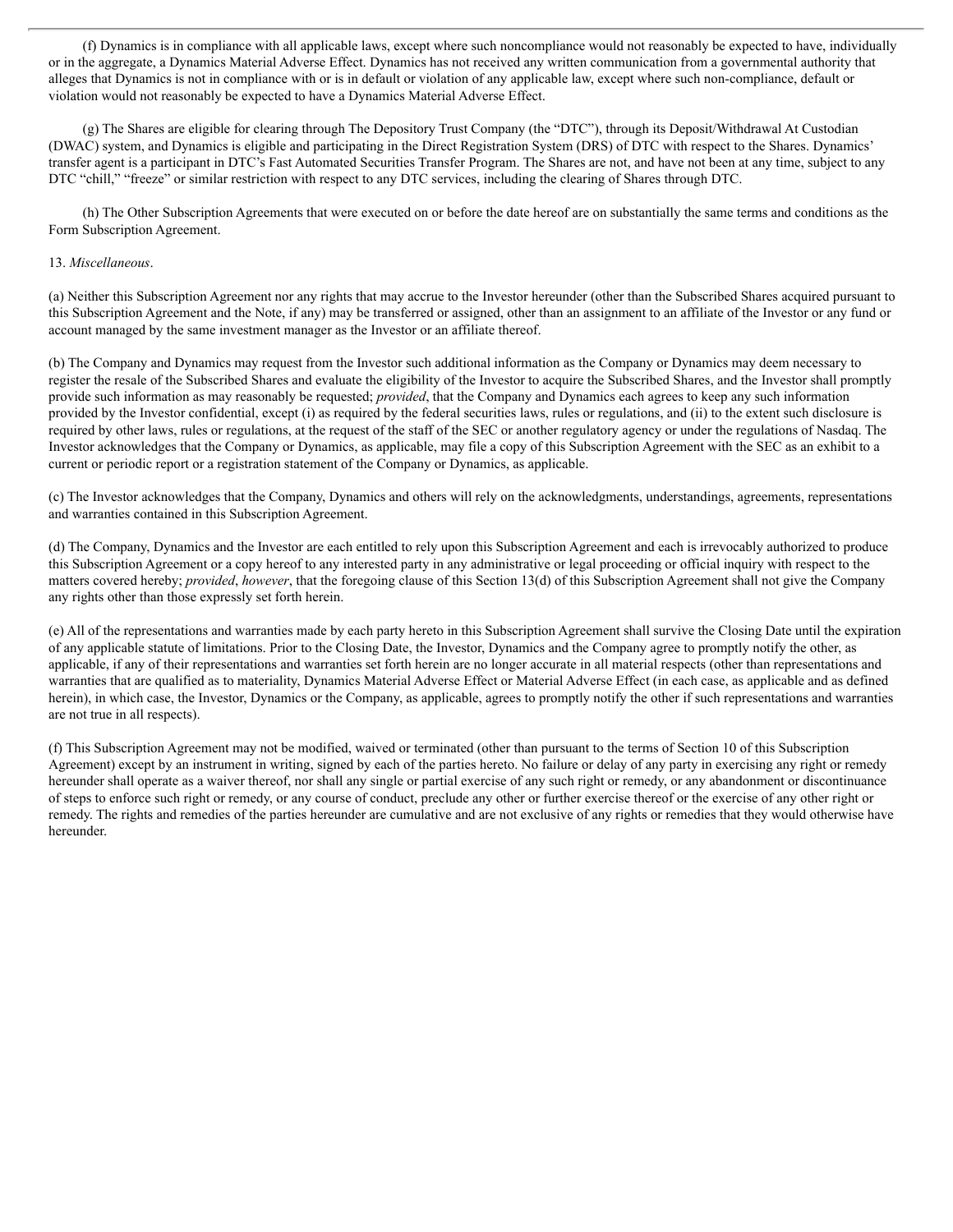(g) This Subscription Agreement (including Schedule A and Schedule B hereto), together with the Note, constitutes the entire agreement, and supersedes all other prior agreements, understandings, undertaking, arrangements, representations and warranties, both written and oral, among the parties, with respect to the subject matter hereof. Except with respect to the persons specifically referenced herein, this Subscription Agreement shall not confer any rights or remedies upon any person other than the parties hereto, and their respective heirs, executors, administrators, successors, legal representatives and permitted assigns, and the parties hereto acknowledge that such persons so referenced are third party beneficiaries of this Subscription Agreement for the purposes of, and to the extent of, the rights granted to them, if any, pursuant to the applicable provisions.

(h) Except as otherwise provided herein, this Subscription Agreement shall be binding upon, and inure to the benefit of the parties hereto and their heirs, executors, administrators, successors, legal representatives and permitted assigns, and the agreements, representations, warranties, covenants and acknowledgments contained herein shall be deemed to be made by, and be binding upon, such heirs, executors, administrators, successors, legal representatives and permitted assigns.

(i) If any provision of this Subscription Agreement shall be adjudicated by a court of competent jurisdiction to be invalid, illegal or unenforceable, the validity, legality or enforceability of the remaining provisions of this Subscription Agreement shall not in any way be affected or impaired thereby and shall continue in full force and effect.

(j) This Subscription Agreement may be executed in one or more counterparts (including by facsimile or electronic mail or in .pdf) and by different parties in separate counterparts, with the same effect as if all parties hereto had signed the same document. All counterparts so executed and delivered shall be construed together and shall constitute one and the same agreement.

(k) The parties hereto acknowledge and agree that irreparable damage would occur in the event that any of the provisions of this Subscription Agreement were not performed in accordance with their specific terms or were otherwise breached. It is accordingly agreed that the parties may be entitled to an injunction or injunctions to prevent breaches of this Subscription Agreement, without posting a bond or undertaking and without proof of damages, to enforce specifically the terms and provisions of this Subscription Agreement, this being in addition to any other remedy to which such party is entitled at law, in equity, in contract, in tort or otherwise. The parties acknowledge and agree that this Section 13(k) of this Subscription Agreement is an integral part of the transactions contemplated hereby and without these rights, the parties hereto would not have entered into this Subscription Agreement.

(l) This Subscription Agreement shall be governed by and construed in accordance with the laws of the State of New York (regardless of the laws that might otherwise govern under applicable principles of conflicts of laws thereof) as to all matters (including any action, suit, litigation, arbitration, mediation, claim, charge, complaint, inquiry, proceeding, hearing, audit, investigation or review by or before any governmental entity related hereto), including matters of validity, construction, effect, performance and remedies.

(m) THE PARTIES HERETO IRREVOCABLY SUBMIT TO THE EXCLUSIVE JURISDICTION OF THE UNITED STATES DISTRICT COURT FOR THE SOUTHERN DISTRICT OF NEW YORK AND THE SUPREME COURT OF THE STATE OF NEW YORK SOLELY IN RESPECT OF THE INTERPRETATION AND ENFORCEMENT OF THE PROVISIONS OF THIS SUBSCRIPTION AGREEMENT AND THE DOCUMENTS REFERRED TO IN THIS SUBSCRIPTION AGREEMENT AND IN RESPECT OF THE TRANSACTIONS CONTEMPLATED HEREBY AND THEREBY, AND HEREBY WAIVE, AND AGREE NOT TO ASSERT, AS A DEFENSE IN ANY RELATED ACTION, SUIT OR PROCEEDING, THAT SUCH ACTION, SUIT OR PROCEEDING MAY NOT BE BROUGHT OR IS NOT MAINTAINABLE IN SAID COURTS OR THAT VENUE THEREOF MAY NOT BE APPROPRIATE OR THAT THIS SUBSCRIPTION AGREEMENT OR ANY SUCH DOCUMENT MAY NOT BE ENFORCED IN OR BY SUCH COURTS, AND THE PARTIES HERETO IRREVOCABLY AGREE THAT ALL CLAIMS WITH RESPECT TO SUCH ACTION, SUIT OR PROCEEDING SHALL BE HEARD AND DETERMINED BY SUCH A NEW YORK STATE OR FEDERAL COURT. THE PARTIES HEREBY CONSENT TO AND GRANT ANY SUCH COURT JURISDICTION OVER THE PERSON OF SUCH PARTIES AND OVER THE SUBJECT MATTER OF SUCH DISPUTE AND AGREE THAT MAILING OF PROCESS OR OTHER PAPERS IN CONNECTION WITH SUCH ACTION, SUIT OR PROCEEDING IN ANY SUCH MANNER AS MAY BE PERMITTED BY LAW OR USING THE DETAILS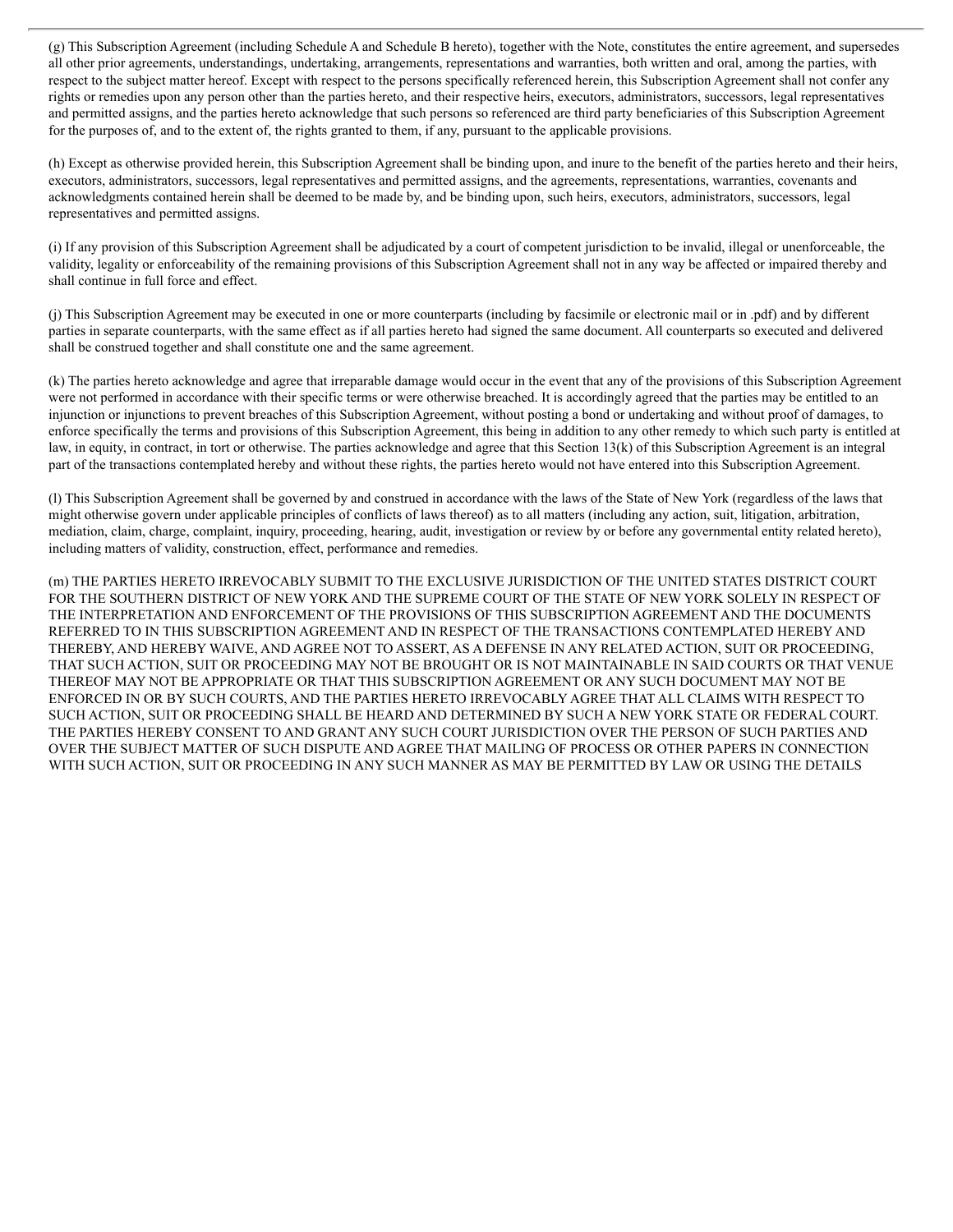SET FORTH IN SECTION 20 OF THIS SUBSCRIPTION AGREEMENT SHALL BE VALID AND SUFFICIENT SERVICE THEREOF. EACH PARTY ACKNOWLEDGES AND AGREES THAT ANY CONTROVERSY WHICH MAY ARISE UNDER THIS SUBSCRIPTION AGREEMENT OR THE TRANSACTIONS CONTEMPLATED HEREBY IS LIKELY TO INVOLVE COMPLICATED AND DIFFICULT ISSUES, AND THEREFORE EACH SUCH PARTY HEREBY IRREVOCABLY AND UNCONDITIONALLY WAIVES ANY RIGHT SUCH PARTY MAY HAVE TO A TRIAL BY JURY IN RESPECT OF ANY LITIGATION DIRECTLY OR INDIRECTLY ARISING OUT OF OR RELATING TO THIS SUBSCRIPTION AGREEMENT OR THE TRANSACTIONS CONTEMPLATED BY THIS SUBSCRIPTION AGREEMENT. EACH PARTY CERTIFIES AND ACKNOWLEDGES THAT (I) NO REPRESENTATIVE, AGENT OR ATTORNEY OF ANY OTHER PARTY HAS REPRESENTED, EXPRESSLY OR OTHERWISE, THAT SUCH OTHER PARTY WOULD NOT, IN THE EVENT OF LITIGATION, SEEK TO ENFORCE THE FOREGOING WAIVER; (II) SUCH PARTY UNDERSTANDS AND HAS CONSIDERED THE IMPLICATIONS OF THE FOREGOING WAIVER; (III) SUCH PARTY MAKES THE FOREGOING WAIVER VOLUNTARILY, AND (IV) SUCH PARTY HAS BEEN INDUCED TO ENTER INTO THIS SUBSCRIPTION AGREEMENT BY, AMONG OTHER THINGS, THE MUTUAL WAIVER AND CERTIFICATIONS IN THIS SECTION 13(M) OF THIS SUBSCRIPTION AGREEMENT.

14. *Non-Reliance and Exculpation*. The Investor acknowledges that it is not relying upon, and has not relied upon, any statement, representation or warranty made by any person, firm or corporation, other than the statements, representations and warranties of the Company expressly contained in Section 5 of this Subscription Agreement and the statements, representations and warranties of Dynamics expressly contained in Section 12 of this Subscription Agreement, in making its investment or decision to invest in the Company by subscribing for the Note, and in Dynamics by exchanging the Note for the Subscribed Shares. The Investor acknowledges and, to the maximum extent permitted by law, agrees that none of (i) any Other Investor pursuant to this Subscription Agreement or any Other Subscription Agreement (including the Other Investors' respective affiliates or any control persons, officers, directors, employees, partners, agents or representatives of any of the foregoing), or (ii) any party to the Transaction Agreement other than the Company or Dynamics (solely pursuant to the terms and conditions set forth herein) or any Non-Party Affiliate, shall have any liability to the Investor pursuant to, arising out of or relating to this Subscription Agreement, the negotiation hereof or its subject matter, or the transactions contemplated hereby, including, without limitation, with respect to any action heretofore or hereafter taken or omitted to be taken by any of them in connection with the sale and purchase of the Note, or the exchange of the Note for the Subscribed Shares, or with respect to any claim (whether in tort, contract or otherwise) for breach of this Subscription Agreement or the Note or in respect of any written or oral representations made or alleged to be made in connection herewith or as expressly provided herein, or for any actual or alleged inaccuracies, misstatements or omissions with respect to any information or materials of any kind furnished by Dynamics, the Company, or any Non-Party Affiliate concerning Dynamics, the Company, any of their respective controlled affiliates, this Subscription Agreement, the Note or the transactions contemplated hereby or thereby. For purposes of this Section 14 of this Subscription Agreement, "**Non-Party Affiliate**" means former, current or future officers, directors, employees, partners, members, managers, direct or indirect equity holders or affiliates of Dynamics, the Company, or any of Dynamics' or the Company's controlled affiliates or any family member of the foregoing.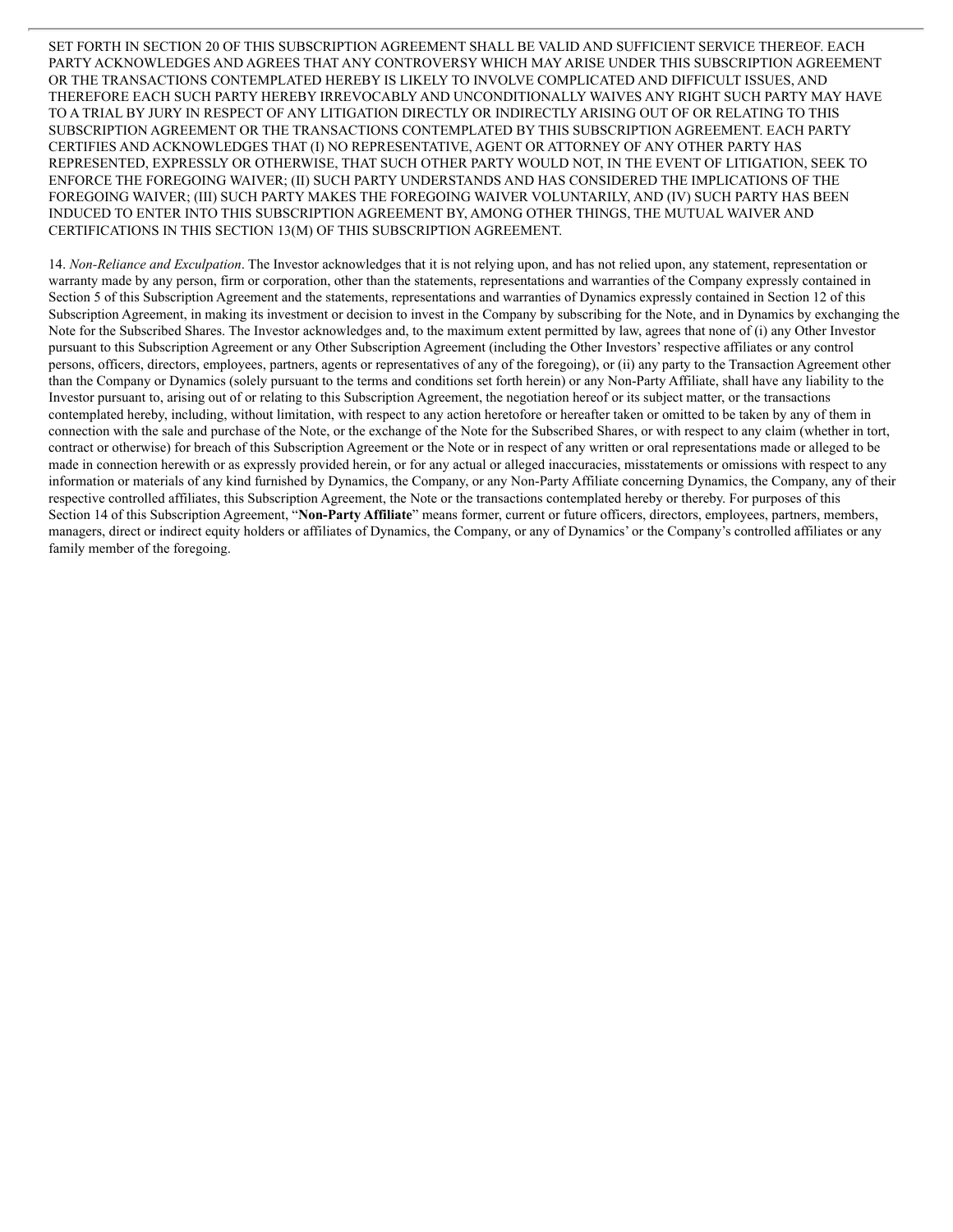15. *Disclosure*. Investor acknowledges that Dynamics shall, by 9:00 a.m., New York City time, on the first (1st) Business Day immediately following the date of this Subscription Agreement, file with the SEC a Current Report on Form 8-K (the "**Disclosure Document**") disclosing all material terms of the transactions contemplated hereby and any other material, non-public information that Dynamics has provided to the Investor at any time prior to the filing of the Disclosure Document (unless Dynamics determines, in compliance with applicable laws and regulations, that any of such information is no longer material) and including as an exhibit to the Disclosure Document, the form of this Subscription Agreement (without redaction). Upon the issuance of the Disclosure Document, to the actual knowledge of Dynamics, the Investor shall not be in possession of any material, non-public information received from Dynamics or any of its officers, directors, employees or agents, and the Investor shall no longer be subject to any confidentiality or similar obligations under any current agreement, whether written or oral, with Dynamics or any of its affiliates, relating to the transactions contemplated by this Subscription Agreement. No later than 9:00 a.m., New York City time, on the fourth (4th) Business Day following the Closing Date, Dynamics shall file with the SEC a Current Report on Form 8-K (the "**Super 8-K**") disclosing the requisite Form 10 information (within the meaning of Rule 144), the consummation of the transactions contemplated by this Subscription Agreement and the Note, the Other Subscription Agreements and the Transaction Agreement (including the Transaction) and any other material, nonpublic information that Dynamics or the Company has provided or made available to the Investor or any of the Investor's affiliates, attorneys, agents or representatives at any time prior to the filing of the Super 8-K with respect to the Company, the Transaction and the transactions contemplated by this Subscription Agreement and the Note, the Other Subscription Agreements and the Transaction Agreement that constitutes material, nonpublic information. Notwithstanding anything in this Subscription Agreement to the contrary, Dynamics and the Company shall not, without the prior written consent (including by email) of the Investor, publicly disclose the name of the Investor or any of its affiliates or advisers, or include the name of the Investor or any of its affiliates or advisers in (i) any press release or marketing materials, or (ii) any filing with the SEC or any regulatory agency or trading market, except (1) as required by federal securities laws or other laws, in the reasonable judgment of outside counsel to Dynamics and the Company, (2) at the request of the staff of the SEC or another regulatory agency, or pursuant to other routine proceedings of regulatory authorities, or (3) under the regulations of any national securities exchange on which the Company's or Dynamics' securities are listed for trading (including Nasdaq), and, in each case for clauses (1) to (3), the Company and Dynamics shall be permitted to make such disclosures without the prior written consent of the Investor, provided that the Company and Dynamics, to the extent permitted by law, gives the Investor prior written notice of such disclosure under this clause (ii) and reasonably consults with the Investor regarding such disclosure; *except*, in the case of clause (ii), to the extent such announcements or other communications contain only information previously disclosed in a public statement, press release or other communication previously approved in accordance with this Section 15 of this Subscription Agreement, in which case the Company and Dynamics may publicly disclose such information without obtaining any further consent from the Investor.

16. *Several Obligations*. As applicable, for ease of administration, this single Subscription Agreement may be executed so as to enable the Investor identified on the signature page to enter into a Subscription Agreement, severally, but not jointly. The parties agree that (i) the Subscription Agreement shall be treated as if it were a separate agreement with respect to the Investor listed on the signature page and the Other Investors, as if each of the Investors had executed a separate Subscription Agreement naming only itself as subscriber, and (ii) the Investor listed on the signature page shall not have any liability under the Subscription Agreement for the obligations of any Other Investor so listed. In addition, the obligations of the Investor(s) under this Subscription Agreement are several and not joint with the obligations of any Other Investor or any other investor under the Other Subscription Agreements, and the Investor shall not be responsible in any way for the performance of the obligations of any Other Investor under this Subscription Agreement or any Other Investor or other investor under the Other Subscription Agreements. Nothing contained herein or in any Other Subscription Agreement, and no action taken by the Investor or any Other Investor or other investor pursuant hereto or thereto, shall be deemed to constitute the Investor and any Other Investors or other investors as a partnership, an association, a joint venture or any other kind of entity, or create a presumption that the Investor and any Other Investors or other investors are in any way acting in concert or as a group with respect to such obligations or the transactions contemplated by this Subscription Agreement and the Other Subscription Agreements. The Investor shall be entitled to independently protect and enforce its rights, including the rights arising out of this Subscription Agreement, and it shall not be necessary for any Other Investor to be joined as an additional party in any proceeding for such purpose.

17. *Amendments*. Neither this Subscription Agreement nor the Note may be amended, modified or waived except by an instrument in writing, signed by each of the parties hereto; provided, however, that if the Note remains outstanding following a Termination Event, the written consent of Dynamics will not be necessary thereafter for any amendment, modification or waiver of the Note.

18. *Information*. The Investor will promptly provide any information reasonably requested by Dynamics for any regulatory application or filing made or approval sought in connection with the Transaction (including filings with the SEC).

19. *Expenses*. Each party shall pay all of its own expenses in connection with the negotiation, preparation and execution of this Subscription Agreement and the consummation of the transactions contemplated herein and in the Note.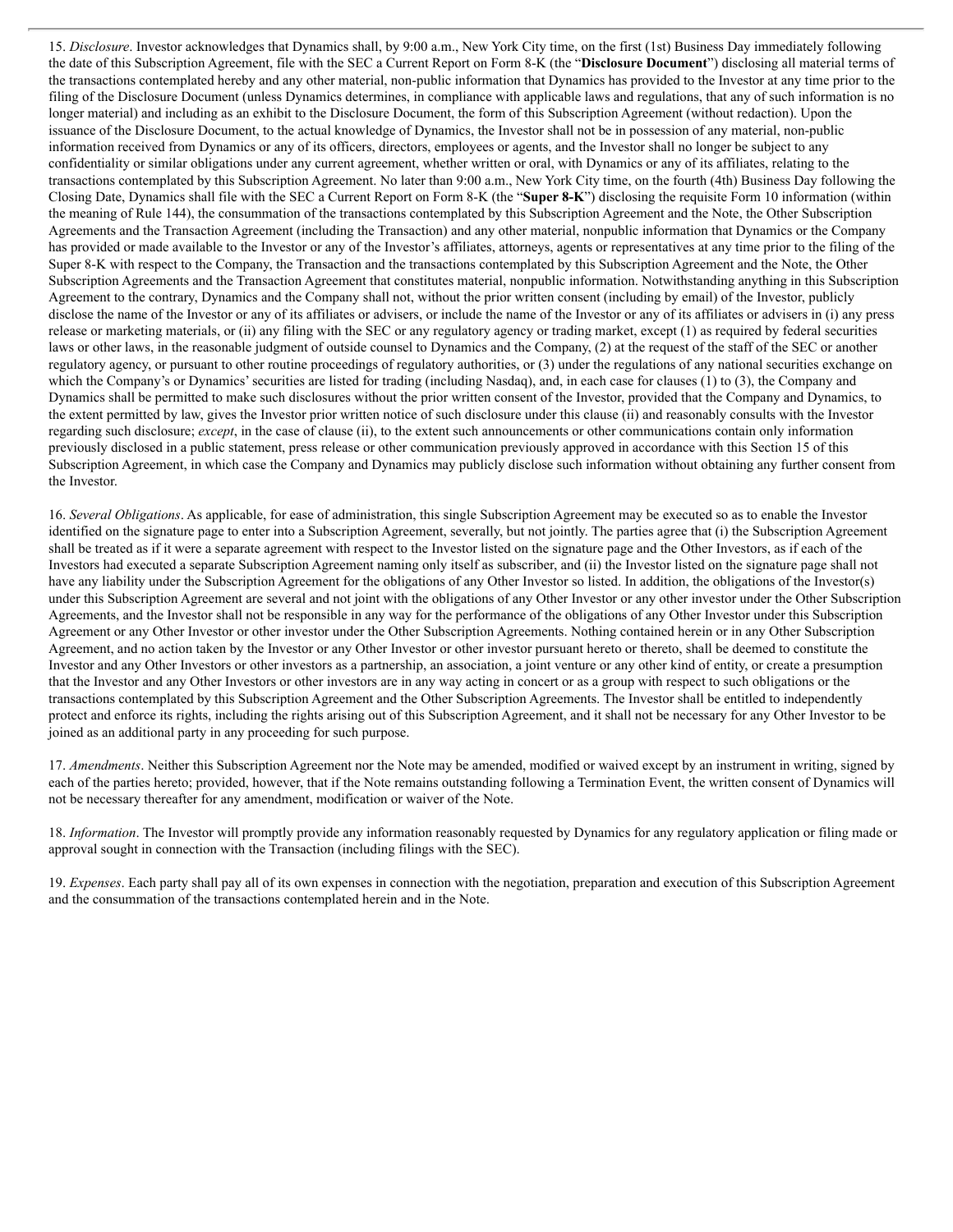20. *Notices*. All notices, requests, claims, demands and other communications hereunder shall be in writing and shall be given (and shall be deemed to have been duly given) by delivery in person, by facsimile (having obtained electronic delivery confirmation thereof), e-mail (having obtained electronic delivery confirmation thereof) or by registered or certified mail (postage prepaid, return receipt requested) (upon receipt thereof) to the other parties as follows:

(a) if to the Investor, using the contact details set forth on the signature page hereto;

(b) if to the Company, to:

Senti Biosciences, Inc. 2 Corporate Drive, First Floor South San Francisco, California 94080 Attention: Deborah Knobelman, Mike Rhee Email: deb.knobelman@sentibio.com, mike.rhee@sentibio.com

with a copy (which shall not constitute notice) to:

Goodwin Procter LLP 100 Northern Avenue Boston, MA 02210 Attention: Jocelyn Arel, Michael Patrone Email: JArel@goodwinlaw.com, MPatrone@goodwinlaw.com

(c) if to Dynamics, to:

Dynamics Special Purpose Corp. 2875 El Camino Real Redwood City, California 94061 Attention: Omid Farokhzad, Mostafa Ronaghi, Mark Afrasiabi Email: of@dspc.bio, mr@dspc.bio, ma@dspc.bio

with a copy (which shall not constitute notice) to:

Davis Polk & Wardwell LLP 1600 El Camino Real Menlo Park, California 94025 Attention: Alan Denenberg Email: alan.denenberg@davispolk.com

or to such other address as the party to whom notice is given may have previously furnished to the other party in writing.

[*SIGNATURE PAGES FOLLOW*]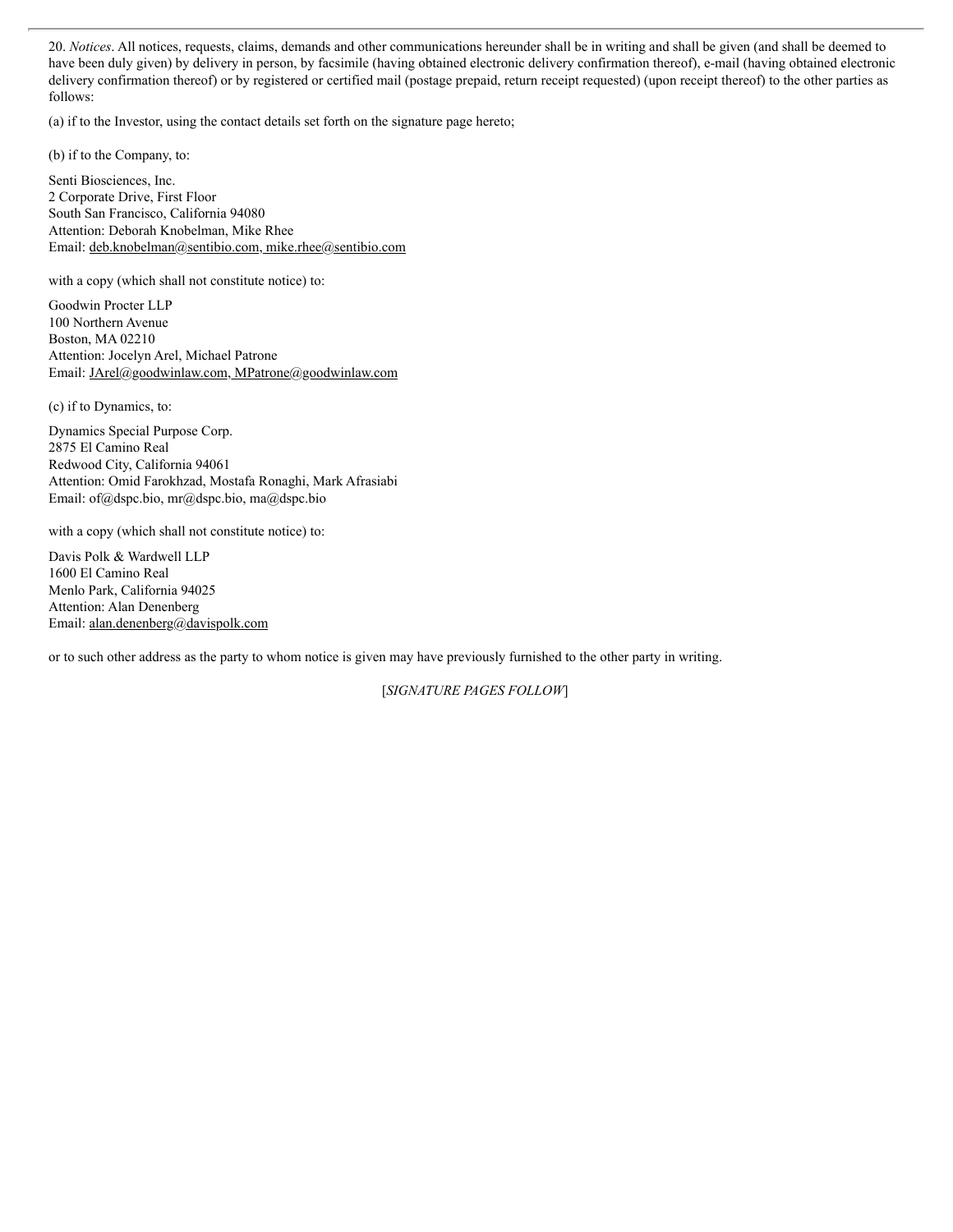**IN WITNESS WHEREOF**, the Investor has executed or caused this Subscription Agreement to be executed by its duly authorized representative as of the date set forth below.

| Name of Investor: Bayer Healthcare LLC                                                 |                                                 | State/Country of Formation or Domicile:    |  |  |
|----------------------------------------------------------------------------------------|-------------------------------------------------|--------------------------------------------|--|--|
| $\mathbf{By:}$<br>Title:                                                               | /s/ Kelly Gast<br>Name: Kelly Gast<br>President |                                            |  |  |
| Name in which Subscribed Shares are to be registered (if different from the Investor): |                                                 |                                            |  |  |
| Investor's EIN:                                                                        |                                                 |                                            |  |  |
| Business Address-Street:                                                               |                                                 | Mailing Address-Street (if different):     |  |  |
| City, State, Zip:                                                                      |                                                 | City, State Zip:                           |  |  |
|                                                                                        |                                                 | Attn:                                      |  |  |
| Telephone No.:<br>Facsimile No.:<br>Email:                                             |                                                 | Telephone No.:<br>Facsimile No.:<br>Email: |  |  |

Subscription Amount: \$5,175,000.00

You must pay the Subscription Amount by wire transfer of United States dollars in immediately available funds to the account(s) specified by the Company.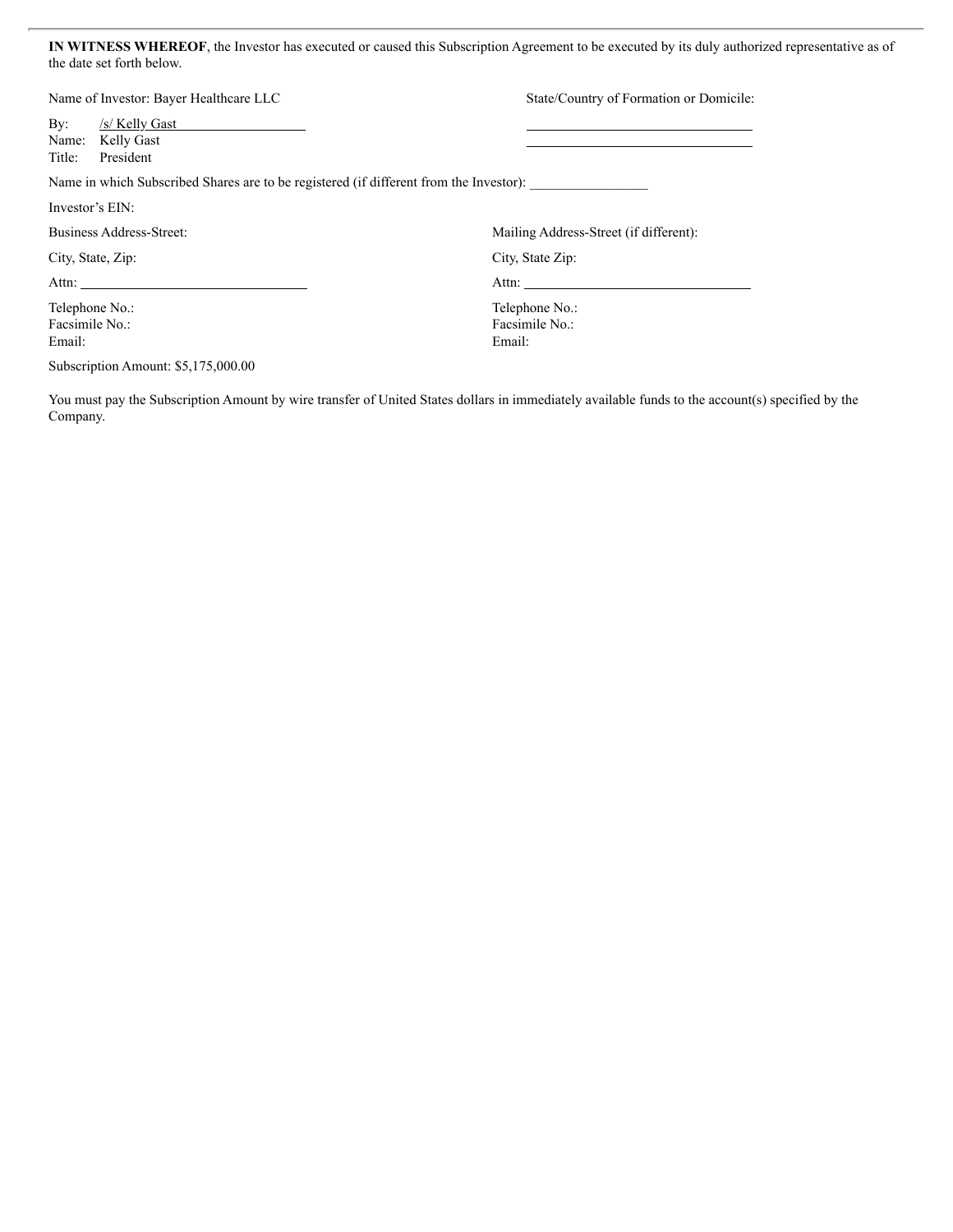IN WITNESS WHEREOF, the Company has accepted this Subscription Agreement as of the date set forth below.

### **SENTI BIOSCIENCES, INC.**

By: /s/ Timothy Lu

Name: Timothy Lu Title: CEO

Date: May 18, 2022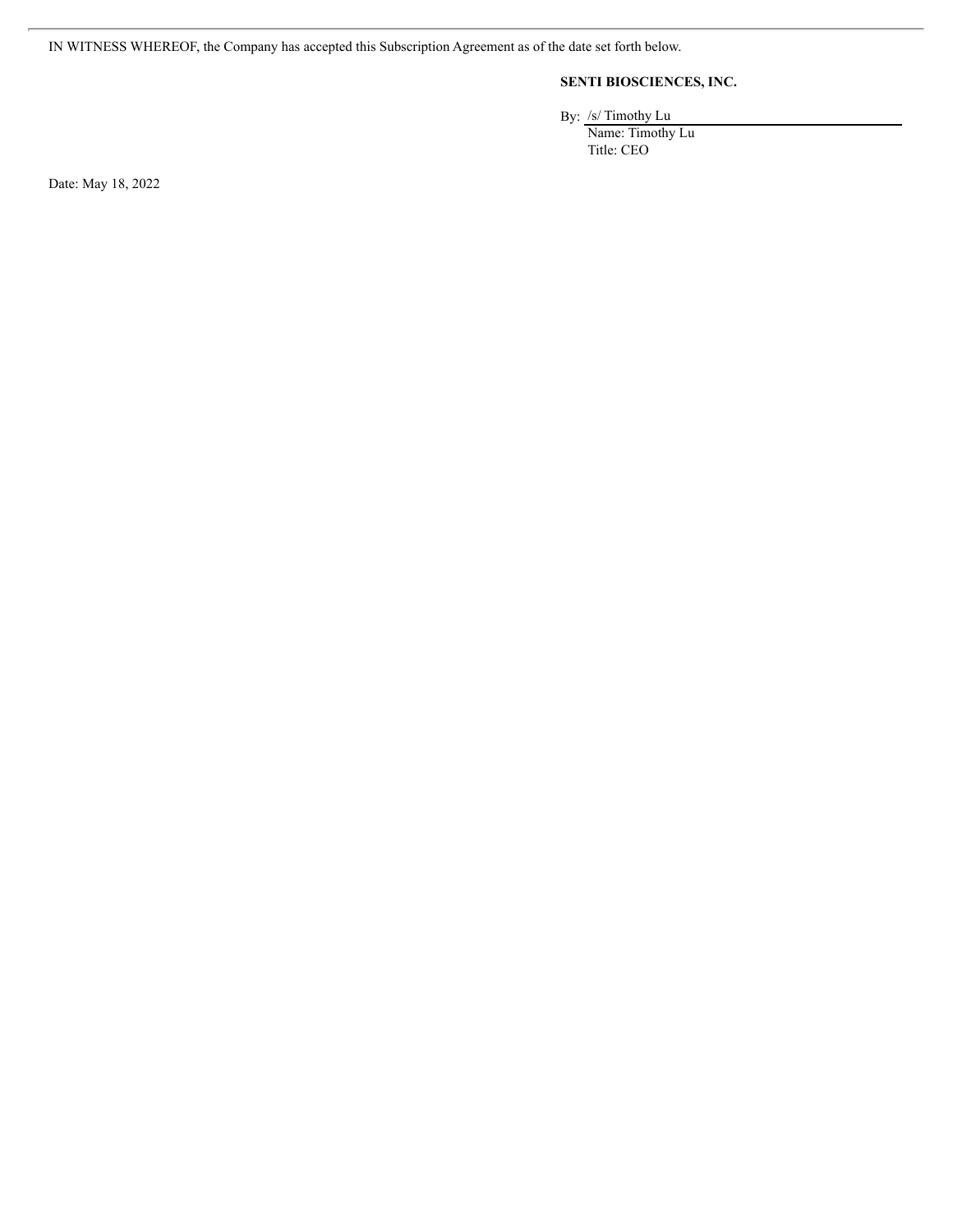#### **DYNAMICS SPECIAL PURPOSE CORP.**

By: /s/ Mostafa Ronaghi

Name: Mostafa Ronaghi Title: Chief Executive Officer

Date: May 19, 2022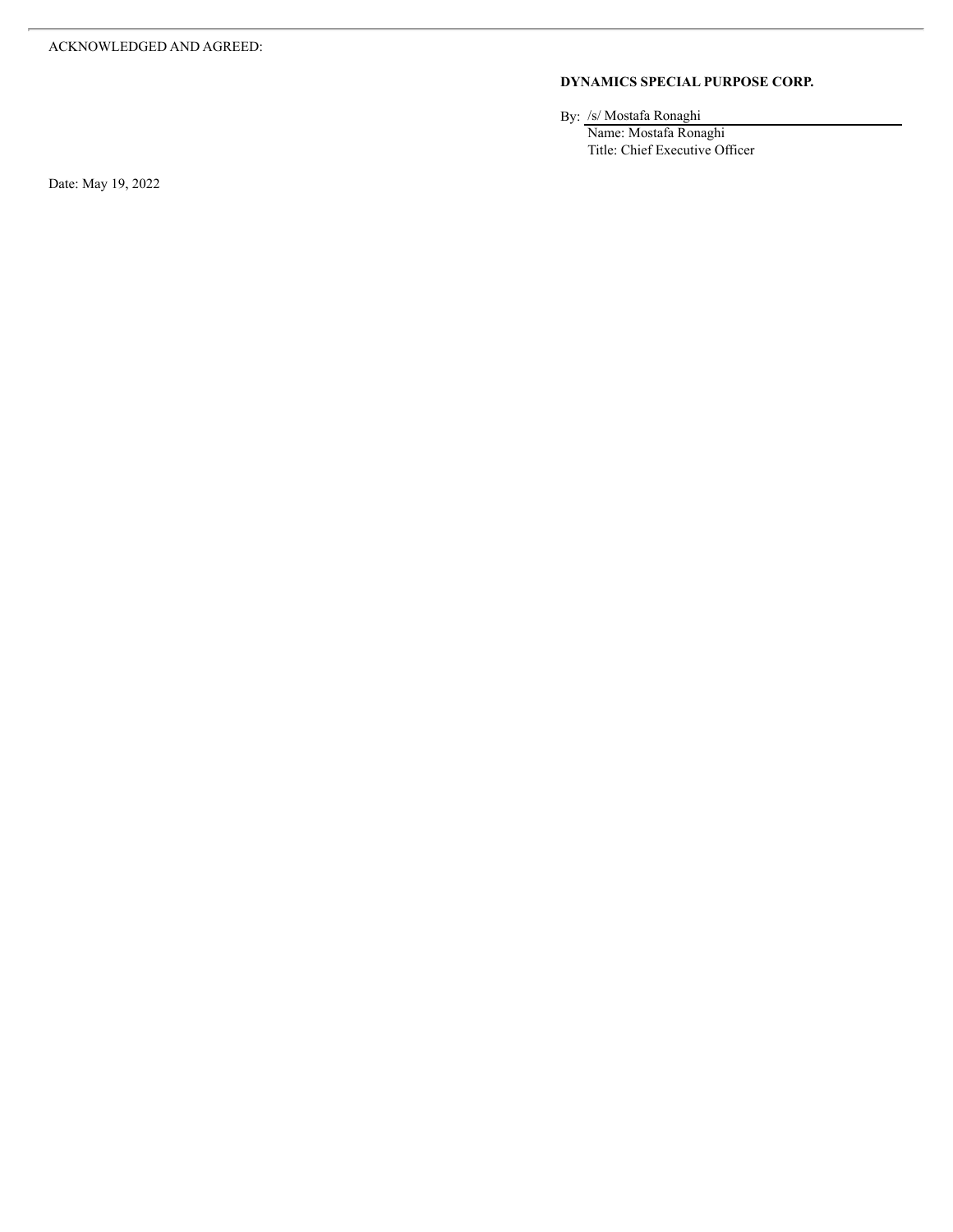#### **SCHEDULE A**

#### **ELIGIBILITY REPRESENTATIONS OF THE INVESTOR**

#### A. QUALIFIED INSTITUTIONAL BUYER STATUS

(Please check the applicable subparagraphs):

 $\Box$  We are a "qualified institutional buyer" (as defined in Rule 144A under the Securities Act).

#### **OR**

#### B. INSTITUTIONAL ACCREDITED INVESTOR STATUS

(Please check the applicable subparagraphs):

 $1. \Box$  We are an "accredited investor" (within the meaning of Rule 501(a) under the Securities Act or an entity in which all of the equity holders are accredited investors within the meaning of Rule 501(a) under the Securities Act), and have marked and initialed the appropriate box below indicating the provision under which we qualify as an "accredited investor."

2.  $\Box$  We are not a natural person.

Rule 501(a), in relevant part, states that an "accredited investor" shall mean any person who comes within any of the below listed categories, or who the issuer reasonably believes comes within any of the below listed categories, at the time of the sale of the securities to that person. The Investor has indicated, by marking and initialing the appropriate box below, the provision(s) below which apply to the Investor and under which the Investor accordingly qualifies as an "accredited investor."

☐ Any bank, registered broker or dealer, registered investment adviser, insurance company, registered investment company, business development company, or small business investment company;

 $\Box$  Any plan established and maintained by a state, its political subdivisions, or any agency or instrumentality of a state or its political subdivisions for the benefit of its employees, if such plan has total assets in excess of \$5,000,000;

 $\Box$  Any employee benefit plan, within the meaning of the Employee Retirement Income Security Act of 1974, if a bank, insurance company or registered investment adviser makes the investment decisions, or if the plan has total assets in excess of \$5,000,000;

 $\Box$  Any organization described in Section 501(c)(3) of the Internal Revenue Code, corporation, similar business trust, partnership or limited liability company, not formed for the specific purpose of acquiring the securities offered, with total assets in excess of \$5,000,000;

 $\Box$  Any trust with assets in excess of \$5,000,000, not formed to acquire the securities offered, whose purchase is directed by a sophisticated person; or

 $\Box$  Any entity in which all of the equity owners are "accredited investors" meeting one or more of the above tests.

#### **AND**

C. INSTITUTIONAL ACCOUNT STATUS

(Please check the applicable subparagraphs):

 $\Box$  We are an "institutional account" (as defined in FINRA Rule 4512(c)).

*This page should be completed by the Investor and constitutes a part of the Subscription Agreement.*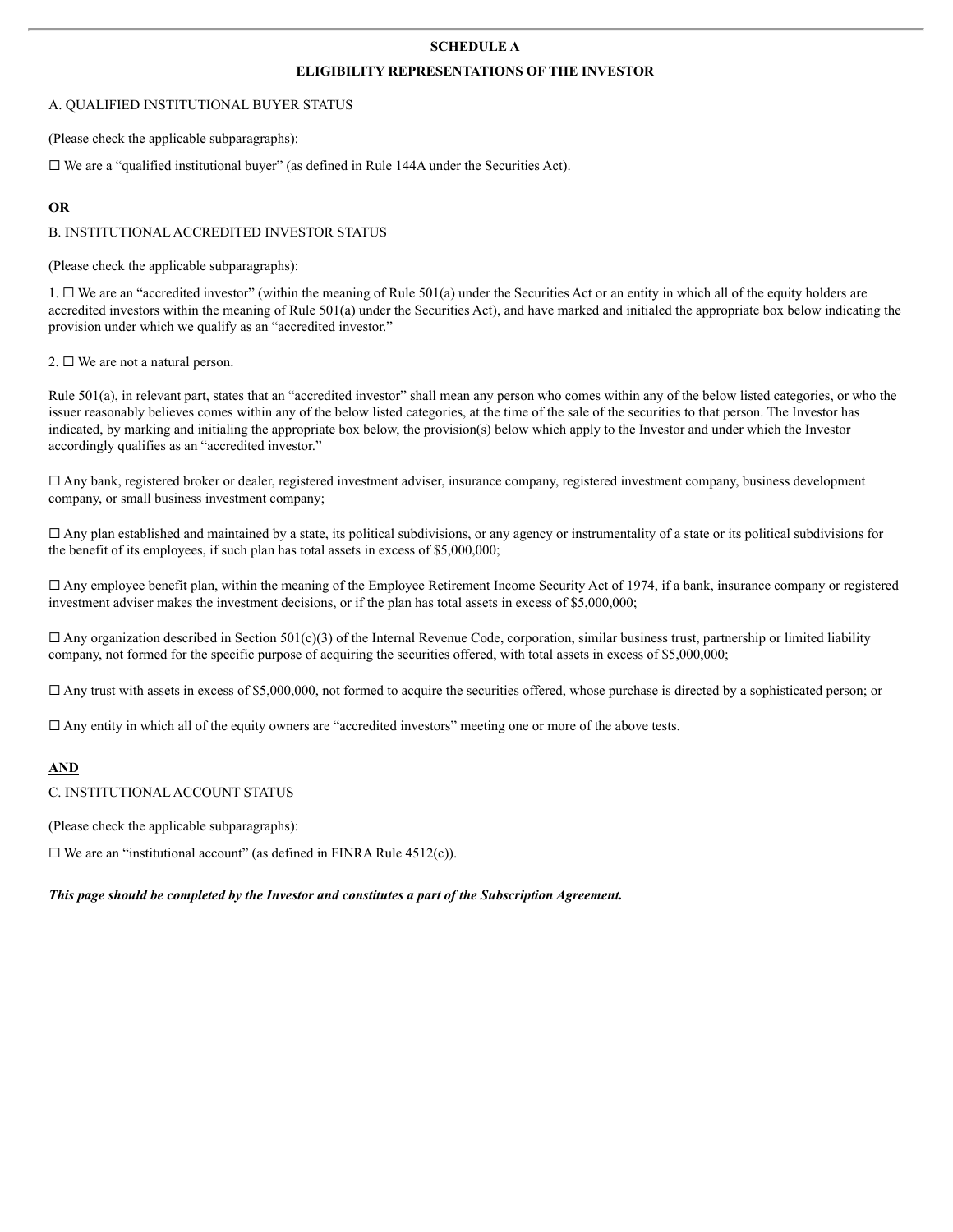#### **SCHEDULE B**

#### **Section 9**

The Company may enter into manufacturing and development joint ventures or collaborations with potential third parties, and may offer the opportunity to invest in the PIPE Financing on the same terms and conditions as other Investors to such potential third parties.

#### **Section 12(b)**

With respect to the Quarterly Report on Form 10-Q for the fiscal quarter ended September 30, 2021 (the "**3Q Form 10-Q**"), which was filed on November 10, 2021, following the filing thereof, Dynamics learned from its auditors and advisors that, based on discussions between the SEC and other special purpose acquisition companies and their auditors, certain revisions to the classification of redeemable Class A shares from permanent equity to temporary equity reflected in the 3Q Form 10-Q constitute, in the SEC staff's opinion, a "material weakness" in Dynamics' internal control over financial reporting relating to accounting for complex financial instruments. In light of this material weakness, Dynamics performed additional analysis and determined that the (i) audited balance sheet as of May 28, 2021 filed as Exhibit 99.1 to Dynamics' Current Report on Form 8-K filed with the SEC on June 4, 2021 (the "**Form 8-K**"), (ii) unaudited interim financial statements included in Dynamics' Quarterly Report on Form 10-Q for the quarterly period ended June 30, 2021, filed with the SEC on August 6, 2021 (the "**Q2 Form 10-Q**"), and (iii) unaudited interim financial statements included in the 3Q Form 10-Q (collectively, the "**Affected Periods**") should no longer be relied upon due to changes required to the classification of temporary equity and permanent equity described in the 3Q Form 10-Q. On December 10, 2021, Dynamics filed amendments to its 3Q Form 10-Q, 2Q Form 10-Q, and Form 8-K for the Affected Periods, reflecting the restatement of the Class A common stock subject to redemption and change to its presentation of earnings per share for the Affected Periods.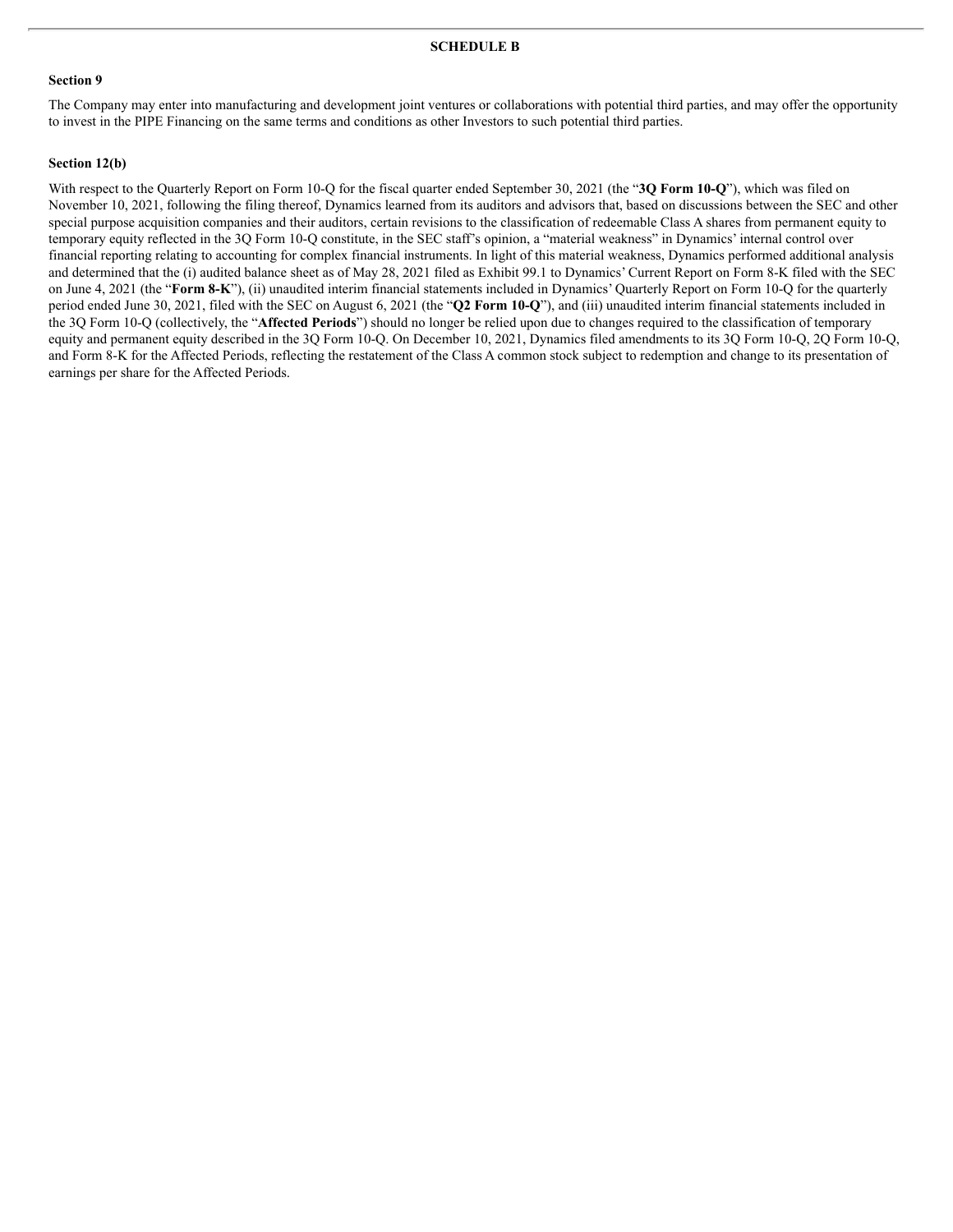#### **Exhibit 10.2**

#### **Execution version**

THIS PROMISSORY NOTE AND THE SECURITIES ISSUABLE UPON CONVERSION HEREOF HAVE NOT BEEN REGISTERED UNDER THE SECURITIES ACT OF 1933, AS AMENDED, OR ANY STATE SECURITIES LAWS. THESE SECURITIES HAVE BEEN ACQUIRED FOR INVESTMENT AND NOT WITH A VIEW TO DISTRIBUTION OR RESALE, AND MAY NOT BE MORTGAGED, PLEDGED, HYPOTHECATED OR OTHERWISE TRANSFERRED WITHOUT AN EFFECTIVE REGISTRATION STATEMENT FOR SUCH SECURITIES UNDER THE SECURITIES ACT OF 1933, AS AMENDED, OR AN AVAILABLE EXEMPTION THEREFROM.

#### SENTI BIOSCIENCES, INC.

#### UNSECURED CONVERTIBLE PROMISSORY NOTE

**\$5,175,000 May 19, 2022**

FOR VALUE RECEIVED, Senti Biosciences, Inc., a Delaware corporation (the "Company"), hereby promises to pay Bayer HealthCare LLC (the "Holder") or its assigns, on demand made after the date that is twenty four (24) months from the issue date set forth above (the "Maturity Date") (subject to Sections 3, 4 and 5 herein), the principal sum of Five Million One Hundred Seventy Five Thousand Dollars and No Cents (\$5,175,000.00) or such part thereof as from time to time remains outstanding, whichever is less; together with simple interest on the balance of principal remaining unpaid from time to time accruing on and from the date hereof, at an annual rate equal to three percent (3%), which interest shall continue to accrue until the outstanding principal is paid in full, cancelled or converted as set forth herein. Interest shall be computed based on a 365-day year based on actual number of days elapsed, but in no event shall the rate of interest exceed the maximum rate, if any, allowable under applicable law. Capitalized terms used but not defined in this Note have the meaning given to them in the Business Combination Agreement entered into by and between Dynamics Special Purpose Corp., a Delaware corporation ("DYNS"), the Company and Explore Merger Sub, Inc. on December 19, 2021, as amended from time to time (the " $BCA$ ").

1. Payment. All payments on account of principal and interest shall be made in lawful money of the United States of America at the principal office of the Holder, or such other place as the Holder may from time to time designate in writing to the Company. All payments by the Company under this note (the "Note") shall be applied first to the accrued interest due and payable hereunder and the remainder, if any, to the outstanding principal.

2. Other Subscriptions. On December 19, 2021, in connection with the execution of the BCA, DYNS entered into subscription agreements (the "Subscription Agreements") with certain investors (the "Subscribers"), pursuant to which, among other things, the Subscribers have subscribed to purchase an aggregate of 6,680,000 shares of DYNS Class A Common Stock (together, the "Subscriptions") for a purchase price of \$10.00 per share, or an aggregate purchase price of \$66,800,000, which shares are to be issued at the SPAC Closing (as defined below). This Note is being issued in connection with those Subscription Agreements pursuant to a Note Subscription Agreement (the "Note Subscription Agreement") in substantially the form attached hereto as Exhibit A.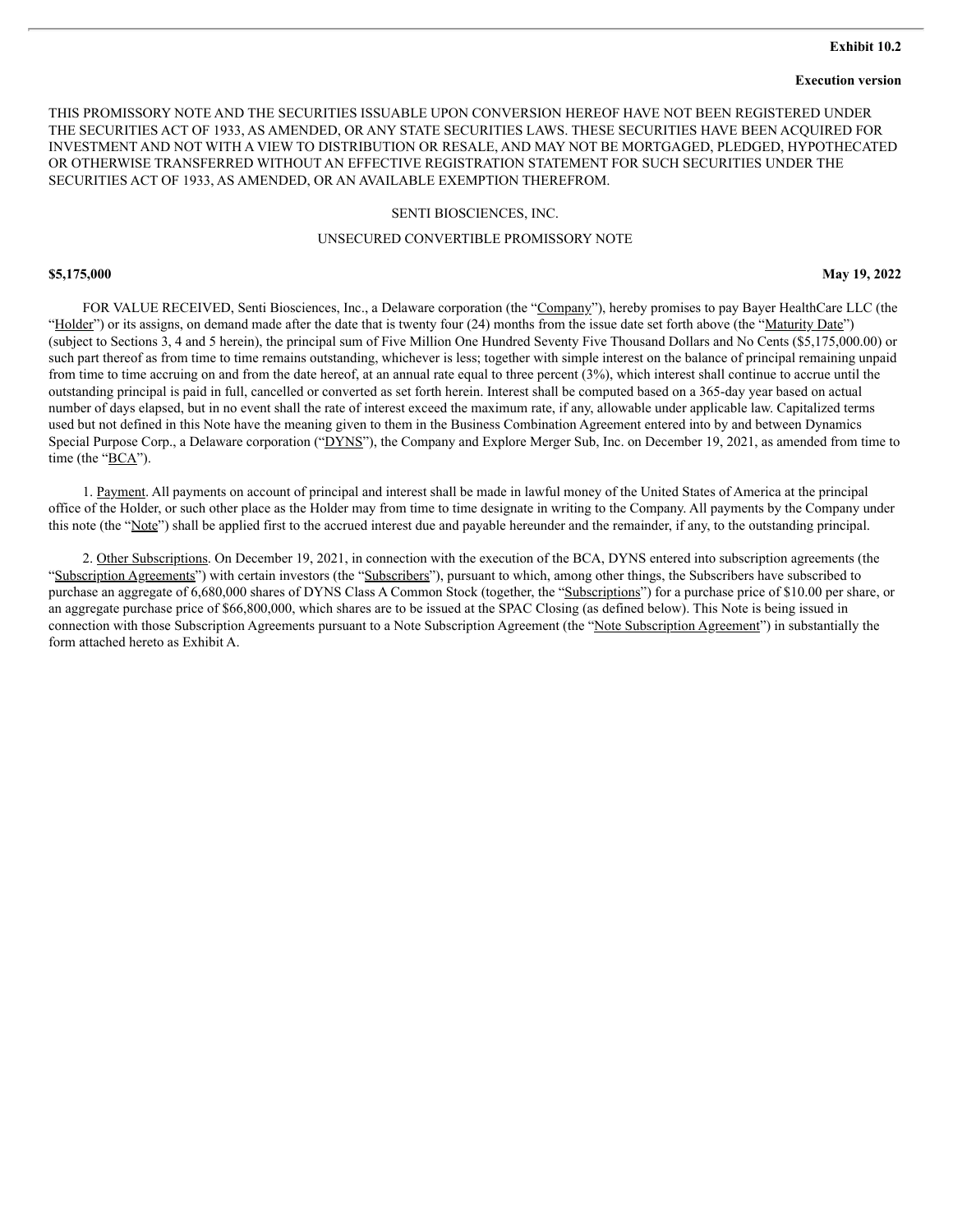3. Prepayments. At any time prior to the earlier of (x) a Termination Event (as defined in the Note Subscription Agreement), or (y) the Maturity Date and, in either case, before the Note has been converted in connection with (i) the private placement of shares of DYNS Class A Common Stock pursuant to the Subscription Agreements (the "PIPE"), (ii) a Qualified IPO or (iii) a Non-Qualified Financing, the Company may make prepayments, in whole or in part, on any of the balance under this Note without the consent of the Investor without any premium or penalty; provided that at any time while the BCA remains in effect, any such prepayment shall require the prior written consent of DYNS. For purposes of this Note, a "Qualified IPO" shall mean the closing of an underwritten initial public offering by the Company of its common stock resulting in aggregate gross proceeds to the Company (or its successor) of no less than \$75,000,000.00 (excluding the principal amount of and accrued interest or any other amounts owing on the Note and all other convertible debt converted in such offering) and "Non-Qualified Financing" shall mean prior to (i) the Maturity Date, (ii) the SPAC Closing (as defined below), or (iii) a Qualified IPO, the issuance by the Company of shares of its preferred stock in an equity financing resulting in gross proceeds to the Company of at least \$75,000,000.00.

#### 4. Conversion of Note.

#### (a) Conversion of Note Upon Financing.

(i) Automatic Conversion of Note Upon Closing of Qualified IPO. If this Note has not been earlier repaid in accordance with Sections 1 or 3 above or previously converted in accordance with this Section 4, then upon the closing of a Qualified IPO prior to the Maturity Date, all of the principal amount outstanding under this Note and any accrued and unpaid interest thereon (the "Outstanding Balance") shall be automatically converted into shares of the equity securities issued in the Qualified IPO at a conversion price equal to the product of (a) 80%, and (b) the price per share of the Company's common stock issued to the public in the Qualified IPO. For the avoidance of doubt, in no event shall the consummation of the transactions contemplated by the BCA, the SPAC Closing or the closing of the PIPE constitute a Qualified IPO.

(ii) Conversion of Note Upon Closing of Non-Qualified Financing. If this Note has not been earlier repaid in accordance with Sections 1 or 3 above or previously converted in accordance with this Section 4 and the Company completes a Non-Qualified Financing, then upon the closing of such Non-Qualified Financing, the entire Outstanding Balance then outstanding under this Note shall automatically convert into shares of the Company's equity securities issued in such Non-Qualified Financing at a conversion price per share equal to the product of (a) 80%, and (b) the lowest per-share selling price of the equity securities issued to other investors in the Non-Qualified Financing. Should the Holder receive stock issued in the Non-Qualified Financing, then the Holder shall enter into, and be subject to the terms and conditions of, such stockholder agreements as are entered into by the other investors in the Non-Qualified Financing.

#### -2-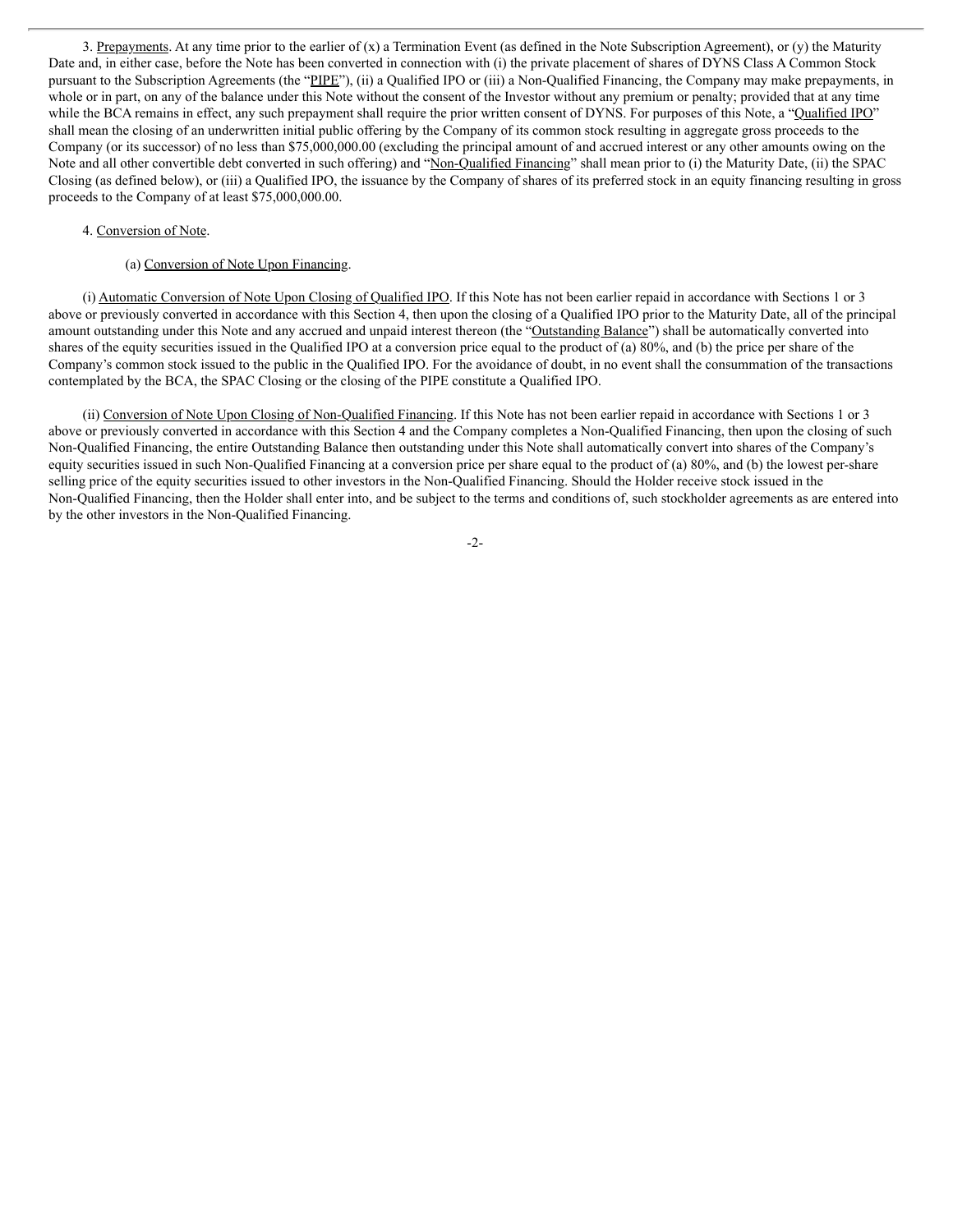(b) Mandatory Exchange of Note Upon Closing of the BCA. If this Note has not been earlier repaid in accordance with Sections 1 or 3 above (subject to DYNS's consent right as set forth in the proviso to the first sentence of Section 3) or previously converted in accordance with this Section 4, then upon the Closing of the BCA (as defined in Section 2.3 of the BCA) (the "SPAC Closing") and subject to the terms and conditions of the Note Subscription Agreement, the outstanding principal amount under this Note shall be cancelled and exchanged automatically into that number of shares of DYNS Class A Common Stock (or if applicable, alternative shares of the surviving entity which are publicly traded) as is equal to (a) the entire outstanding principal amount under this Note divided by (b) \$10.00 (subject to adjustment for any stock split, stock dividend, reclassification, combination or the like affecting shares of DYNS Class A Common Stock after the date hereof or pursuant to Section 9 of the Note Subscription Agreement). Upon conversion of this Note pursuant to this Section 4(b), any and all accrued interest under this Note shall immediately and automatically be cancelled and forgiven. The shares of DYNS Class A Common Stock issued upon conversion of this Note shall have the same rights and entitlements as the shares issued in connection with the PIPE by DYNS, except for such changes as are necessary to reflect the conversion of this Note.

(c) Repayment or Conversion of Note at Maturity. If this Note has not been earlier repaid in accordance with Section 1 or 3 above, or previously converted in accordance with this Section 4, then, on or after the Maturity Date, at the written election of the Holder, the Outstanding Balance shall either (i) be repaid in cash in an amount equal to the Outstanding Balance, or (ii) be converted into that number of shares of the Company's Series B Preferred Stock, par value \$0.0001 per share (the "Series B Preferred Stock") equal to the Outstanding Balance divided by the Original Issue Price (as defined in the Company's Amended and Restated Certificate of Incorporation) of the Series B Preferred Stock.

(d) Conversion Procedures. The Company shall provide written notice of any event triggering the automatic conversion or exchange of this Note or the right to convert this Note under this Section 4 to the Holder as soon as is practicable prior to the closing of such transaction, but in any case not less than two (2) business days prior to any such event. Such notice shall specify (i) the anticipated date of the consummation of the event triggering conversion or exchange of this Note, (ii) the anticipated amount of the equity securities of the Company or DYNS which may be issued upon such conversion as set forth in this Section 4, and (iii) the anticipated amount of cash adjustment which may be paid in respect of any fractional interest in the equity securities of the Company, if applicable (as provided in Section  $4(f)$  hereof). Notwithstanding the foregoing, if the mandatory exchange pursuant to Section 4(b) hereof is triggered then such notice set forth above shall be delivered by DYNS pursuant to the Note Subscription Agreement, pursuant to which DYNS will issue DYNS Class A Common Stock to the Holder.

(e) Cash in Lieu of Fractional Shares. No fractional share or interest of any equity securities of the Company shall be issued upon conversion of this Note. In the event of any conversion pursuant to Sections  $4(a)(i)$ ,  $4(a)(ii)$  or  $4(c)(ii)$ , the Company shall instead pay to the Holder of this Note a cash adjustment in respect of such fraction in an amount equal to the same fraction of the then applicable conversion price per share of such equity security. In the event of any exchange of the Note pursuant to Section 4(b), any principal amount corresponding to the cash that would otherwise be payable in respect of any fractional shares shall be cancelled and forgiven.

-3-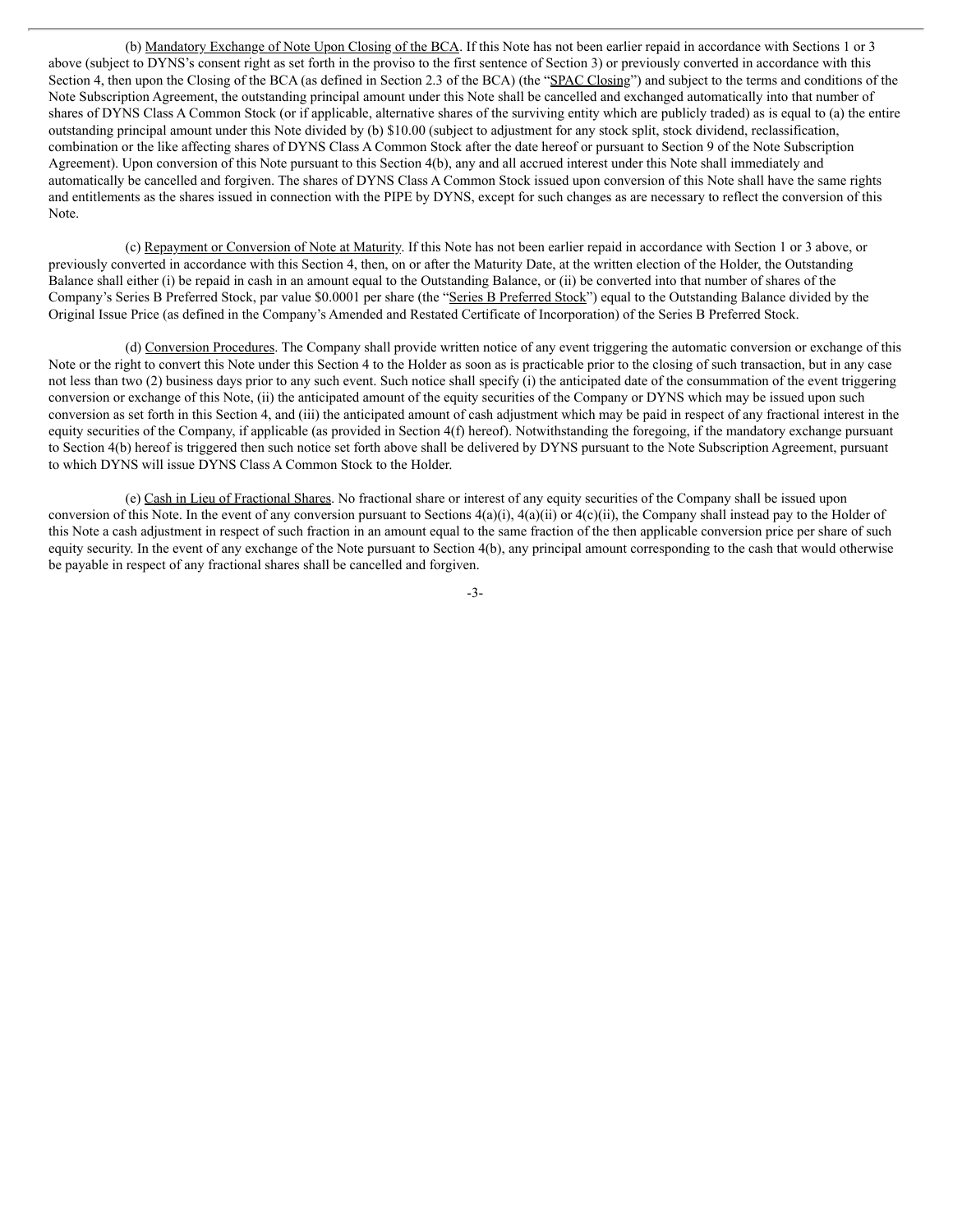(f) Issuance of Stock. Upon the occurrence of any conversion specified in Section 4(a) or 4(c), the Holder shall surrender this Note at the office of the Company or of its transfer or exchange agent for the applicable amount of equity securities of the Company. Thereupon, there shall be issued and delivered to such Holder the equity securities into which this Note surrendered was convertible on the date on which such conversion occurred. The Company shall not be obligated to issue the equity securities issuable upon such conversion unless the Note being converted is either delivered to the Company or any such transfer or exchange agent or the Holder notifies the Company or any such transfer or exchange agent that such certificate has been lost, stolen or destroyed and executes an agreement satisfactory to the Company to indemnify the Company from any loss incurred by it in connection therewith. Upon the occurrence of the mandatory conversion event specified in Section 4(b), the Holder shall surrender this Note at the office of DYNS or of its transfer or exchange agent for the applicable amount of DYNS Class A Common Stock. Thereupon, there shall be issued and delivered to such Holder the equity securities into which this Note surrendered was convertible on the date on which such conversion occurred subject to the terms and conditions set forth in the Note Subscription Agreement.

(g) Cancellation of Note. Upon the payment and/or conversion of the Outstanding Balance in full and/or cancellation and forgiveness of any and all interest under this Note, this Note shall be canceled.

(h) Stockholder Agreements. Contemporaneous with any conversion pursuant to Section 4(a), 4(c) or 4(d), the Holder shall execute a signature page and become a party to any then-governing stockholder agreements of the Company, to the extent the Holder is not already a party to such documents. This Note does not by itself entitle the Holder to any voting rights or other rights as a holder of stock of the Company.

5. Default. Any of the following shall constitute an event of default under this Note:

(a) the dissolution or termination of business of the Company;

(b) any petition in bankruptcy being filed by or against Company or any proceedings in bankruptcy, insolvency or under any other laws relating to the relief of debtors, being commenced for the relief or readjustment of any indebtedness of Company, either through reorganization, composition, extension or otherwise, and which, in the case of any involuntary proceedings shall be acquiesced to by Company or shall continue for a period of 60 days undismissed, undischarged or unbonded;

(c) the making by Company of an assignment for the benefit of creditors;

(d) the appointment of a receiver of any property of Company which shall not be vacated or removed within 60 days after appointment; or

-4-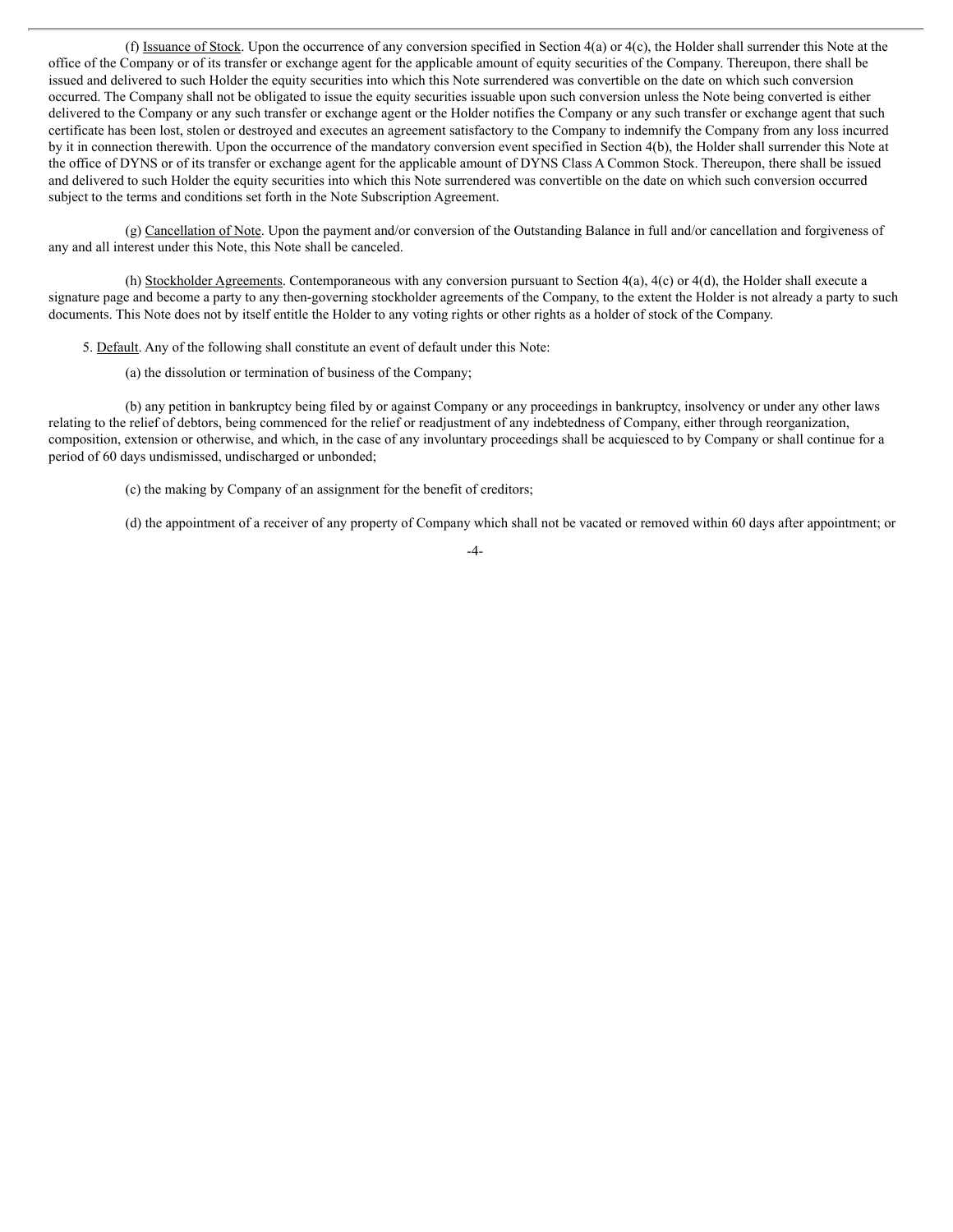(e) any material breach by the Company of the provisions of this Note, including the failure to pay any amounts under this Note when due.

After the occurrence of any such event of default, the then Outstanding Balance under this Note shall become immediately due and payable in cash upon demand by the Holder. Neither the SPAC Closing nor any action taken by the Company pursuant to or in connection with the transactions contemplated by the BCA or any Ancillary Document (as defined in the BCA) shall constitute an event of default and if, as of the time of any event of default, the BCA remains then in effect in accordance with its terms, the Holder shall defer the taking of any action in respect of such event of default until such time as DYNS consents or the BCA is terminated in accordance with its terms.

6. Change of Control Payment or Conversion. Upon consummation of a Change of Control (as defined below) prior to the payment or conversion of the entire balance due under this Note and prior to the Maturity Date, then immediately prior to the closing of such Change of Control, the Holder shall be entitled to elect either (i) to receive a cash payment equal to one and one-half  $(1.5)$  times the Outstanding Balance under the Note or (ii) to have the Outstanding Balance under the Note converted into shares of the Company's Series B Preferred Stock at a price per share equal to the Original Issue Price of the Series B Preferred Stock. For purposes of this Note, a "Change of Control" means the closing of: (i) a sale of all or substantially all of the Company's assets; (ii) any consolidation or merger by the Company with or into any other corporation or other entity or person, or any other corporate reorganization, other than any such consolidation, merger or reorganization in which the Company's stockholders immediately prior to such consolidation, merger or reorganization, continue to hold a majority of the voting power of the surviving entity (or, if the surviving entity is a wholly owned subsidiary, its parent) immediately after such consolidation, merger or reorganization; (iii) a stock tender or a merger, consolidation or similar event pursuant to a transaction or series of related transactions in which a third party (which term shall include a current stockholder) acquires more than fifty percent (50%) of the Company's equity voting securities outstanding immediately prior to the consummation of such transaction or series of related transactions, and the Company's stockholders do not retain a majority of the equity voting securities of the surviving entity; or, to the extent not covered in clauses (i) through (iii) above, any other Deemed Liquidation Event (as defined in the Company's Amended and Restated Certificate of Incorporation), other than (a) a merger, conversion or other transaction the principal goal of which is to change the Company's jurisdiction or form of organization, or (b) an equity security financing for the Company's account in which the Company's capital stock is sold to one or more institutional investors for bona fide capital raising purposes. For the avoidance of doubt, none of the SPAC Closing or the transactions contemplated under the BCA or any Ancillary Documents shall constitute a "Change of Control."

7. New Note. Upon receipt of evidence reasonably satisfactory to the Company of the loss, theft, destruction or mutilation of the Note, the Company will issue a new Note, of like tenor and amount and dated the date to which interest has been paid, in lieu of such lost, stolen, destroyed or mutilated Note, and in such event the Holder agrees to indemnify and hold harmless the Company in respect of any such lost, stolen, destroyed or mutilated Note.

-5-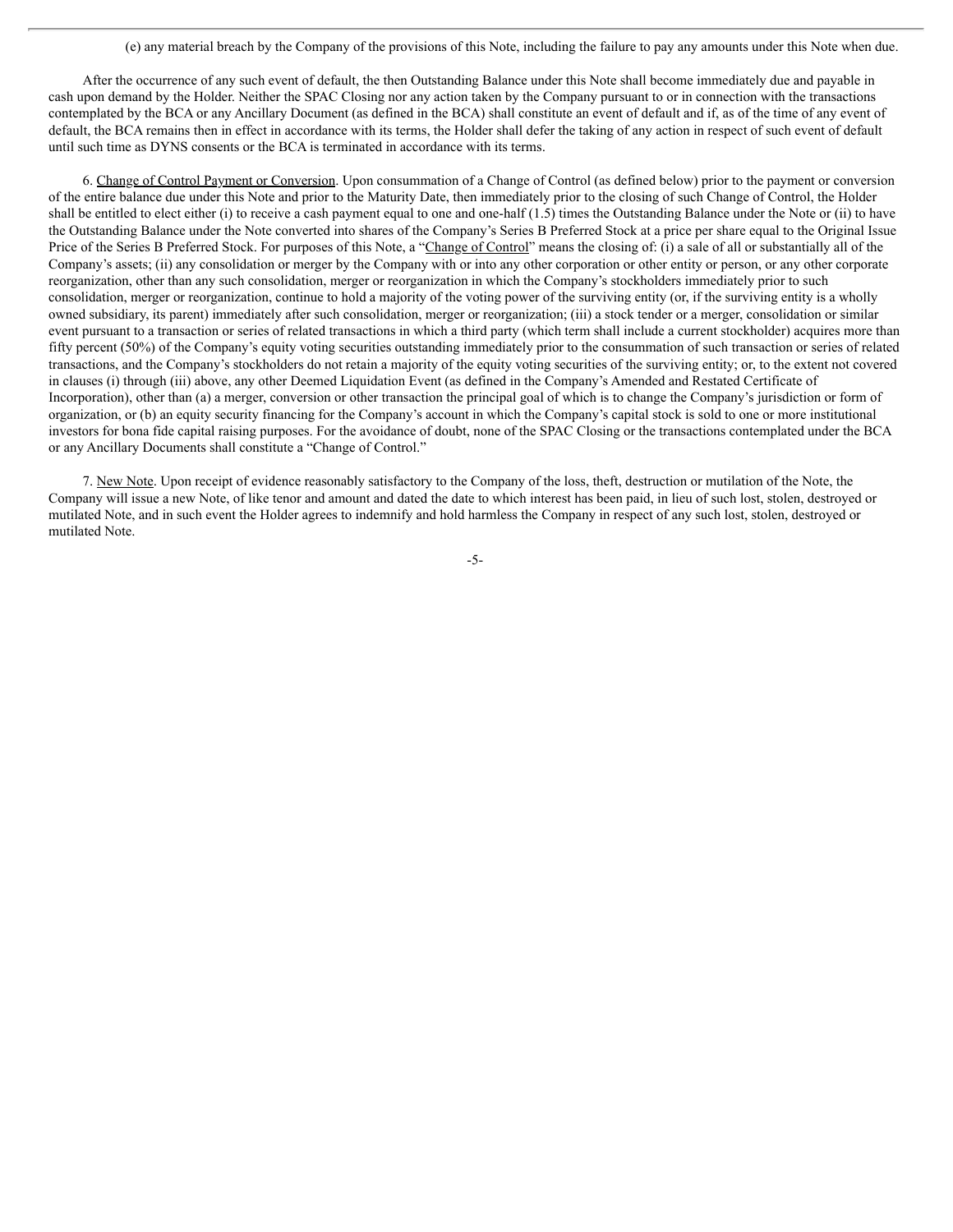8. Governing Law. This Note shall be governed by and construed in accordance with the laws of the State of Delaware, without regard to the conflicts of law provisions of the State of Delaware or of any other state.

9. Notice.

All notices, requests, claims, demands and other communications hereunder shall be in writing and shall be given (and shall be deemed to have been duly given) by delivery in person, by facsimile (having obtained electronic delivery confirmation thereof), e-mail (having obtained electronic delivery confirmation thereof) or by registered or certified mail (postage prepaid, return receipt requested) (upon receipt thereof) to the other parties as follows:

(a) if to the Holder, using the contact details set forth on the signature page hereto; and

(b) if to the Company, to:

2 Corporate Drive, First Floor South San Francisco, California 94080 Attention: Deborah Knobelman, Mike Rhee Email: deb.knobelman@sentibio.com, mike.rhee@sentibio.com

with a copy (which shall not constitute notice) to:

Goodwin Procter LLP 100 Northern Avenue Boston, MA 02210 Attention: Jocelyn Arel, Michael Patrone Email: JArel@goodwinlaw.com, MPatrone@goodwinlaw.com

or to such other address as the party to whom notice is given may have previously furnished to the other party in writing.

#### 10. Miscellaneous.

(a) All payments by the Company under this Note shall be made without set-off or counterclaim and be free and clear and without any deduction or withholding for any taxes or fees of any nature whatever, unless the obligation to make such deduction or withholding is imposed by law.

(b) No delay or omission on the part of the Holder in exercising any right under this Note shall operate as a waiver of such right or of any other right of the Holder, nor shall any delay, omission or waiver on any one occasion be deemed a bar to or waiver of the same or any other right on any future occasion.

(c) The amendment or waiver of any term of this Note and the provision of notice shall be conducted pursuant to the terms of the Note Subscription Agreement.

(d) The Company and every endorser or guarantor of this Note, regardless of the time, order or place of signing, hereby waives presentment, demand, protest and notices of every kind and assents to any permitted extension of the time of payment and to the addition or release of any other party primarily or secondarily liable hereunder.

-6-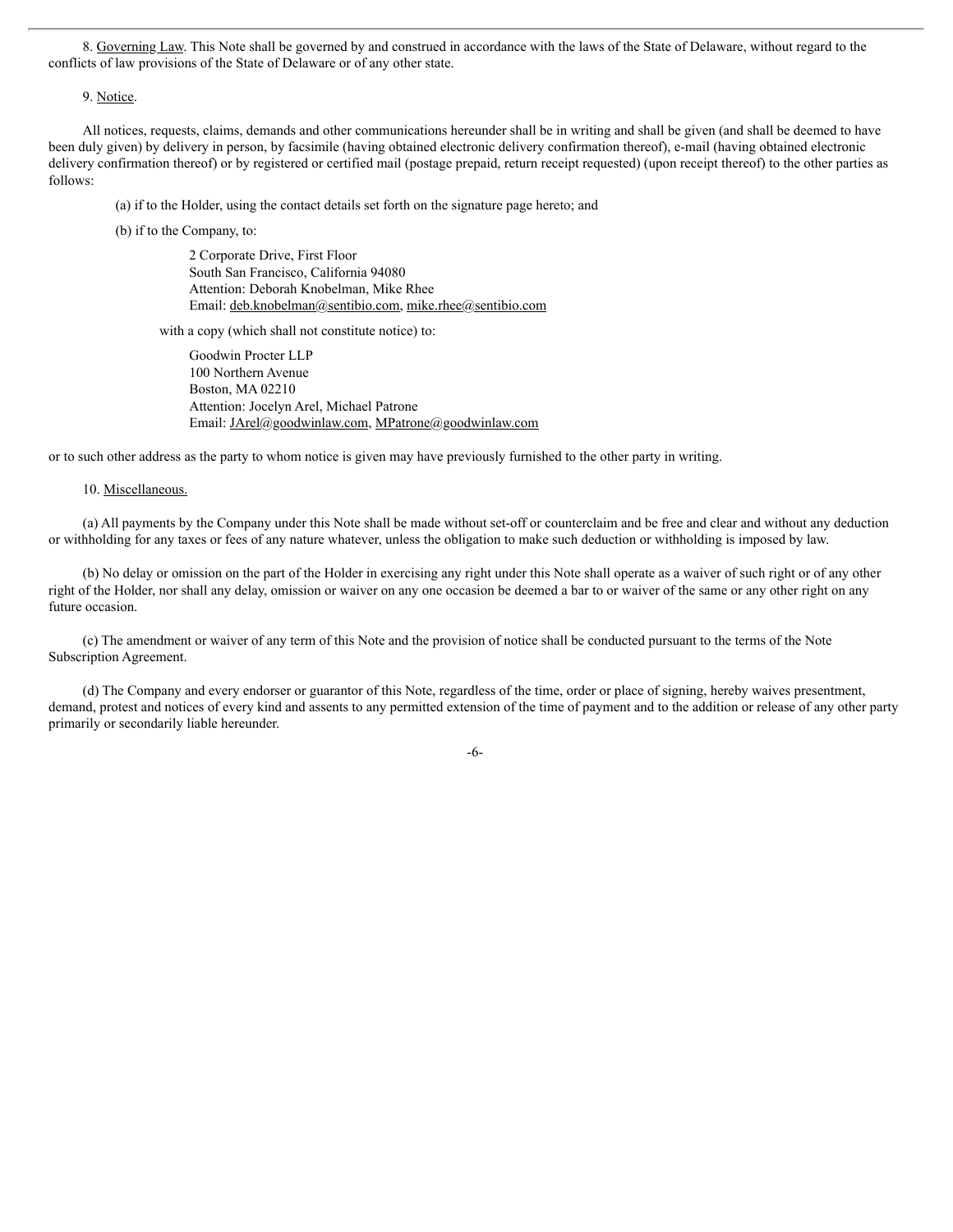(e) The Holder agrees that no stockholder, director or officer of the Company shall have any personal liability for the repayment of this Note.

(f) Except as otherwise provided herein, the terms and conditions of this Note shall inure to the benefit of and be binding upon the respective successors and assigns of the parties; provided, however, that each Holder may assign its rights and obligations hereunder to an affiliate of such Holder. Such assignee shall be deemed a "Holder" for purposes of this Note; provided that such assignment of rights shall be contingent upon the assignor and assignee providing a written instrument to the Company notifying the Company of such assignment and the assignee agreeing in writing to be bound by the terms of such assignment. Nothing in this Note, express or implied, is intended to confer upon any party other than the parties hereto or their respective successors and permitted assignees any rights, remedies, obligations or liabilities under or by reason of this Note, except as expressly provided herein.

[This space left blank intentionally. Signature page follows.]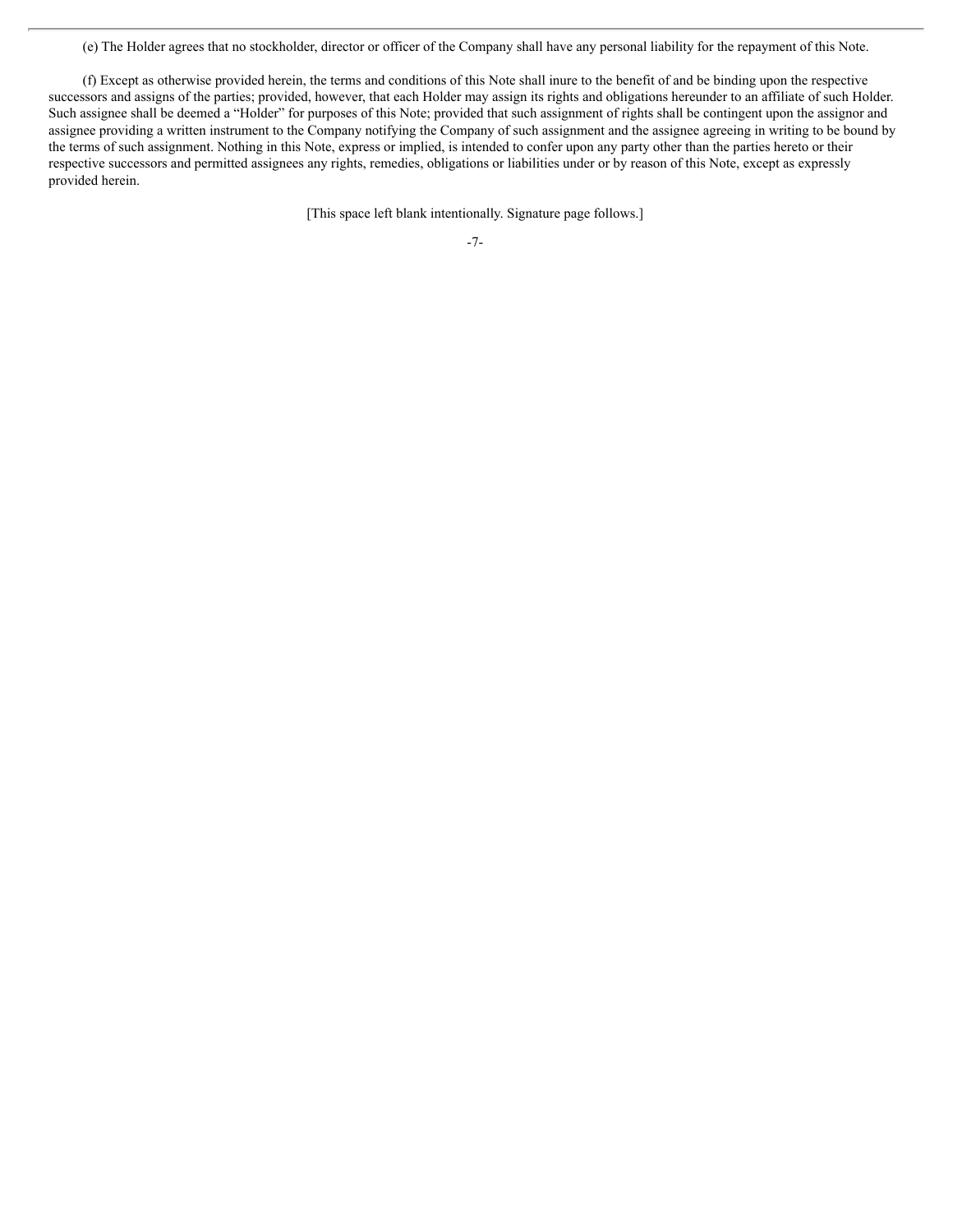IN WITNESS WHEREOF, the undersigned has caused this instrument to be executed by its duly authorized officer as of the date first above written.

#### **SENTI BIOSCIENCES, INC.**

By: /s/ Timothy Lu

Name: Timothy Lu Title: President and Chief Executive Officer

ACKNOWLEDGED AND AGREED:

#### **DYNAMICS SPECIAL PURPOSE CORP.**

By: /s/ Mostafa Ronaghi Name: Mostafa Ronaghi Title: Chief Executive Officer

[SIGNATURE PAGE TO UNSECURED CONVERTIBLE PROMISSORY NOTE]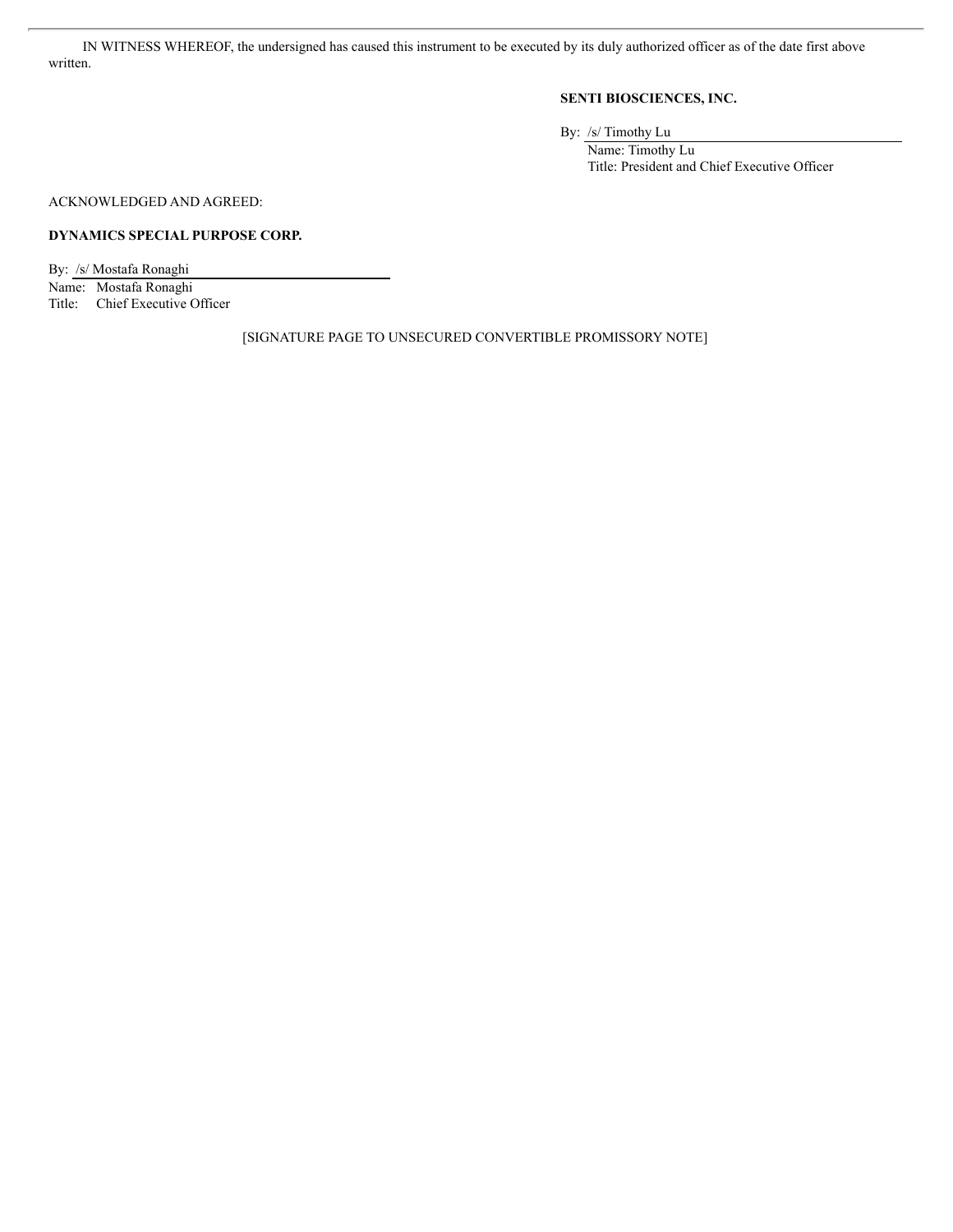#### EXHIBIT A NOTE SUBSCRIPTION AGREEMENT

[SIGNATURE PAGE TO UNSECURED CONVERTIBLE PROMISSORY NOTE]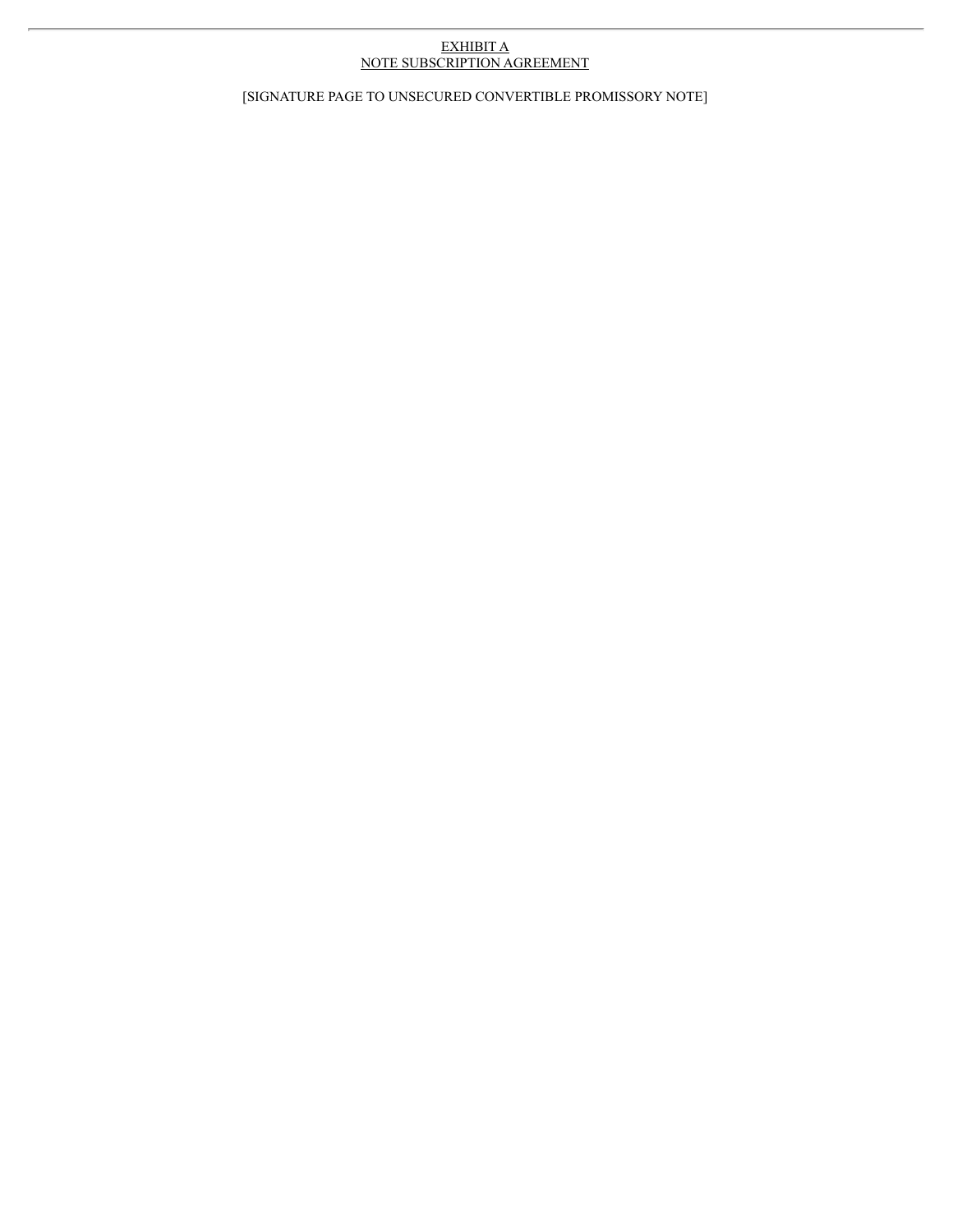

#### Senti Bio Secures Additional Financing from Leaps by Bayer and Provides Update on Proposed Business Combination with Dynamics Special **Purpose Corp. (DYNS)**

- Leaps by Bayer led Series B investment in Senti Bio in 2021; Additional Convertible Note financing expands committed capital to PIPE investment *associated with previously announced Business Combination Agreement with DYNS -*

*- DYNS announces ef ectiveness of registration statement on Form S-4 -*

- Meeting of DYNS stockholders to approve proposed business combination scheduled for Tuesday, June 7, 2022 at 10:00 a.m. ET -

**SOUTH SAN FRANCISCO, Calif., May 24, 2022** — Senti Biosciences, Inc. ("Senti Bio"), a leading gene circuit company, today announced that it has secured additional funding from Leaps by Bayer, the impact investment arm of Bayer AG, in the form of a Note Subscription Agreement for an unsecured, convertible promissory note (the "Note") in the principal amount of \$5,175,000.

"I am extremely pleased that Senti's existing investors continue to support our mission of engineering gene circuits with programmable logic in cell and gene therapies, and we are encouraged by the progress we have made in advancing multiple oncology programs toward the clinic. For example, our SENTI-202 program employs a first-in-class OR+NOT Logic Gate to potentially maximize on-target tumor killing while protecting healthy cells," said Timothy Lu, MD, PhD, Chief Executive Officer and Co-Founder of Senti Bio. "We are grateful for the highly supportive and collaborative relationship we have with Leaps by Bayer, and we believe that our success will bolster Leaps by Bayer's vision of breakthrough technologies that transform the lives of millions of patients for the better."

Upon the closing of the previously announced (December 20, 2021) business combination between Senti Bio and Dynamics Special Purpose Corp. ("DYNS") to create a public company focused on gene circuit-engineered cell and gene therapies, the Note will be cancelled and exchanged for DYNS Class A common stock at a conversion price of \$10.00 per share, as described in the Note Subscription Agreement and Note. The shares of Class A common stock will have the same registration rights as the shares issued in the PIPE financing announced concurrently with the proposed business combination. This additional financing shall count towards the minimum cash condition as incremental equity financing under the previously announced Business Combination Agreement (as amended from time to time).

"We believe that Senti Bio's approach to engineering gene circuits has the potential to improve the next-generation of cell and gene therapies and help currently unserved cancer patients," said Juergen Eckhardt, Head of Leaps by Bayer. "We are looking forward to increasing our investment and continuing to work together with the team at Senti Bio."

In early 2021, Leaps by Bayer led a \$105 million Series B financing in Senti Bio to support its mission of developing off-the-shelf chimeric antigen receptor natural killer (CAR-NK) cell therapies for difficult-to-treat cancers. Senti Bio is developing a proprietary off-the-shelf CAR-NK cell pipeline engineered with gene circuits. Its lead programs include SENTI-202 and SENTI-301. SENTI-202 is a Logic Gated OR+NOT off-the-shelf CAR-NK cell therapy designed to target and eliminate acute myeloid leukemia (AML) cells while sparing the healthy bone marrow. SENTI-301 is a Multi-Armed off-the-shelf CAR-NK cell therapy designed for the treatment of hepatocellular carcinoma (HCC). Senti Bio anticipates filing Investigational New Drug (IND) applications in 2023 for both candidates. Over the past several months, Senti Bio scientists have presented preclinical proof-of-concept data across various programs including at the annual meetings of the American Society of Gene and Cell Therapy (ASGCT), the American Association for Cancer Research (AACR), and the American Society of Hematology (ASH).

Effectiveness of Registration Statement on Form S-4; Announced Date of DYNS Special Meeting of Stockholders to Approve the Proposed **Business Combination on June 7, 2022.**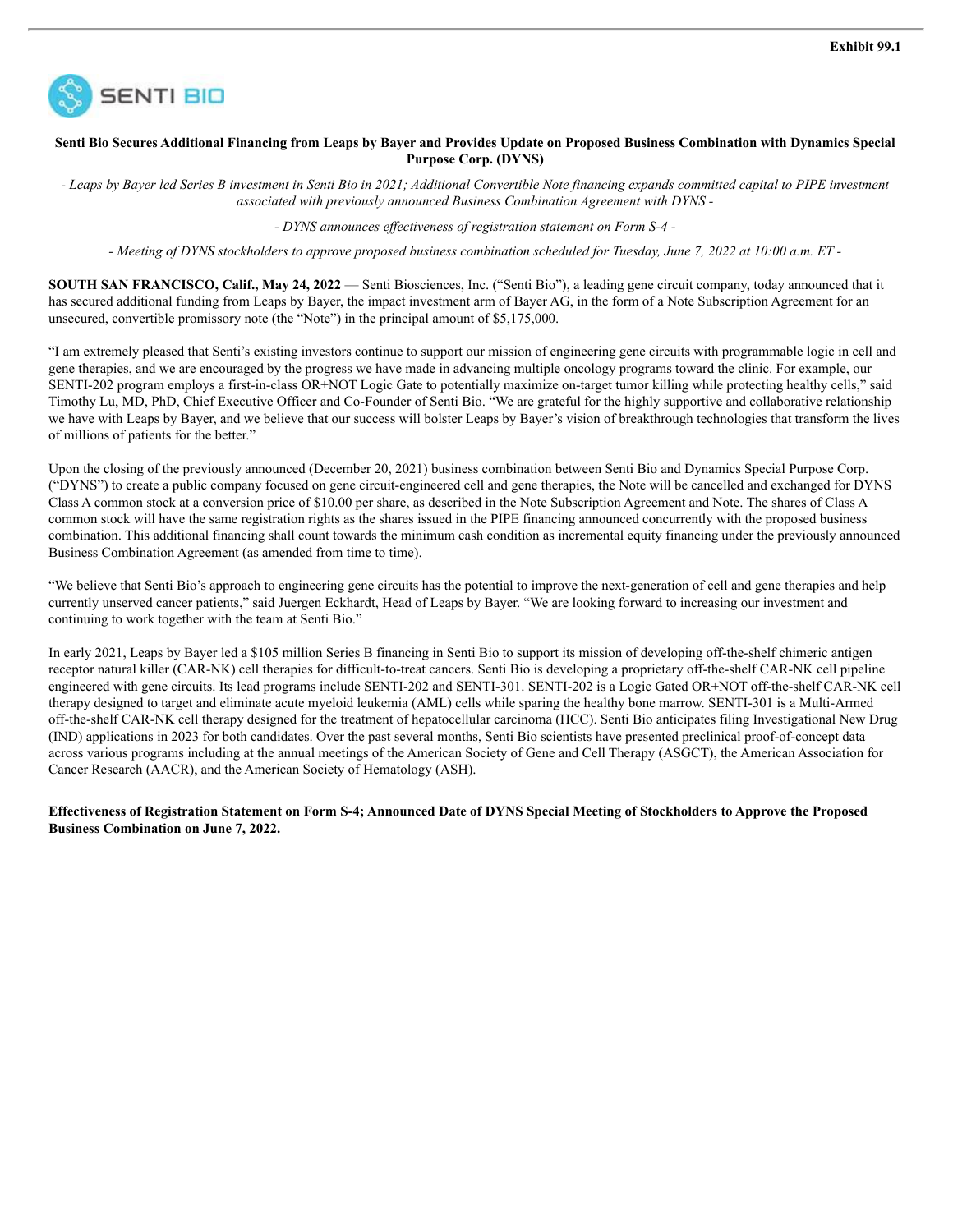

DYNS and Senti Bio also announced that the registration statement on Form S-4 (as amended, the "Registration Statement") filed in connection with DYNS's and Senti Bio's previously announced proposed business combination was recently declared effective by the U.S. Securities and Exchange Commission (the "SEC"). The Registration Statement provides important information about DYNS, Senti Bio and the proposed business combination.

The meeting of stockholders of DYNS will be held on June 7, 2022 at 10:00 a.m. ET via live webcast at the following address: https://www.cstproxy.com/dspc/2022. At the meeting, DYNS's stockholders will be asked to vote on proposals to approve the proposed business combination and related matters. DYNS's stockholders of record as of May 3, 2022 (the "Record Date") are eligible to attend and vote at the meeting.

#### **About Senti Bio**

Our mission is to create a new generation of smarter medicines that outmaneuver complex diseases using novel and unprecedented approaches. To accomplish this, we are building a synthetic biology platform that may enable us to program next-generation cell and gene therapies with what we refer to as Gene Circuits. These Gene Circuits, which are created from novel and proprietary combinations of DNA sequences, are designed to reprogram cells with biological logic to sense inputs, compute decisions, and respond to their cellular environments. We aim to design Gene Circuits to improve the intelligence of cell and gene therapies in order to enhance their therapeutic effectiveness, precision and durability against a broad range of diseases that conventional medicines do not readily address. Our synthetic biology platform utilizes off-the-shelf chimeric antigen receptor natural killer (CAR-NK) cells, outfitted with these Gene Circuit technologies, to target particularly challenging liquid and solid tumor oncology indications, including acute myeloid leukemia, hepatocellular carcinoma and colorectal cancer. We have also demonstrated the breadth of our Gene Circuits in other modalities and diseases outside of oncology, and have executed partnerships with Spark Therapeutics and BlueRock Therapeutics to advance these capabilities. For more information, please visit the Senti Bio website at https://www.sentibio.com.

#### **About Dynamics Special Purpose Corp.**

DYNS was formed in May 2021 for the purpose of effecting a merger, capital stock exchange, asset acquisition, stock purchase, reorganization, or similar business combination. It focused its search in healthcare and the life sciences, including development platforms that enable applications in prevention, diagnosis, treatment, or advanced biomaterials—and, within that context, life-sciences tools, enabling software, synthetic biology and novel drug discovery.

DYNS's management team includes Omid Farokhzad, MD, Executive Chair of the Board of Directors and Chief Executive Officer and Chair of Seer (NASDAQ: SEER), Mostafa Ronaghi, PhD, Chief Executive Officer and former Chief Technology Officer of Illumina (NASDAQ: ILMN), Mark Afrasiabi, JD, Chief Financial Officer and former partner at Silver Rock Financial LP, and Rowan Chapman, PhD, Chief Business Officer and former regional head of Johnson & Johnson Innovation and global head of healthcare investing at GE Ventures. DYNS's independent directors include Jay Flatley, interim CEO and Chair of Zymergen (NASDAQ: ZY) and former CEO of Illumina, David Epstein, former CEO of Novartis Pharmaceuticals, and Deep Nishar, Managing Director at General Catalyst. DYNS's Chief Scientific Advisor, Robert Langer, ScD, is the David H. Koch Institute Professor at MIT and a co-founder of over 30 companies, including Moderna (NASDAQ: MRNA).

#### **Forward-Looking Statements**

This document contains certain forward-looking statements within the meaning of the "safe harbor" provisions of the United States Private Securities Litigation Reform Act of 1995 with respect to the proposed transaction between DYNS and Senti Bio. These forward-looking statements generally are identified by the words "believe," "could," "predict," "continue," "ongoing," "project," "expect," "anticipate," "estimate," "intend," "strategy," "future," "opportunity," "plan," "may," "should," "will," "would," "will be," "will continue," "will likely result," "forecast," "seek," "target" and similar expressions that predict or indicate future events or trends or that are not statements of historical matters. Forward-looking statements are predictions, projections and other statements about future events that are based on current expectations of Senti Bio's and DYNS's management and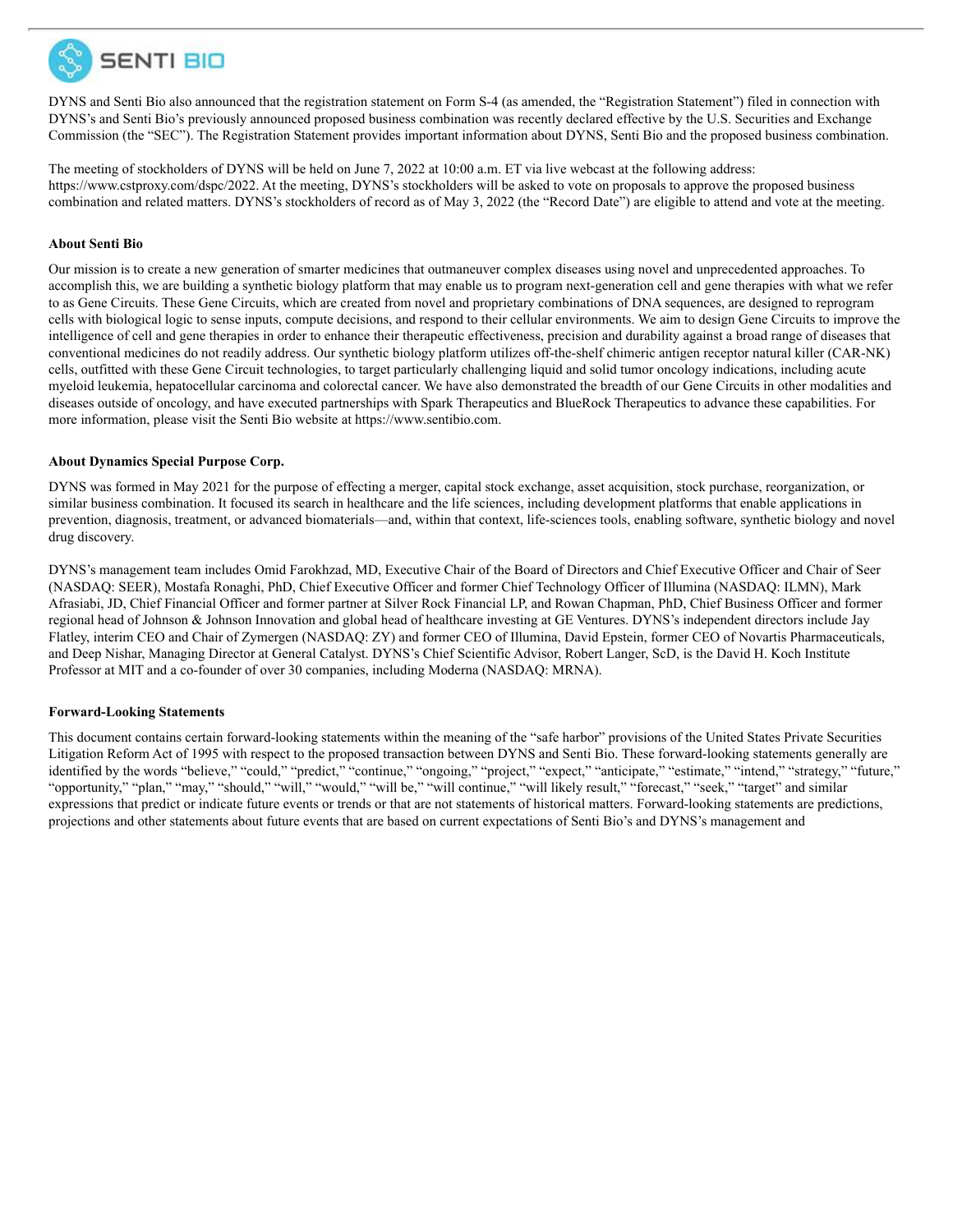

assumptions, whether or not identified in this document, and, as a result, are subject to risks and uncertainties. Forward-looking statements include, but are not limited to, statements regarding estimates and forecasts of financial and performance metrics, projections of market opportunity and market share, expectations and timing related to commercial product launches, potential benefits of the proposed business combination and the potential success of Senti Bio's go-to-market strategy, the initial market capitalization of the combined company, the benefits of the business combination, as well as statements about the potential attributes and benefits of Senti Bio's product candidates and the progress and timing of Senti Bio's product development activities, IND filings and clinical trials and expectations related to the terms and timing of the proposed business combination. These forward-looking statements are provided for illustrative purposes only and are not intended to serve as, and must not be relied on by any investor as, a guarantee, an assurance, a prediction or a definitive statement of fact or probability. Actual events and circumstances are difficult or impossible to predict and will differ from assumptions. Many actual events and circumstances are beyond the control of Senti Bio and DYNS. Many factors could cause actual future events to differ materially from the forward-looking statements in this document, including but not limited to: (i) the risk that the transaction may not be completed in a timely manner or at all, which may adversely affect the price of DYNS's securities, (ii) changes in domestic and foreign business, market, financial, political and legal conditions, (iii) the failure to satisfy the conditions to the consummation of the transaction, including the adoption of the Business Combination Agreement by the stockholders of DYNS, the satisfaction of the minimum closing cash condition following redemptions by DYNS's public stockholders and the receipt of certain governmental and regulatory approvals, (iv) the inability to complete the PIPE investment in connection with the transaction, (v) the occurrence of any event, change or other circumstance that could give rise to the termination of the Business Combination Agreement, (vi) the effect of the announcement or pendency of the transaction on Senti Bio's business relationships, operating results and business generally, (vii) risks that the proposed transaction disrupts current plans and operations of Senti Bio and potential difficulties in Senti Bio employee retention as a result of the transaction, (viii) the outcome of any legal proceedings that may be instituted against Senti Bio or DYNS related to the Business Combination Agreement or the transaction, or any governmental or regulatory proceedings, investigations or inquiries, (ix) the risk that the combined company's securities will not be approved for listing and the ability to maintain the listing of DYNS's securities on a national securities exchange, (x) volatility in the price of DYNS's securities, which may arise due to a variety of factors, including changes in the competitive and highly regulated industries in which DYNS plans to operate and Senti Bio currently operates, variations in operating performance across competitors, changes in laws and regulations affecting DYNS's or Senti Bio's business and changes in the proposed capital structure of the combined company, (xi) the ability to implement business plans, forecasts and other expectations after the completion of the proposed transaction, to realize the anticipated benefits of the proposed transaction, and to identify and realize additional opportunities, (xii) the risk of downturns and a changing regulatory landscape in Senti Bio's highly competitive industry, (xiii) the lack of third party valuation in determining whether or not to pursue the proposed transaction, (xiv) risks relating to the uncertainty of any projected financial information with respect to Senti Bio, (xv) risks related to uncertainty in the timing or results of Senti Bio's preclinical studies and any future clinical trials, product acceptance and/or receipt of regulatory approvals for Senti Bio's product candidates, (xvi) the ability of the combined company to compete effectively and its ability to manage growth, (xvii) risks related to delays and other impacts from the COVID 19 pandemic, (xviii) the amount of redemption requests made by DYNS's public stockholders, (xix) the ability of DYNS or the combined company to issue equity or equity-linked securities in connection with the proposed transaction or in the future, and (xx) the success of any future research, development and commercialization efforts by the combined company. The foregoing list of factors is not exhaustive. You should carefully consider the foregoing factors and the other risks and uncertainties described in the "Risk Factors" section of DYNS's registration statement on Form S-1, as amended (File No. 333-255930), the registration statement on Form S-4 filed in connection with the proposed transaction with the Securities and Exchange Commission ("SEC") on February 14, 2022, as amended on April 1, 2022, April 22, 2022, and May 10, 2022 and declared effective as of May 13, 2022, the proxy statement on Form DEFM 14A filed by DYNS with the SEC on May 13, 2022, and other documents filed by DYNS from time to time with the SEC, including its Annual Report on Form 10-K for the year ended December 31, 2021 filed with the SEC on March 7, 2022 and Quarterly Report on Form 10-Q for the quarter ended March 31, 2022 filed with the SEC on May 16, 2022. These filings identify and address other important risks and uncertainties that could cause actual events and results to differ materially from those contained in the forward-looking statements in this document. There may be additional risks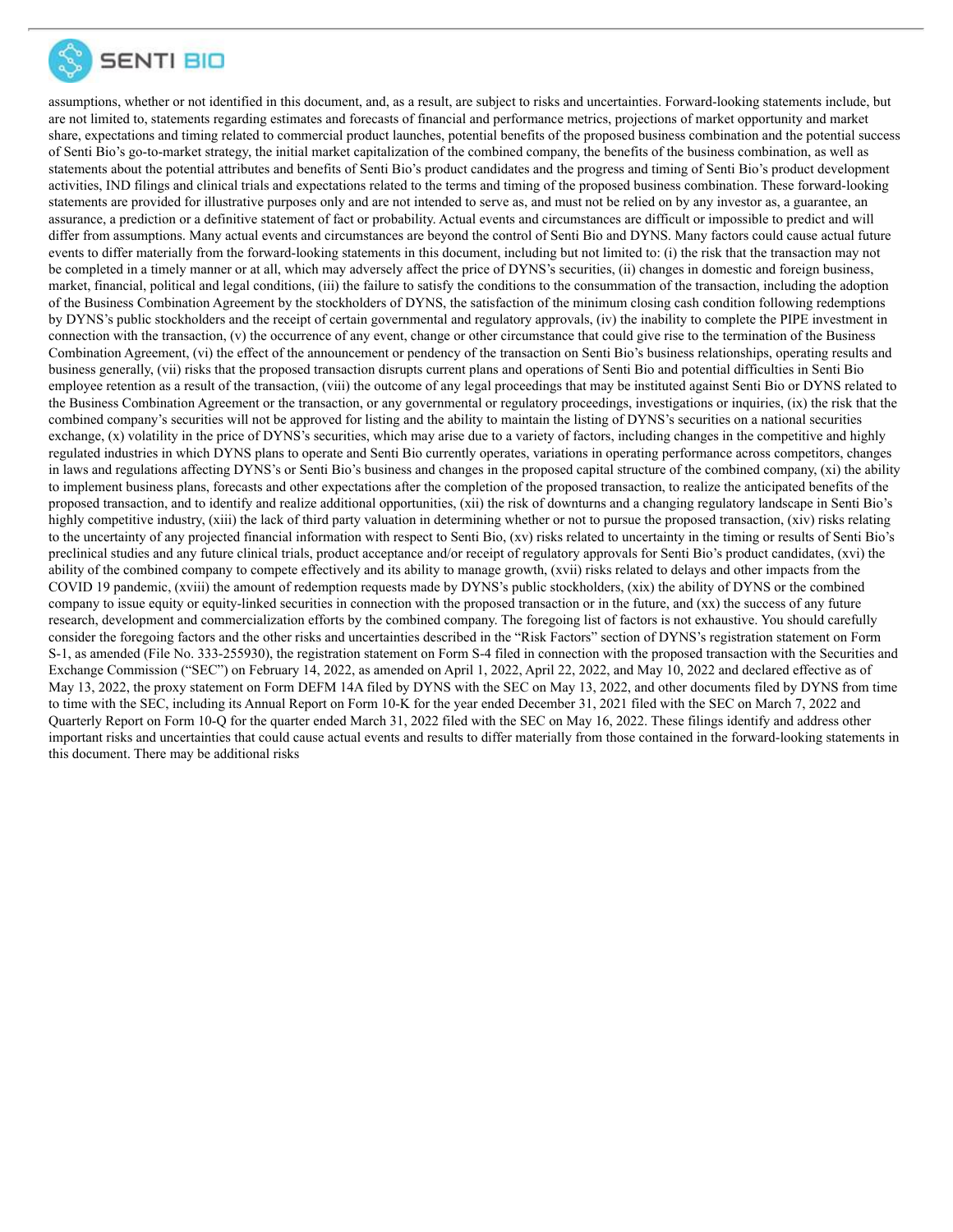

that neither DYNS nor Senti Bio presently knows, or that DYNS and Senti Bio currently believe are immaterial that could also cause actual results to differ from those contained in the forward-looking statements in this document. Forward-looking statements speak only as of the date they are made. DYNS and Senti Bio anticipate that subsequent events and developments will cause DYNS's and Senti Bio's assessments to change. Readers are cautioned not to put undue reliance on forward-looking statements, and except as required by law, DYNS and Senti Bio disclaim any obligation to and do not intend to update or revise these forward-looking statements, whether as a result of new information, future events, or otherwise. Neither DYNS nor Senti Bio gives any assurance that either DYNS or Senti Bio or the combined company will achieve any of its expectations.

Any financial projections in this document are forward-looking statements that are based on assumptions that are inherently subject to significant uncertainties and contingencies, many of which are beyond DYNS's and Senti Bio's control. While all projections are necessarily speculative, DYNS and Senti Bio believe that the preparation of prospective financial information involves increasingly higher levels of uncertainty the further out the projection extends from the date of preparation. The assumptions and estimates underlying the projected results are inherently uncertain and are subject to a wide variety of significant business, economic and competitive risks and uncertainties that could cause actual results to differ materially from those contained in the projections (refer to the preceding paragraph in relation to forward looking statements). The inclusion of projections in this document should not be regarded as an indication, representation or warranty that DYNS and Senti Bio, or their representatives, considered or consider the projections to be a reliable prediction of future events.

#### **Additional Information About the Proposed Business Combination and Where To Find It**

The proposed business combination has been submitted to shareholders of DYNS for their consideration. DYNS filed a registration statement on Form S-4 (the "Registration Statement") with the SEC which includes the proxy statement distributed to DYNS stockholders in connection with DYNS's solicitation for proxies for the vote by DYNS stockholders in connection with the proposed business combination and other matters as described in the Registration Statement, as well as the prospectus relating to the offer of the securities to be issued to Senti Bio's stockholders in connection with the completion of the proposed business combination. DYNS mailed a definitive proxy statement and other relevant documents to its shareholders as of the record date established for voting on the proposed business combination. DYNS's shareholders and other interested persons are advised to read the proxy statement/prospectus and any amendments thereto in connection with DYNS's solicitation of proxies for its special meeting of stockholders to be held to approve, among other things, the proposed business combination, because these documents contain important information about DYNS, Senti Bio and the proposed business combination. DYNS stockholders may obtain a copy of the proxy statement, as well as other documents filed with the SEC regarding the proposed business combination and other documents filed with the SEC by DYNS, without charge, at the SEC's website located at www.sec.gov or by directing a request to 2875 El Camino Real, Redwood City, CA, 94061.

INVESTMENT IN ANY SECURITIES DESCRIBED HEREIN HAS NOT BEEN APPROVED OR DISAPPROVED BY THE SEC OR ANY OTHER REGULATORY AUTHORITY NOR HAS ANY AUTHORITY PASSED UPON OR ENDORSED THE MERITS OF THE OFFERING OR THE ACCURACY OR ADEQUACY OF THE INFORMATION CONTAINED HEREIN. ANY REPRESENTATION TO THE CONTRARY IS A CRIMINAL OFFENSE.

#### **Participants in the Solicitation**

DYNS, Senti Bio and certain of their respective directors, executive officers and other members of management, employees and consultants may, under SEC rules, be deemed to be participants in the solicitation of proxies from DYNS shareholders in connection with the proposed business combination. Information regarding the persons who may, under SEC rules, be deemed participants in the solicitation of DYNS shareholders in connection with the proposed business combination is set forth in the proxy statement/prospectus in the Registration Statement. You can find more information about DYNS's directors and executive officers in the Registration Statement. Additional information regarding the participants in the proxy solicitation and a description of their direct and indirect interests are included in the proxy statement/prospectus in the Registration Statement. Shareholders, potential investors and other interested persons should read the proxy statement/prospectus in the Registration Statement carefully before making any voting or investment decisions with respect to shares of DYNS stock. You may obtain free copies of these documents from the sources indicated above.